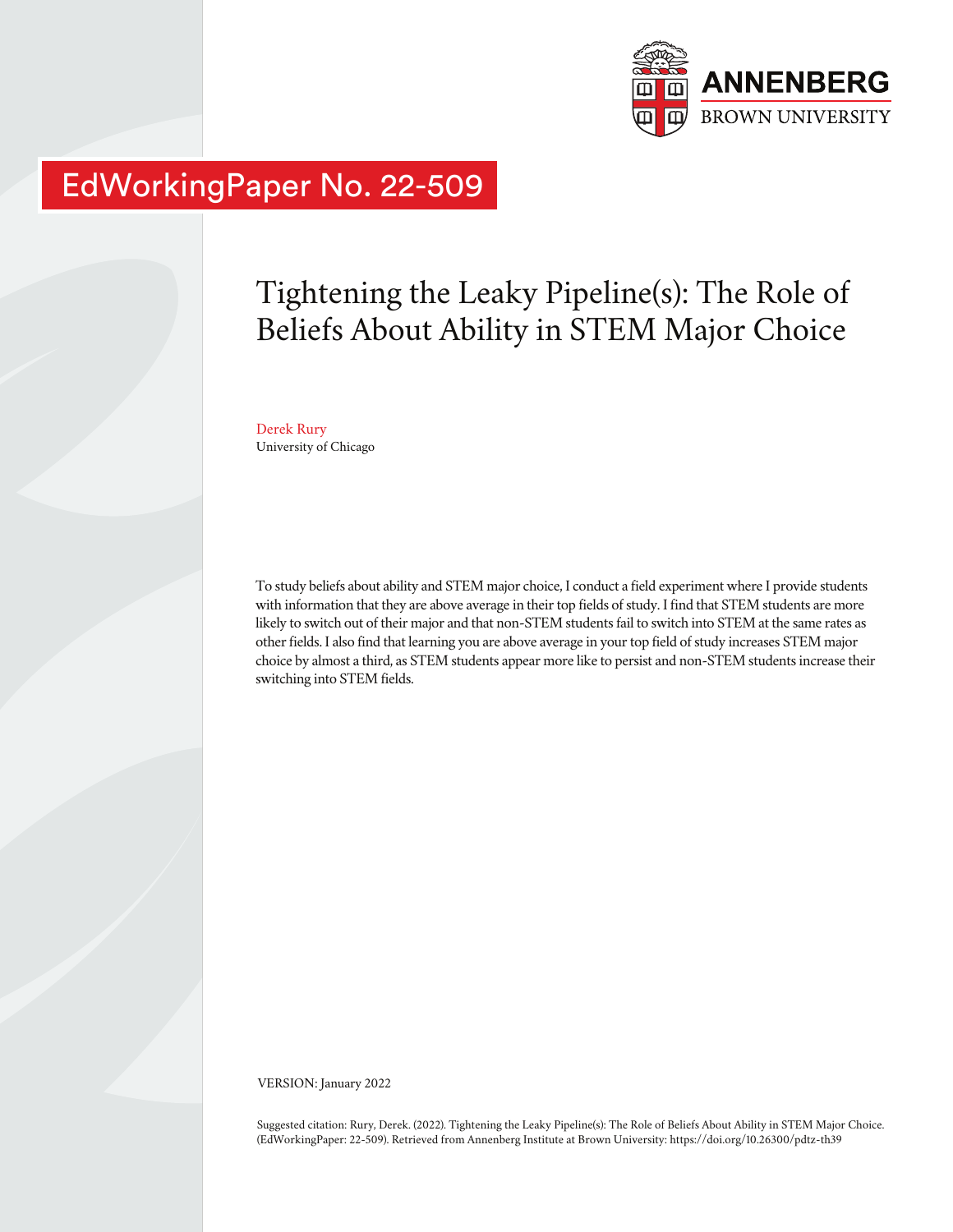# Tightening the Leaky Pipeline(s): The Role of Beliefs About Ability in STEM Major Choice

Derek Rury (University of Chicago)<sup>∗</sup>

This version: January 3, 2022

#### Abstract

To study beliefs about ability and STEM major choice, I conduct a field experiment where I provide students with information that they are above average in their top fields of study. I find that STEM students are more likely to switch out of their major and that non-STEM students fail to switch into STEM at the same rates as other fields. I also find that learning you are above average in your top field of study increases STEM major choice by almost a third, as STEM students appear more like to persist and non-STEM students increase their switching into STEM fields.

Key Words: Beliefs, STEM, Human Capital, College Major JEL Codes: I26, I29, D83

<sup>∗</sup>Address: Harris School of Public Policy, University of Chicago, 1307 E. 60th St, Chicago, IL 60637, email:rury@uchicago.edu; I would like to thank my advisors Scott Carrell, Paco Martorell, Giovanni Peri and Michal Kurlaender. I also like to thank Geoffrey Schnorr, Justin Wiltshite, Diana Moreira, Marianne Bitler, David Rapson, Marianne Page and other participants of the UC Davis applied micro brown bag series for helpful comments. I also want to thank panelist at the 2020 Western Economic Association annual conference, 2019 American Education Finance and Policy conference, participants at the 2019 All-California Labor Economics Conference, the 2020 Bogota Experimental Eonomics Conference as well as attendees at the 2019 International Workshop on Applied Economics of Education. I would also like to thank the Center for Educational Effectiveness at UC Davis for all of their support with this project. This project was pre-registered using the AEA RCT registry under the title "Beliefs, Ability and College Major Success" and RCT ID: AEARCTR-0003432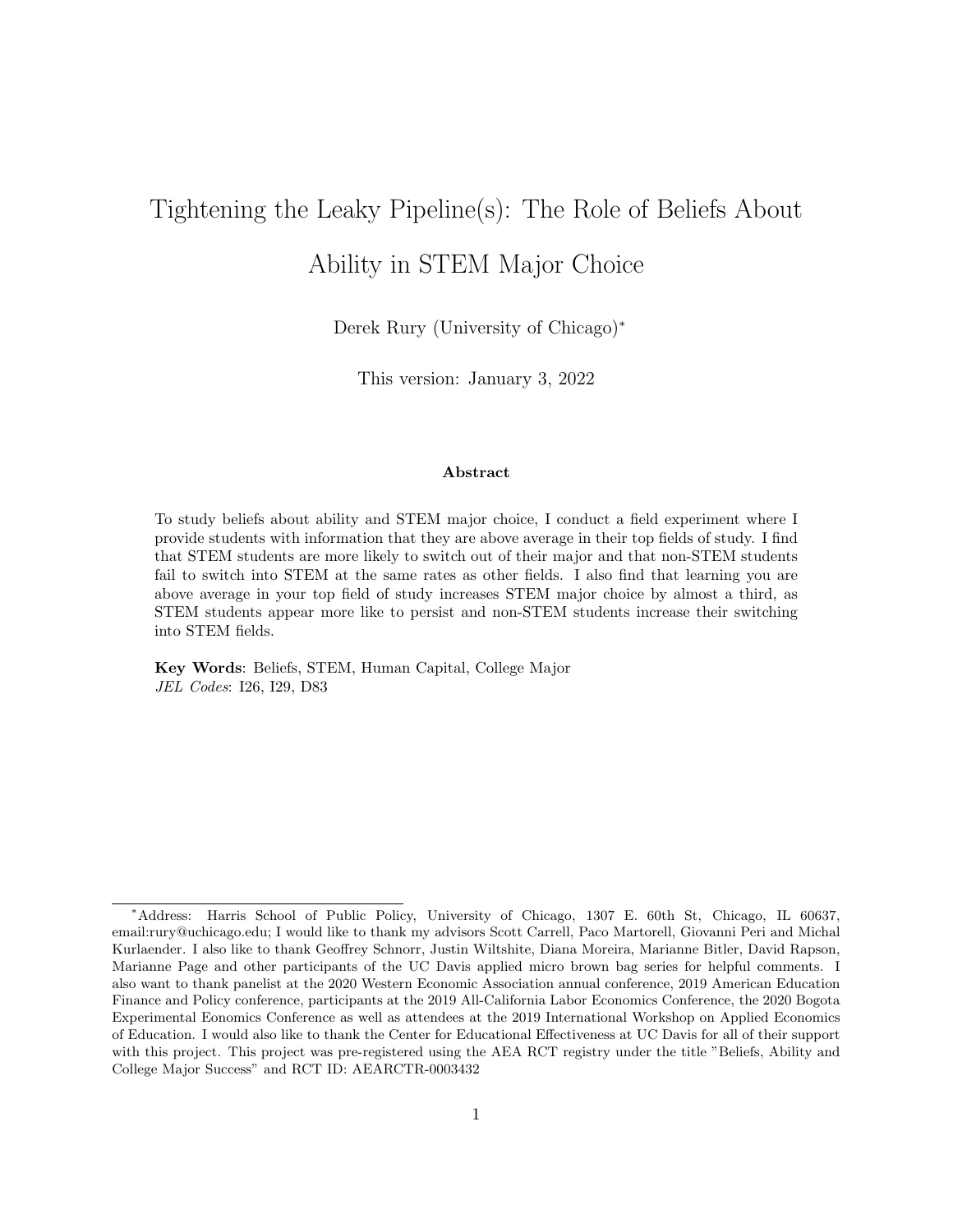# 1 Introduction

Despite a growing demand for STEM-capable workers in the U.S. workforce, college students intending to major in science, technology, engineering and mathematics (STEM) fields fail to do so at extremely high rates [\(Olson and Riordan,](#page-27-0) [2012;](#page-27-0) [Xue and Larson,](#page-28-0) [2015;](#page-28-0) [Chen and Soldner,](#page-26-0) [2014\)](#page-26-0). STEM students also are more likely to switch majors or drop out entirely when compared to students of other fields [\(Stinebrickner and Stinebrickner,](#page-28-1) [2013\)](#page-28-1). This phenomenon is one version of what is often referred to the STEM "leaky pipeline", in which students initially interested in completing a STEM degree either switch majors or drop out altogether.

So far, the research on the causes of this leaky pipeline out of STEM is decidedly thin. Economists studying major choice more broadly have predominantly focused on students expectations of post-graduation returns to majors, with an emphasis on pecuniary returns [\(Zafar,](#page-29-0) [2011;](#page-29-0) [Wiswall and Zafar,](#page-28-2) [2015a,](#page-28-2) [2018,](#page-28-3) [2015b;](#page-28-4) [Conlon,](#page-26-1) [2020\)](#page-26-1). Relatively little attention, however, has been paid to students' beliefs about their ability to do well in different majors. Beliefs about ability are likely to be relevant in studying the leaky pipeline as STEM fields are often considered some of the most academically demanding majors. Also, while incoming college students may have a sense of the overall ability distribution within an institution, they importantly have imperfect information about how they compare academically to successful STEM graduates<sup>[1](#page-2-0)</sup>.

In an important study of this topic, [Stinebrickner and Stinebrickner](#page-28-1) [\(2013\)](#page-28-1) conclude that aspiring STEM students fail to graduate with a degree in the those fields ultimately because they enter college with incorrect beliefs about their ability. The authors argue that, as students progress through the science curriculum, they receive negative shocks to their beliefs via grades in science courses, which tend to be lower compared to non-science fields, ultimately leading them to switch majors. For educators and policy-makers hoping to increase interest and persistence in STEM tracks, a natural question that arises in light of this is; if students were to receive a positive shock to their beliefs about their ability to complete a STEM degree, would we see a corresponding increase in STEM persistence?

<span id="page-2-0"></span><sup>1</sup>Using data provided to me from the UC Davis registrar on the average HS GPA, SAT and ACT scores of recent graduates in different majors, I see that graduates of STEM fields have average scores that are higher than either biology, social science or humanities graduates across all the measures just mentioned.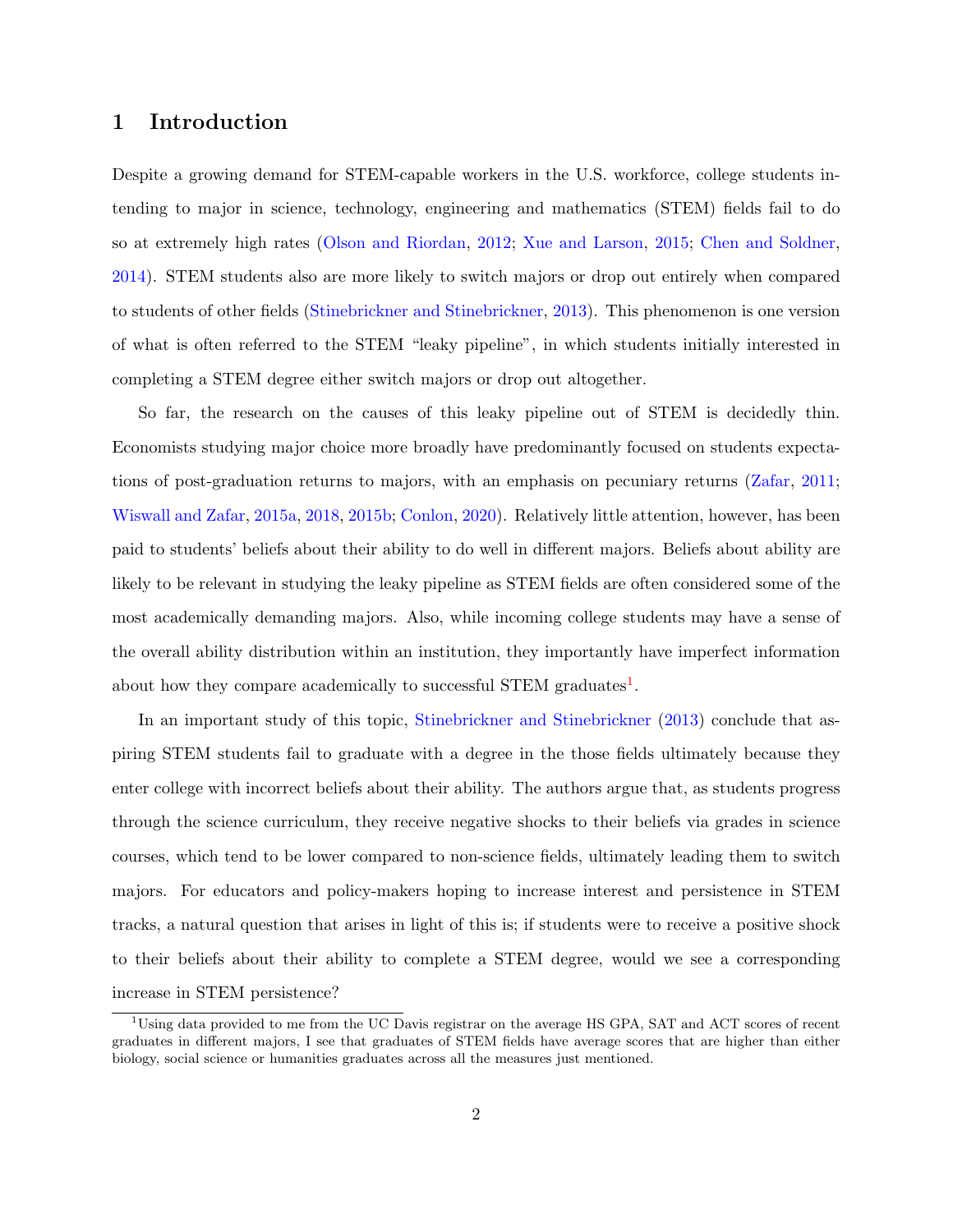To study this question, I conduct a field experiment in which I first elicit college students' top choices of major and then randomly provide them with information they are above average in those fields. I then measure how this information influences their decision to major in STEM. In my descriptive analyses, I show that students are indeed more likely to leave their preferred field of study if that field is a STEM field compared to students whose top field is non-STEM. Specifically, STEM students are four times as likely to leave their top choice of major compared to non-STEM students. I also show that this is not due to STEM students placing less likelihood on graduating in that field compared to non-STEM students. STEM students believe they are just as likely to graduate in their top field as non-STEM students. When studying beliefs about ability, I also find that over one in four STEM students who are actually above average in their top field believe they are "below average" in that field. Focusing on those students who switch out of STEM, they are more likely to be female, believe that their peers are of higher ability relative to their own ability as well as overestimate the actual ability of their peers.

In addition, my data allow me to identify a leaky pipeline *into* STEM fields, as students are less likely to switch into STEM majors if they are originally interested in a non-STEM field. This second "pipeline" into STEM is rarely discussed, if even mentioned, in the STEM major choice literature, although my results show that getting students to switch into STEM fields is likely as important to increasing STEM major choice overall as increasing persistence in those fields.

In my experimental results, I find that the information I provide to students increases persistence in STEM by 40 percent among marginal out STEM students, those whose top choice of major is a STEM field, but who are also considering majoring in fields other than STEM. Focusing on marginal into STEM students, those who are considering majoring in STEM but do not select it as their top choice, I find my intervention also increased switching into STEM by a significant amount. Looking across the entire sample, I find that my treatment increased STEM major choice overall by five percentage points, representing close to 30 percent of the control mean. I also find that treatment effects on STEM major choice are strongest for first-generation students.

Using unique data on beliefs that I elicit as part of my intervention, I find that the information I provide does not provide any differential impact for students based on the beliefs they held about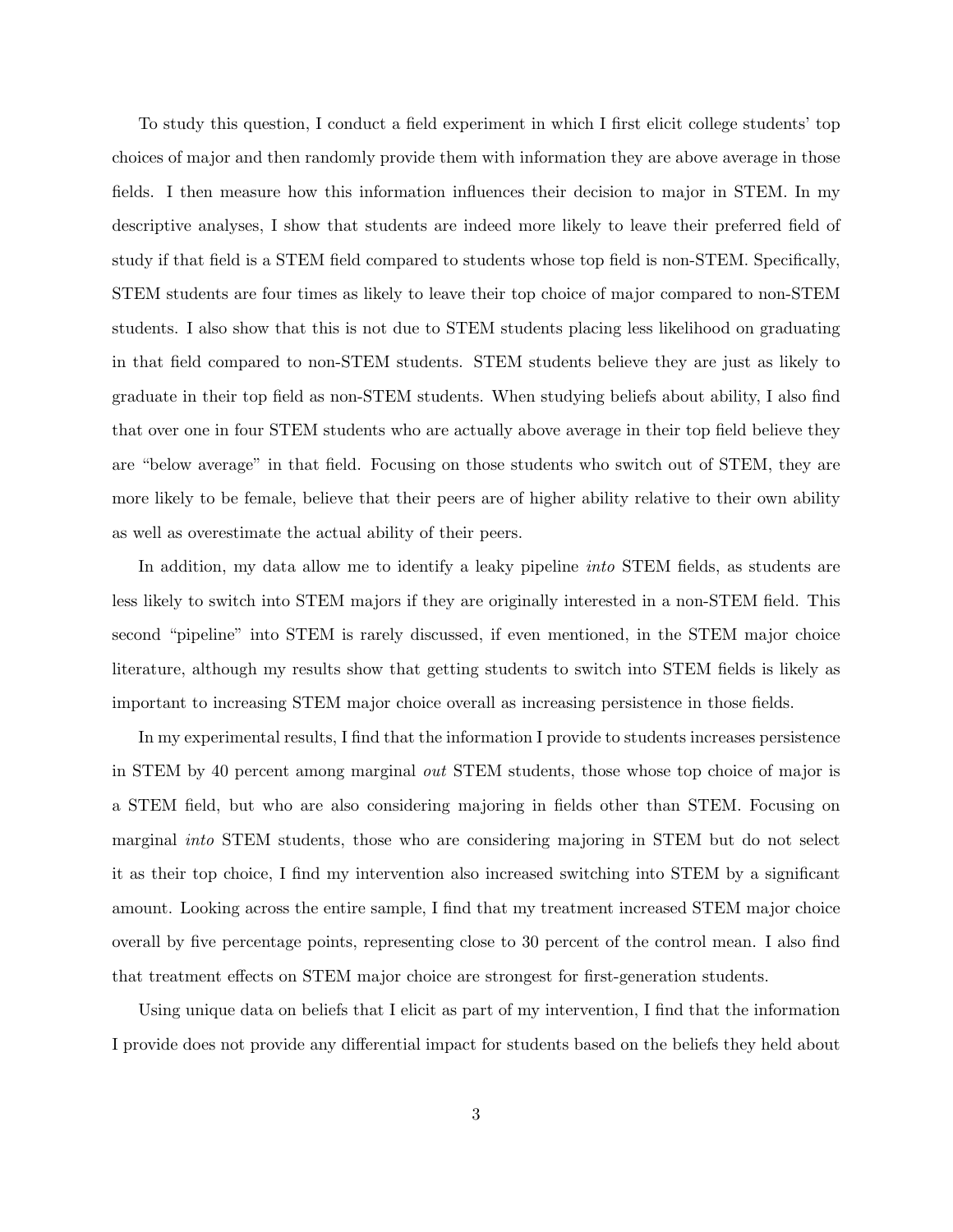mean ability ex-ante. This implies that, similar to effects of learning about returns to majors [\(Conlon,](#page-26-1) [2020\)](#page-26-1), learning you are above average compared to recent STEM graduates likely induces changes in STEM major choice through reducing uncertainty rather than shifting mean beliefs about ability. Taken together, these results show that beliefs about ability are an important feature of STEM major choice. Learning you are above average in your top choice of major can help alleviate uncertainty about those beliefs and meaningfully inform subsequent decisions about which fields to major in and whether to continue on and ultimately graduate in that field.

This paper contributes to several literatures. The first is the literature studying the determinants of college major choice. Most papers in this literature use structural modeling techniques to untangle the magnitudes of different determinants of students' college major decisions, including expected earnings, productivity and academic ability [\(Arcidiacano et al.,](#page-25-0) [2012;](#page-25-0) [Arcidiacano,](#page-25-1) [2004;](#page-25-1) [Gong et al.,](#page-27-1) [2019;](#page-27-1) [Zafar,](#page-29-0) [2011\)](#page-29-0). Another branch in this literature studies the major choice decision by providing information to students about characteristics of majors and measuring changes in students' major choice behavior [\(Conlon,](#page-26-1) [2020;](#page-26-1) [Li,](#page-27-2) [2018;](#page-27-2) [Carrell et al.,](#page-26-2) [2020;](#page-26-2) [Owen,](#page-28-5) [2020\)](#page-28-5). Other work examines the effect of role models in major choice [\(Carrell et al.,](#page-26-3) [2010;](#page-26-3) [Porter and Serra,](#page-28-6) [2019\)](#page-28-6)

Despite the various focuses, approaches and methods used, one commonality among these papers is that each describe perceptions of ability as an important feature of the major choice decision. Surprisingly, however, there has been little work studying this mechanism directly. In one of the few papers addressing this, [Li](#page-27-2) [\(2018\)](#page-27-2) finds that female students in an introductory economics course respond positively to learning about their ability. In this paper, the author finds a 50 percent increase in economics major choice as a result of their information and nudge treatment. In a similar study using information derived from introductory STEM courses, [Owen](#page-28-5) [\(2020\)](#page-28-5) finds that low-performing male students are likely to leave STEM as a result of learning how they compare to other students in their class, effectively reducing the gender persistence gap in STEM. I add to this line of literature by estimating causal effects on STEM major choice that arise from shocks to beliefs about ability across a large set of majors. This allows me to study both rates of persistence in as well as switching into STEM fields that may derive from beliefs about ability in non-STEM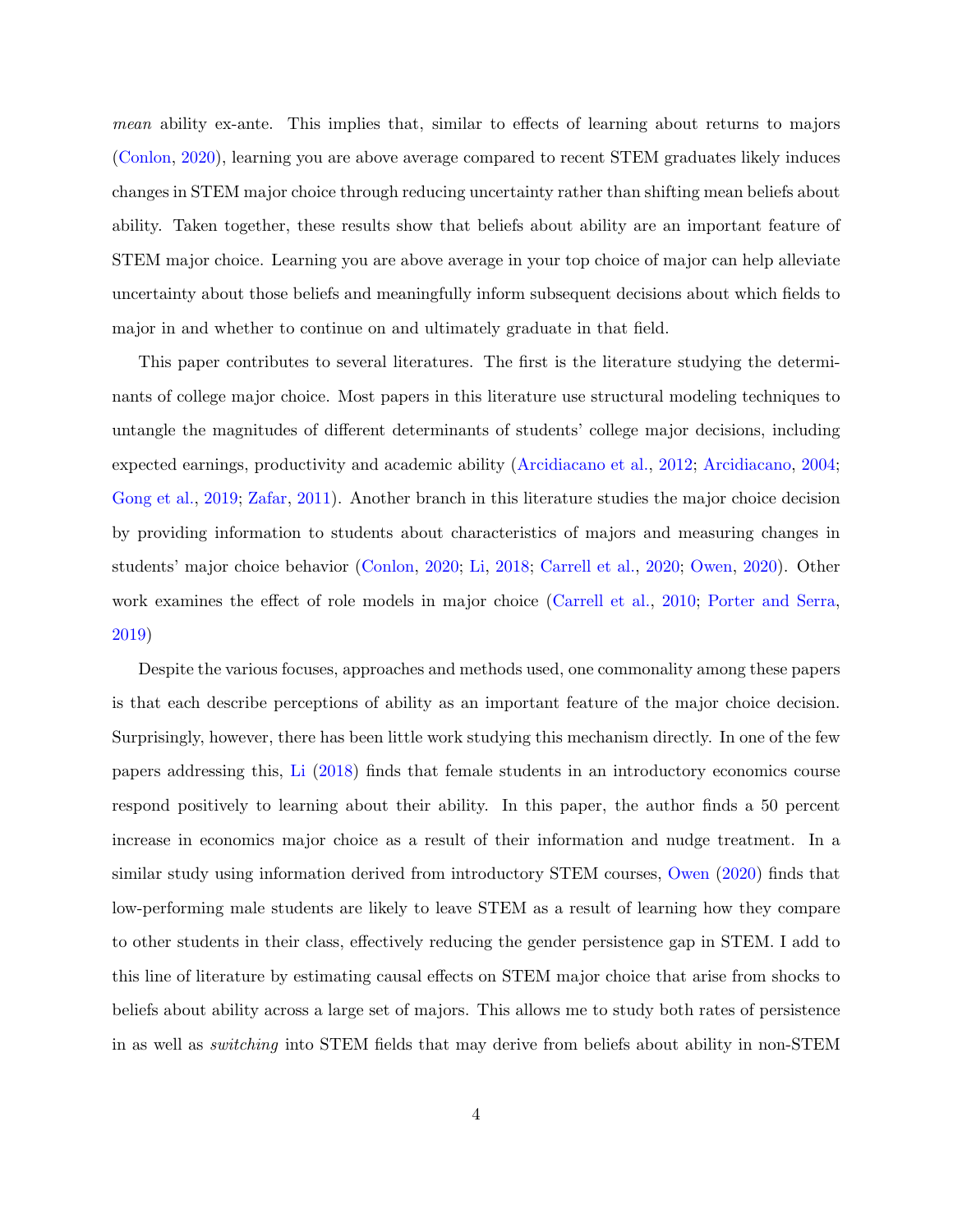fields.

Secondly, this paper contributes to the study of beliefs in education [\(Bobba and Frasinco,](#page-26-4) [2019a](#page-26-4)[,b;](#page-26-5) [Zafar,](#page-29-0) [2011;](#page-29-0) [Bleemer and Zafar,](#page-26-6) [2018;](#page-26-6) [Dizon-Ross,](#page-27-3) [2019;](#page-27-3) [Kaufman,](#page-27-4) [2014;](#page-27-4) [Attanasio and](#page-25-2) [Kaufman,](#page-25-2) [2014;](#page-25-2) [Rury and Carrell,](#page-28-7) [2020;](#page-28-7) [Ersoy,](#page-27-5) [2019;](#page-27-5) [Conlon,](#page-26-1) [2020\)](#page-26-1). Papers in this literature highlight the important role of beliefs in student decision-making across a range of outcomes, including study effort, college-going and major choice. As such, in order to fully understand the casual factors behind academic decision making, researchers must collect and analyze students' expectations as observed decisions may be compatible with several different sets of preferences [\(Manski,](#page-27-6) [2004\)](#page-27-6). In light of this, I collect and study several beliefs about students' major choice. I use these beliefs to identify important features of students' major choice decisions that would not be possible using observational data alone. Specifically, by collecting subjective data about different majors, I can better characterize the leaky pipelines out of as well as into STEM fields and link these phenomena to beliefs about ability.

Thirdly, this paper contributes to the literature on performance feedback in education. Papers in this literature study the effect of learning about your performance on an academic assessment (eg. grade) relative to others on subsequent academic outcomes [\(Azmat and Iriberri,](#page-26-7) [2015;](#page-26-7) [Azmat](#page-25-3) [et al.,](#page-25-3) [2019;](#page-25-3) [Azmat and Iriberri,](#page-26-8) [2010;](#page-26-8) [Bandiera et al.,](#page-26-9) [2015;](#page-26-9) [Murphy and Weinhardt,](#page-27-7) [2020;](#page-27-7) [Goulas](#page-27-8) [and Megalokonomou,](#page-27-8) [2018;](#page-27-8) [Brade et al.,](#page-26-10) [2018;](#page-26-10) [Gonzalez,](#page-27-9) [2017\)](#page-27-9). These studies find that providing feedback to students changes students' perceptions of their ability or self-confidence [\(Murphy and](#page-27-7) [Weinhardt,](#page-27-7) [2020\)](#page-27-7). The information I provide students is a unique form of performance feedback that allows students the rare opportunity to compare themselves to other students within a field of study while in college. This information is highly salient to students, as the measures of ability I provide in my intervention are derived from statistics most students spend a great deal of time considering when applying to college; namely high school (HS) GPA, SAT and ACT scores. This paper is the first to assess how receiving performance feedback about academic performance derived completely before entering college influences college major choice. As such, my results speak directly to objectives of university administrators and policy makers hoping to bolster the academic success of those students about to enter college. It is also the first paper to provide feedback to college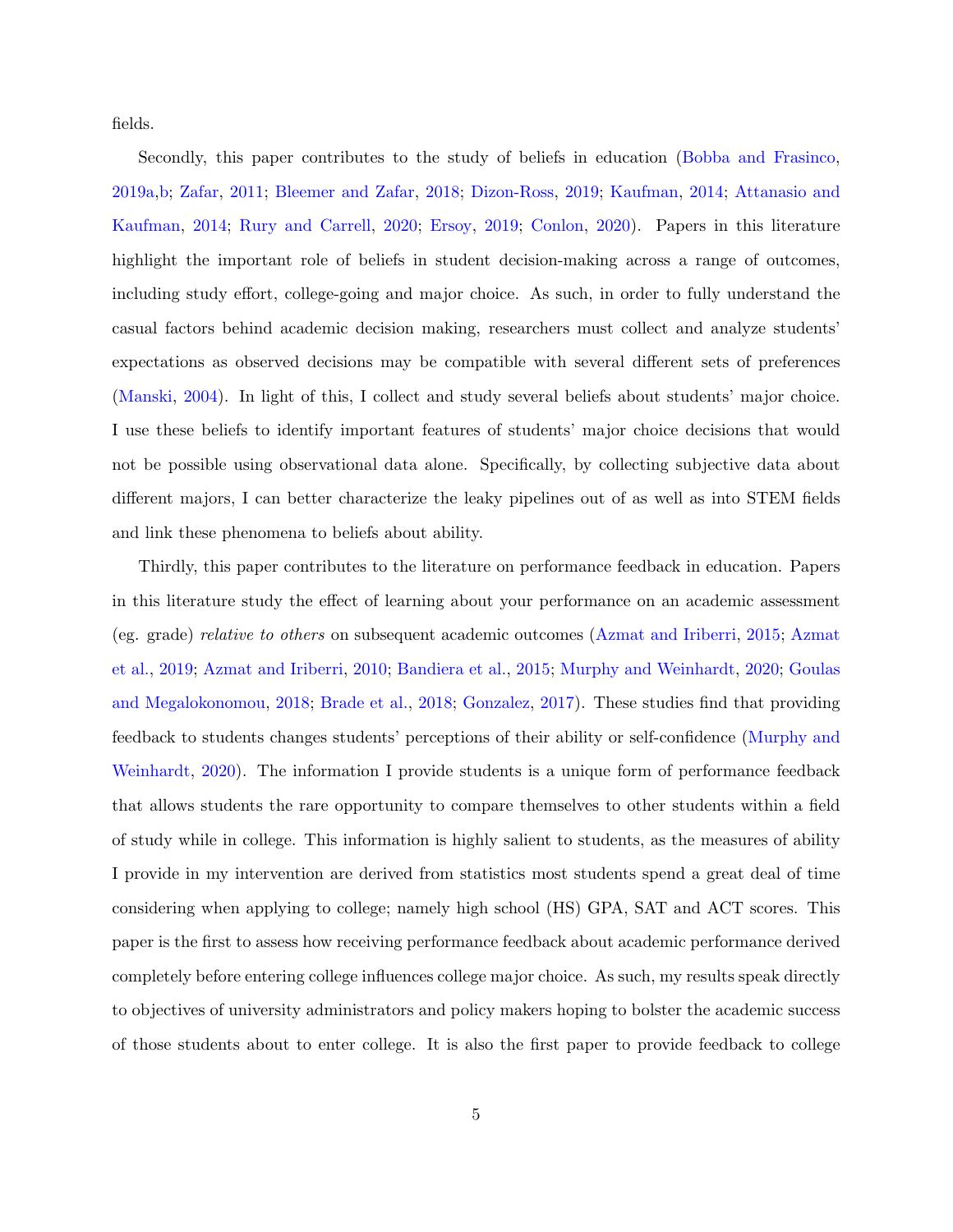students across a set of majors.

My results are also important for the study of labor supply in STEM occupations in the U.S. Along with a leaky pipeline found in STEM fields in higher education, there has also been a slowdown in the domestic supply of STEM-capable workers in the U.S. labor force [\(Carnevale](#page-26-11) [et al.,](#page-26-11) [2011\)](#page-26-11). This slowdown has led policymakers to call for a drastic increase in the number of STEM-capable workers [\(Olson and Riordan,](#page-27-0) [2012\)](#page-27-0). This paper studies a plausible explanation for this slowdown; that STEM majors leave STEM (and non-STEM students fail to switch into STEM) because of misperceptions of their ability to succeed in those majors. As I describe later, I find evidence that by providing students with information that they are above average in their top field of study increases STEM major choice, highlighting the potential for larger policy interventions aimed at addressing this slowdown in STEM labor supply.

Lastly, I contribute to the literature studying the use of nudges in education settings. While nudges are often deployed in these settings, existing evidence is mixed on their efficacy in changing behavior [\(Oreopoulos et al.,](#page-28-8) [2020;](#page-28-8) [Oreopoulos and Ptronijevic,](#page-28-9) [2019;](#page-28-9) [Damgaard and Nielsen,](#page-27-10) [2018\)](#page-27-10). I show that light touch interventions can indeed induce meaningful behavioral change in educational decision making. Later on in the discussion, I consider what attributes of my intervention may be influential in changing behavior.

The rest of the paper is structured as follows; section 2 describes the experimental design and setting, including a discussion of the information intervention and how it was constructed; section 3 describes the data, presents the descriptive results and discusses the leaky pipeline out of and into STEM; section 4 presents the experimental results; section 5 provides a discussion of my findings and concludes.

### 2 Experimental Details

The experiment was conducted during the fall 2018 and winter 2019 academic quarters at University California at Davis (UC Davis). UC Davis is a selective public research university in Northern California with an undergraduate enrollment of over 30,000 students. The 75th percentile of HS GPA for the 2019 freshman class was 3.86, while the 25th percentile was 4.18. To study STEM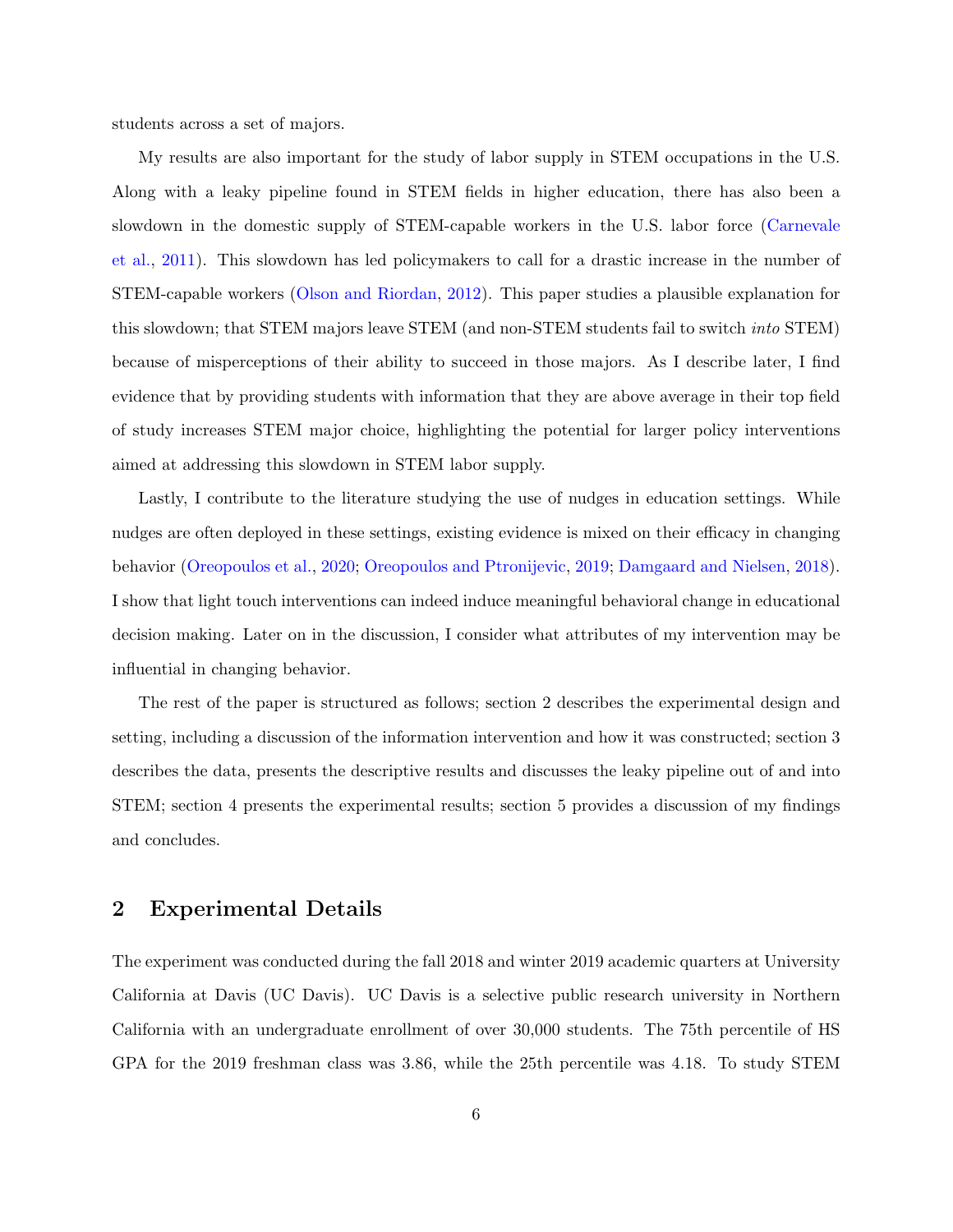major choice, the sampling frame was chosen to consist of large, introductory STEM courses. Course instructors and department administrators were contacted for participation during the preceding academic terms, with over a dozen instructors agreeing to advertise the survey.

Several pieces of the experiment were arranged prior to students taking the survey. Firstly, to create my information treatment, the university's registrar provided me with average scores of recent graduates within the a set of 16 major groups. These averages were calculated for five different measures of ability; HS GPA, SAT combined score, SAT math score, SAT reading and writing score and ACT score. These average scores were derived using scores from the five most recent cohorts of UC Davis graduates and were calculated *within each major group*. This implies that I was given 16 x 5 different measures of ability that were calculated using the universe of recent UC Davis graduates. These averages were incorporated into the survey and used as part of the survey's internal display logic. Secondly, for all students included in the experiment's sampling frame, scores from all five measures were also uploaded to be used within the survey<sup>[2](#page-7-0)</sup>. Students from participating classes were incentivized to take the survey by being entered into a raffle to win one of several amazon gift cards.

Upon taking the survey, participants were asked several questions about their educational preferences and beliefs. First, students were asked to identify their top and second choices of majors. Students were given 16 options; economics, biological sciences, physics, chemistry, communications, psychology, engineering (any type), mathematics, statistics, foreign language, computer science, English, history, philosophy, political science and sociology. As most of the literature on major choice has focused on the pecuniary returns to majors, students were then asked about their expected earnings both five and 20 years after graduating in both their top and second choices of major.

To capture students' subjective expectations about graduating with different majors, student were also asked "what is the probability you will believe you graduate in your top choice of major, second choice of major, or some other major?", with the sum of the probabilities constrained by the survey to sum to one. To study their beliefs about their relative ability in different fields, students were then asked a series of questions concerning their top choices of major. This series of

<span id="page-7-0"></span><sup>&</sup>lt;sup>2</sup>This was necessary due to a research design constraint from my campus partners that restricted me to only give information to students whose own score was above the average score. I discuss this further later on in the paper.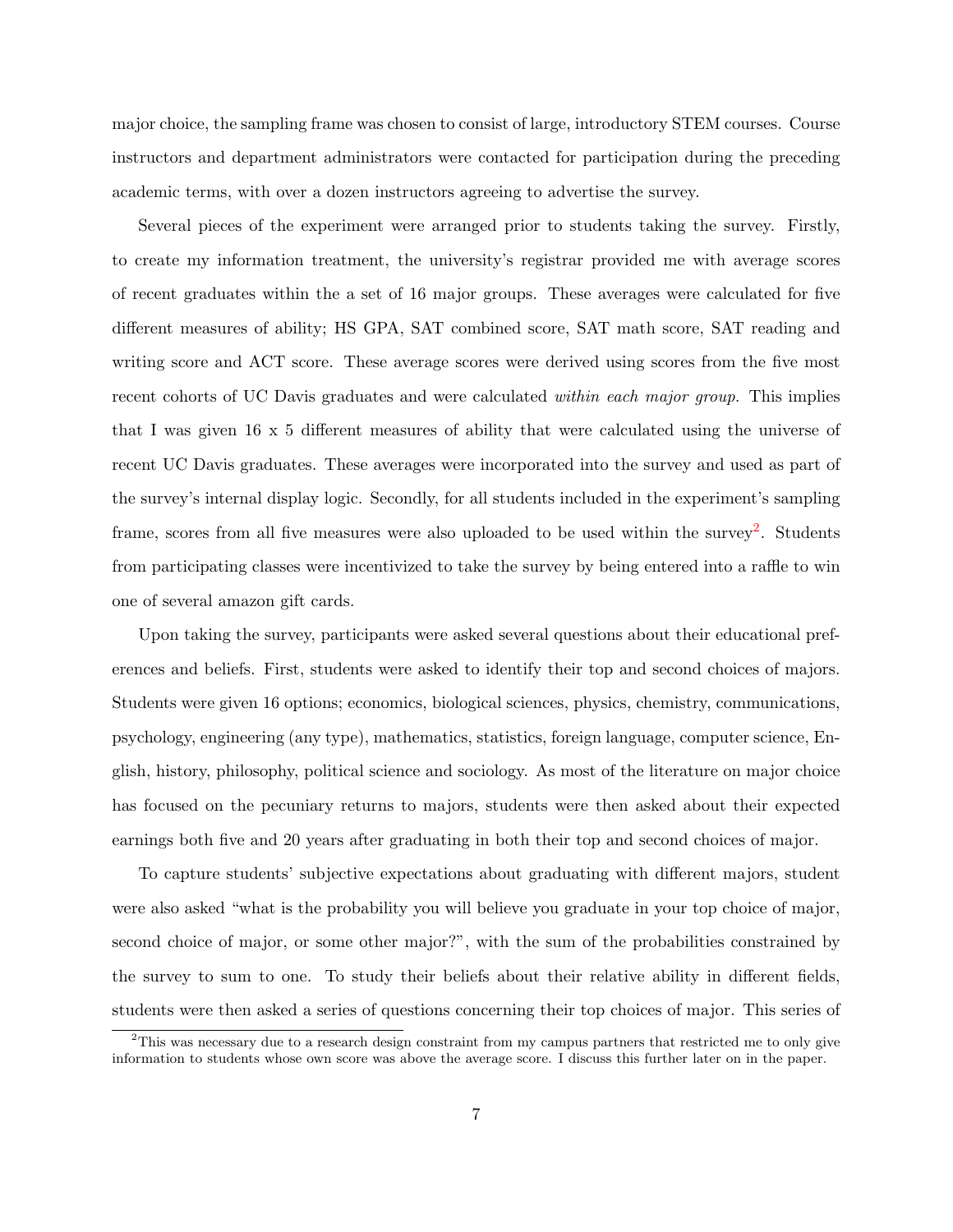questions was designed to avoid any direct elicitation of beliefs about ability, as these responses may have been more prone to experimenter bias or motivated reasoning. In my elicitation procedure, students were first asked to select which academic measure best represents ability in their top and second choices of major. Students were given the same options for those I was provided average scores of recent graduates; HS GPA, SAT, SAT math, SAT reading and writing and ACT score. After students selected these measures for both their top and second choice of major, they were then asked "What do you believe is the average score of recent UC Davis graduates is in your top choice of major?", where "score" was replaced with the academic measure they selected and "top choice of major" with their selection for most preferred major.

After students provided their beliefs of the average score of recent graduates in their top choices of major, the survey determined who is eligible to be randomized into either treatment or control groups. To do this, the survey compared the student's own score in the measure they selected for their top choice of major with the *average score* of recent graduates in that measure and major. If this criterion was satisfied, students were then randomized into either treatment or control groups. For students randomized into the treatment group, a message appeared that read "The average score of recent graduates in your top choice of major is *(actual average major-measure specific* score)", where again "score" is the measure students selected as most representative of ability and "top choice of major" is students selection for top choice of major. This message was then followed by a small nudge that stated "Our records show that your score is above the average score of graduates in your top choice of major. We hope that this information helps you in your college major decision." The survey then followed the same procedure for the student's second choice of major, after which the survey concludes. All survey items as well as the information I provided to participants can be found in the appendix.

Due to design constraints imposed by my institutional collaborators, I was not permitted to provide information to students whose own score was below the average score of recent graduates. I discuss this restriction towards the end of the paper when I consider the policy implications of my findings. Lastly, students were also asked to sign a Family Educational Rights and Privacy Act (FERPA) release so that I could access their academic records, including their major choice history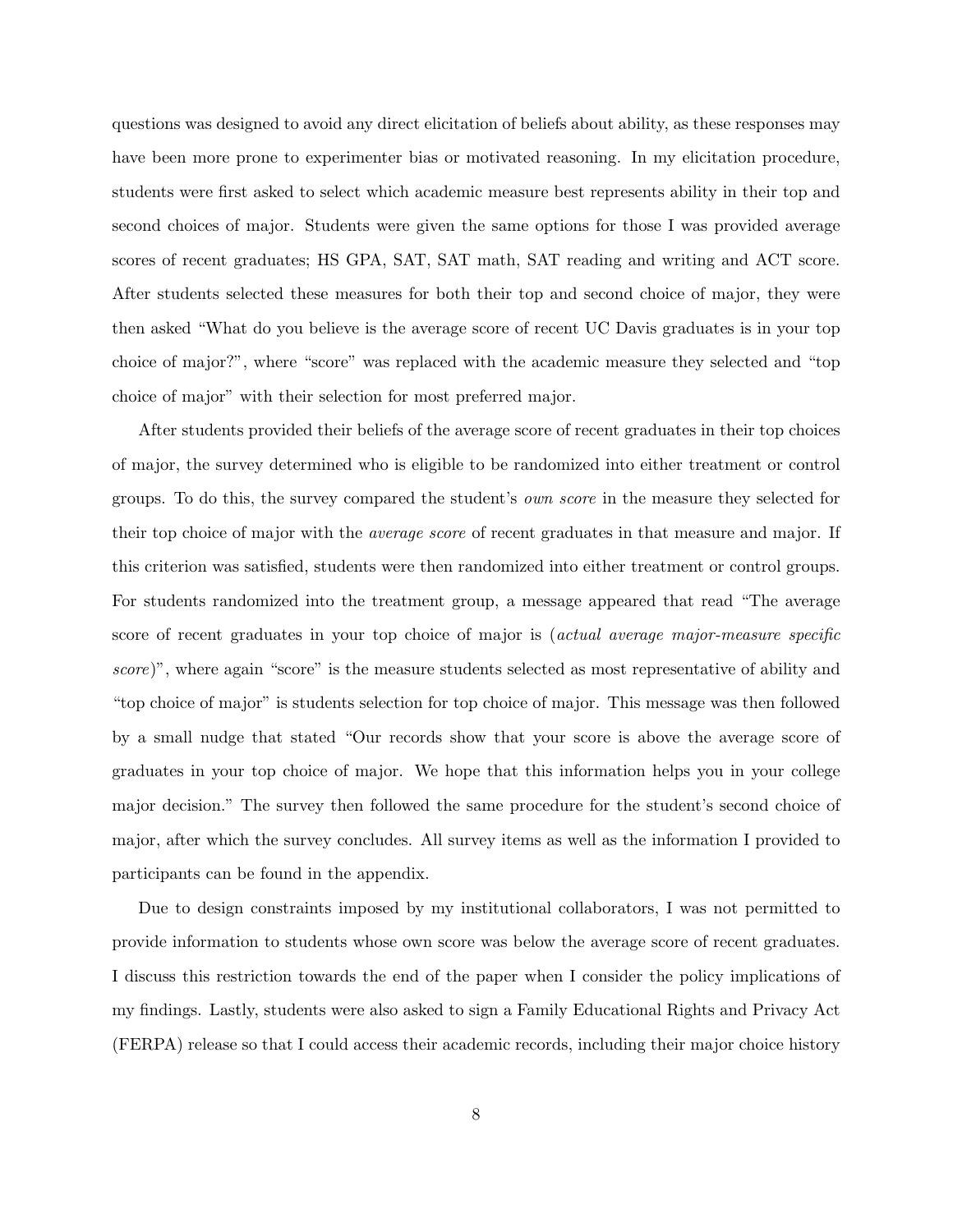history, as well as their demographic and background characteristics.

### 3 Data and Descriptive Results

#### 3.1 Data

The data for this project consist of 728 completed baseline surveys, as well as demographic and academic background information, and major choice history up to three years after the experiment for all students who signed a FERPA release. Due to the research design constraint described above, 483 of these students were eligible for treatment in their top choice of survey, as they had scores in majors/measures they selected that were in fact above the average score of recent graduates in that major/measure <sup>[3](#page-9-0)</sup>. Slightly fewer, 456, were eligible to receive information in their second choice of major<sup>[4](#page-9-1)</sup>.

#### 3.2 Experimental Balance

To ensure that my randomization procedure worked as designed, I conduct several tests. Through my collaboration with the university, I received a rich set of variables on student demographics and pre-collegiate academic performance from the university's registrar, including race/ethnicity, gender, low-income and first-generation status as well as HS GPA and standardized test scores. I also observe each student's major at time of admission to the university. Table 1 shows results from regressions that study the relationship between treatment status and survey responses and demographic variables for both top and second choice of major. We see that none of the coefficients from either model are statistically distinguishable from zero. I view this as strong evidence that students were in fact randomly assigned between treatment and control groups for treatment in

<span id="page-9-0"></span><sup>&</sup>lt;sup>3</sup>One clear question here is why is the number of students who are "above average" more than half of the sample. There are two answers, one slightly less obvious than the first. Firstly, this may represent sample selection, with those who are above average more likely to take the survey than those who are not. Another explanation come from the fact that standardized test and HS GPA scores at UC Davis have increased over the years. This would mechanically push up the number of students who are above average when compared to average scores of previous cohorts.

<span id="page-9-1"></span><sup>&</sup>lt;sup>4</sup>This was due to students not being above average in their measure/major for their second choice of major or not having a valid choice for second choice of major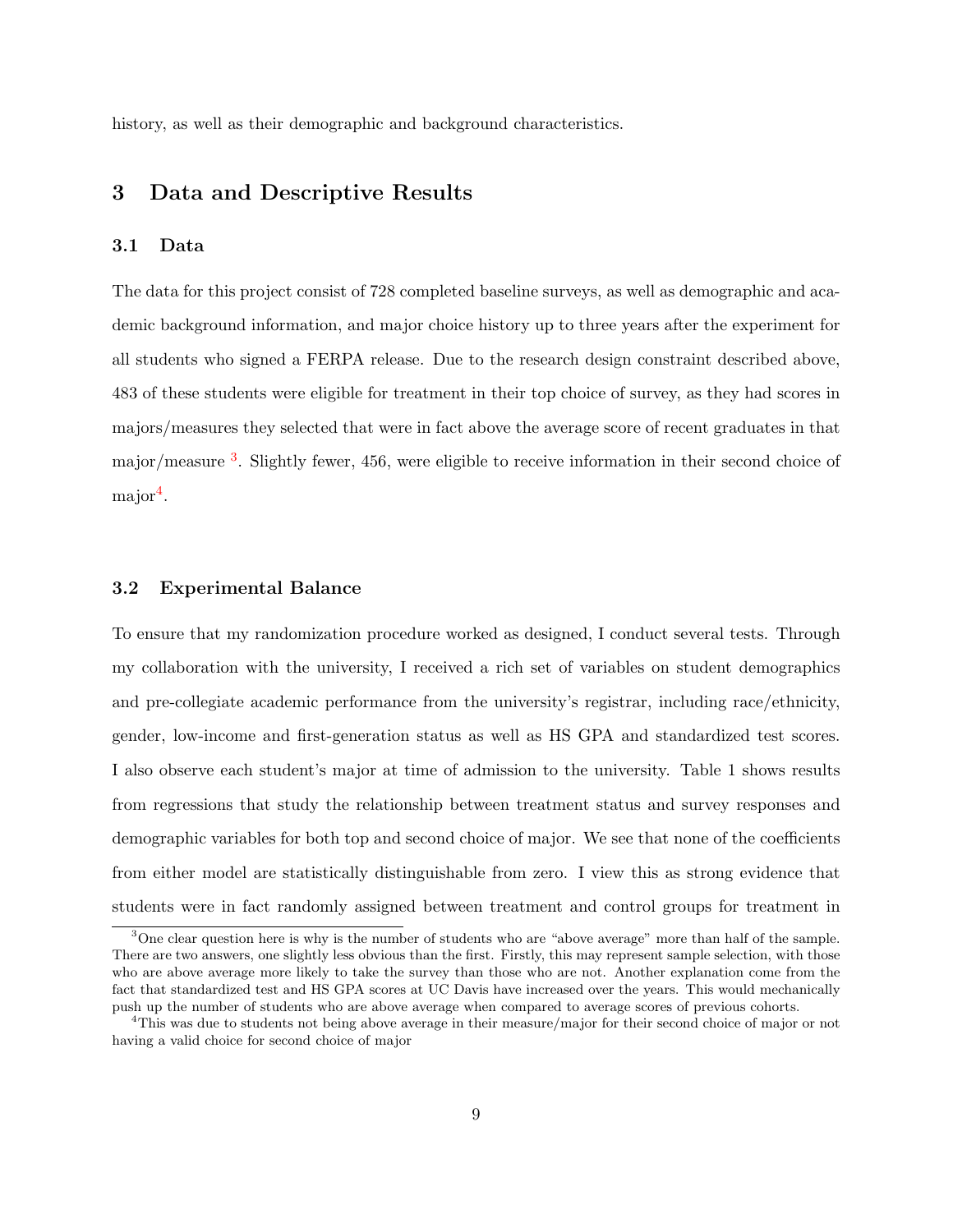both a student's top and second choice of major.

#### 3.3 Sample Descriptives

Table 2 provides demographic information for students in my analysis sample<sup>[5](#page-10-0)</sup>. The sample is almost exactly two thirds female, slightly higher than the proportion of undergrads that are female at UC Davis (61%). Almost half of the sample is Asian or Asian-American, a 30%, a sixth Hispanic and about 2% African American. While there are small differences, these numbers mirror the student population at UC Davis quite well<sup>[6](#page-10-1)</sup>. Low-income and first-generation students, however, appear to be slightly under-represented in my sample when compared to the UC Davis population. They represent 21% and 32% of my sample respectively, while they constitute 37% and 42% of the student body. As my sampling frame consisted of large introductory STEM classes, 63% of students in my sample are freshman.

Table 3 presents results on top and second choice of major for the full set of survey respondents. For these results, I aggregate majors into four groups; social sciences (economics, sociology, political science, psychology); humanities (English, foreign language, history, philosophy); Biological Sciences; and STEM (physics, chemistry, mathematics, statistics, computer science and engineering (any type)). We see that biology is the most popular top choice of major (47.6% of students), followed by social sciences  $(24.6\%)$ , STEM  $(22.6\%)$ , and humanities  $(5.2\%)$ . The relative popularity of biology is striking, but somewhat consistent with major choices at UC Davis, with it's strong agricultural focus and popular biochemistry fields<sup>[7](#page-10-2)</sup>.

Table 2 also presents descriptive statistics broken down by whether students select a STEM field as their top choice of major<sup>[8](#page-10-3)</sup>. Here we see that STEM students are almost 9 percentage points more likely to select the math portion of the SAT as most representative of ability in those

<span id="page-10-1"></span><span id="page-10-0"></span><sup>&</sup>lt;sup>5</sup>This includes all students who were eligible for treatment in their top choice of major

 $6$ The Asian/Pacific Islander population at UC Davis represents about 32% of the student population. Another 17% of students are international, the vast majority of which are from Asian countries, predominantly China. The sum of these two terms is 49%, almost identical to the number of Asian students in my sample. Unfortunately, I do not have international status in my data.

<span id="page-10-2"></span><sup>7</sup>The sampling frame for this study was introductory STEM courses, which ended up including two large introductory biology courses. This fact may be skewing the distribution towards biology students

<span id="page-10-3"></span><sup>8</sup>As I discuss below, I separate biology from STEM in all of my descriptive analyses.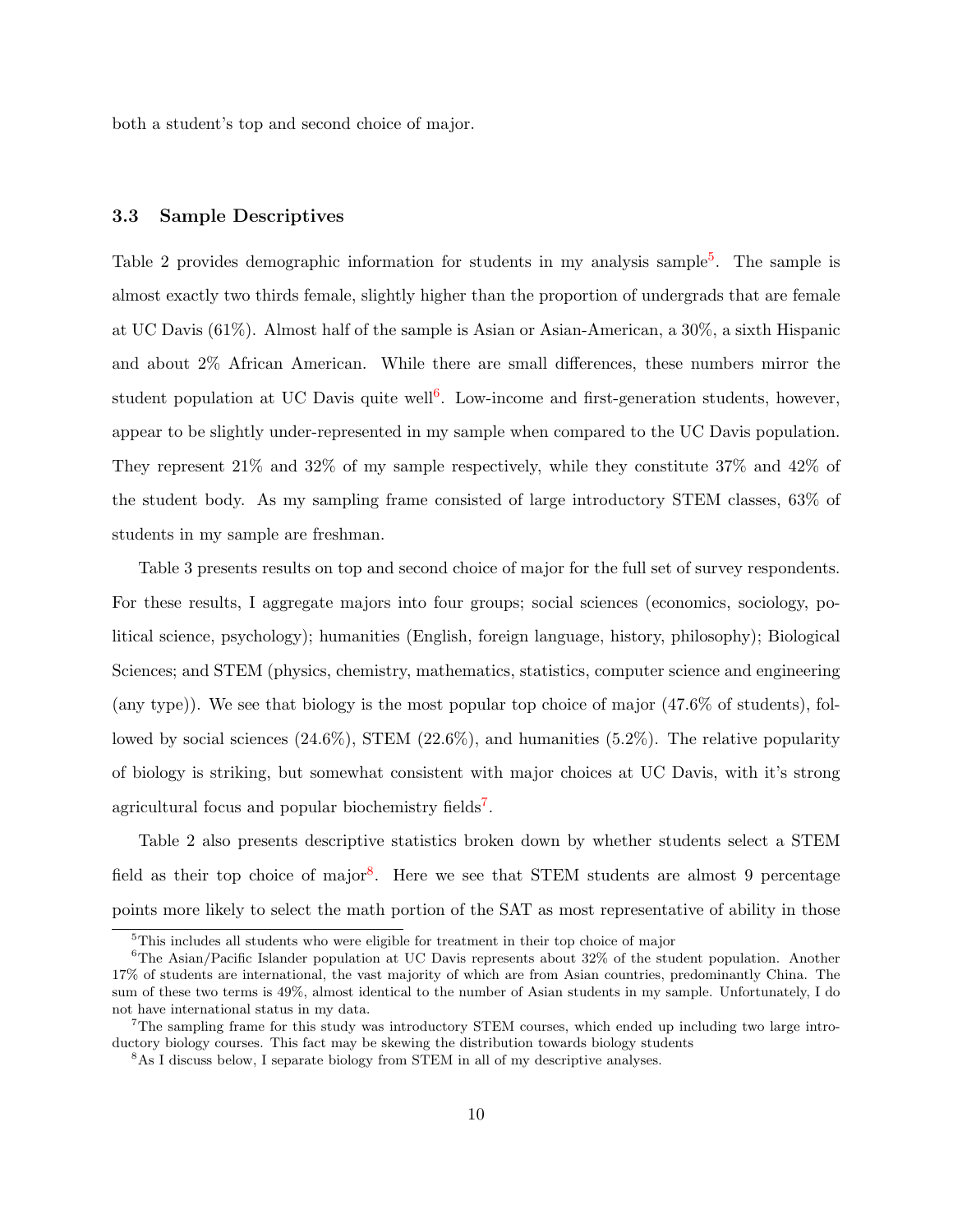fields. These beliefs are consistent with stereotypes both of STEM students being math-focused and STEM curriculum being relatively math-heavy. We also see that STEM students expect to earn significantly more than non-STEM students, both five and 20 years after graduation. Looking at gender, I find that STEM students are 30 percentage points less likely to be female. Focusing on beliefs about ability, figure 2 plots the distribution of the difference between students belief of the average score of recent graduates in the top major/measure and their own score (own score belief of average). Students who have a negative value for this variable believe the average score is above their own, effectively rating themselves as "below average" in this major. Figure 2 also plots this distribution for students whose own score is actually above the average score (which makes them eligible to receive information). Two facts emerge from inspecting these plots. First, about half of students who select STEM as their top field believe they are "below average". Second, we see here that about 27% of STEM students who are actually above average believe they are below average (these students represent my primary analysis sample). All of these results are robust to controlling for majors within these groupings.

#### 3.4 The Leaky Pipelines Out of and Into STEM

To explore the dynamics of major persistence and major switching over time, I perform several analyses. When doing so, I exclude both those who where ineligible for treatment (those who had scores below the average in their selected major/measure) as well as students who received information in their top choice of major from these analyses. I first compare the distribution of top choice of major to the distribution of major choices I see three years later<sup>[9](#page-11-0)</sup>. These results on persistence can be found in Table 4. Due to the large number of students intending to study biology, I have separated it from other STEM fields and presented the three major groups along with biology.

Looking at table 4, we see relative increases in the number of students majoring in biology, social sciences and humanities three years after the experiment compared to the number of students who

<span id="page-11-0"></span><sup>&</sup>lt;sup>9</sup>For students who are no longer enrolled at this point, I use their most recent major. As the control group were all students who were above average students in their top field of study, all departures from the university are through graduation and not dropping out.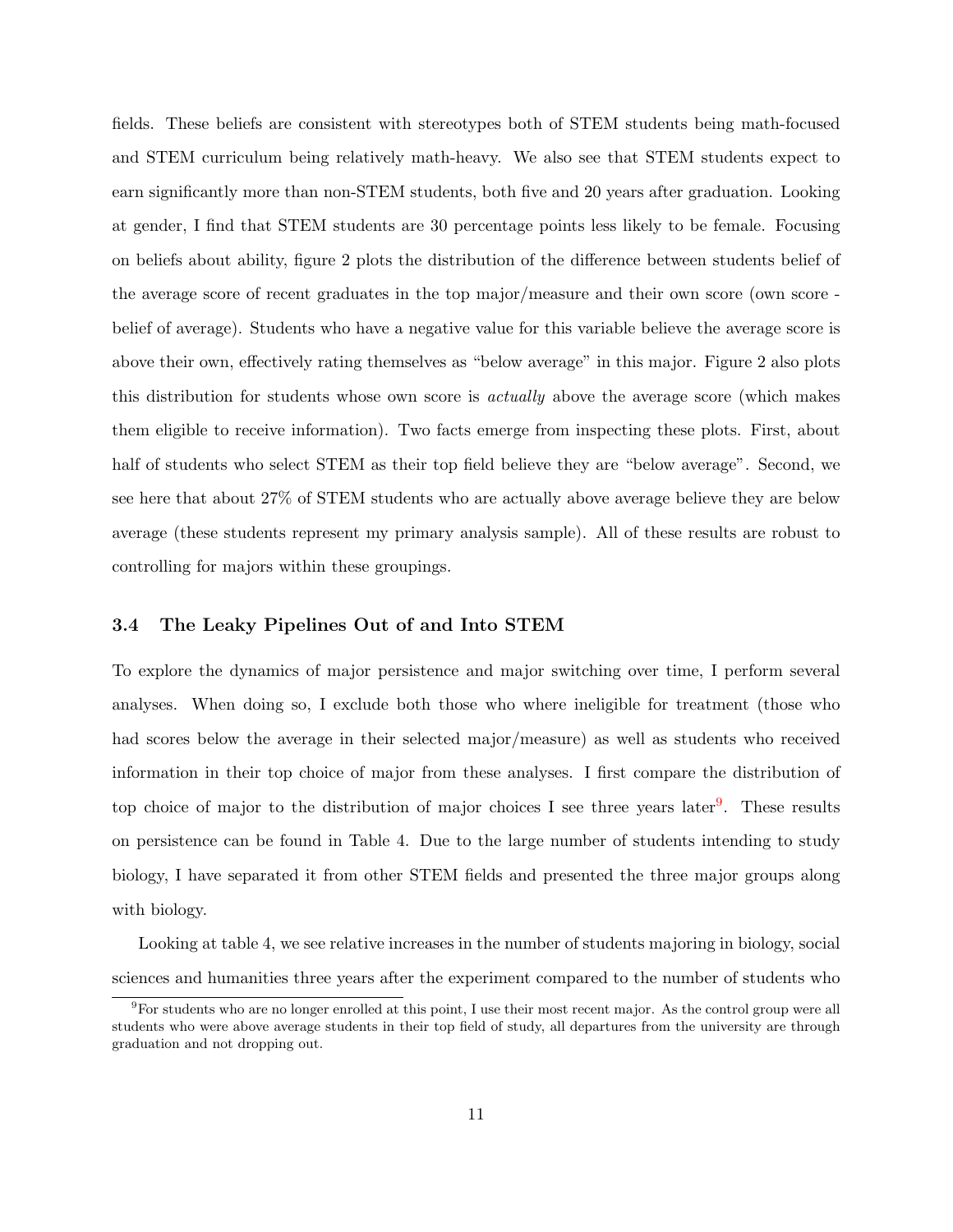selected those fields as their top choice of major at the time of the survey. While biology and the humanities stay about the same over this period (increases of 4.5% and 0% respectively), social sciences saw a 13.5% increase in the number of students over this time. In sharp contrast, however, STEM fields saw a decrease of 33.3% during this time.

Perhaps a more direct way to assess whether students of different majors are more or less likely to persist in those fields is to see which of these groups of majors has the highest persistence rate, conditional on selecting it a major in that group as your top choice . To do this, I create a variable that equals one if the student is majoring in their top choice of major two years after the experiment. We see in table 5 that 92% of biology students and 88% of social science students are majoring in their top choice of major two years later. Looking at STEM students, however, only  $61\%$  are still majoring in their top field  $10$ .

Given that STEM fields are highly mathematical and are known for "weeding out" students with insufficient aptitude in mathematics, these transitions out of STEM may reflect differential mathematical preparation. Instead of observing a leaky pipeline that reflects incorrect beliefs about ability, we may simply be observing the least mathematically prepared students switching to other majors. To study this, I compare the SAT math scores of those STEM students who switched out of their top field to those who persisted as measured three years after the intervention. Table 9 presents descriptive comparisons between these "leakers" and "persisters", namely those students who top choice of major was a STEM field, were randomized into control, and who ultimately did not (leakers) or did (persisters) major in a STEM field. While these samples are small  $(n = 31, n)$  $= 21$  respectively), they provide a unique glimpse into the demographic makeup of students who switch out of STEM. Here we see that these students have an average SAT math score that is 14 points (800 point scale) higher than those students who continue on in their top field. While this result is not statistically significant, it raises doubts about the role of mathematical aptitude in explaining exit out of STEM in this setting.

Table 9 also shows that STEM students who switch majors are more likely to be female (significant at 10% level), first-generation students and Hispanic, although there is no statistically

<span id="page-12-0"></span> $10$ Only 57% of students who chose a field in the humanities are still majoring in that field two years later, although there are only 14 of these students so it is hard to draw sharp conclusions about these fields.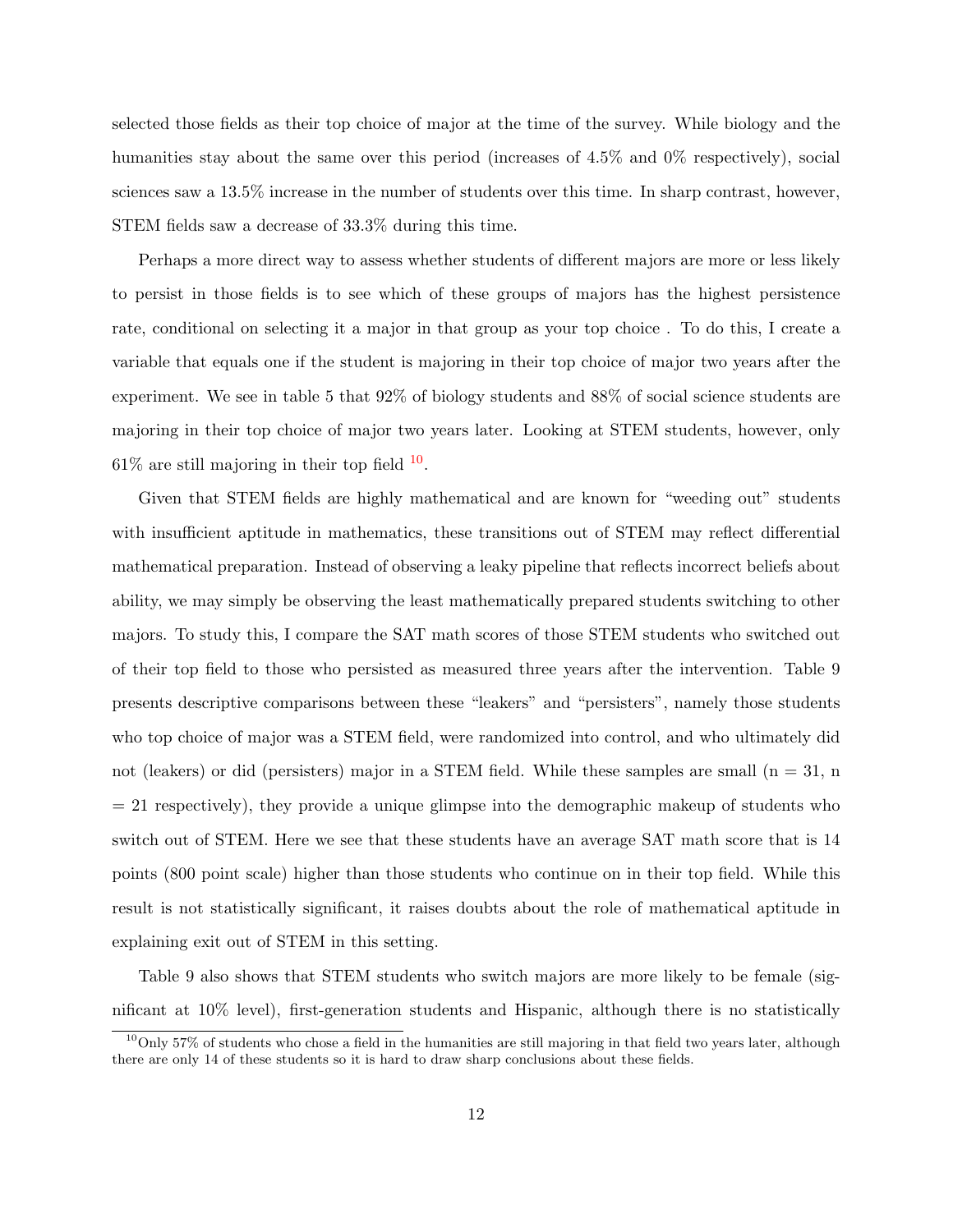detectable difference for these last two characteristics. Focusing again on beliefs about ability, students who switch out of STEM are more likely to rate themselves as being relatively less academically capable in those STEM fields (own score - belief of average) and are also appear more likely to overestimate the actual average score of recent graduates in STEM fields (actual average - belief of average). These differences, however, are not quite statistically significant.

These dynamics out of STEM may not truly reflect a leaky pipeline if student expectations are in line with the distribution of major choices three years after the experiment. For example, students who begin with a STEM field as their top major may expect to switch out of that field more so than students whose top choice of major is another field. This might be true if students place a higher option value on starting college in a STEM field. As we saw earlier, students whose top choice of major was a STEM field expected to earn significantly more in those fields conditional on graduating in those majors. This would imply that students experiment with STEM, but place a lower probability on the likelihood that they ultimately persist in that field. If students were indeed as earnest in their top choice of major in STEM as in other fields, the differences in likelihoods of graduating in your top majors would not be very different between STEM and non-STEM fields.

As part of the survey, students were also asked to provide the likelihood they believed they would graduate in their top choice, second choice or some other major. Table 6 in the appendix shows that vast majority (90.2 percent) of probability is placed on either the top or second choice of major, demonstrating that students are mostly considering majoring in either their top or second choice of major, rather than a larger set of majors. I incorporate these subjective probabilities into my analysis of the leaky pipeline to assess the following hypothesis; do students who intend to major in STEM place less probability on doing so than students of non-STEM fields? To do so, I condition on top choice of major group and compare the average subjective probability students report that they will graduate in that field to the average empirical probability they in fact do. Again here I restrict the sample to the control group for top choice of major. Table 6 presents the results. Here we again see strong evidence of a leaky pipeline out of STEM fields. STEM students appear to report subjective probabilities of graduating in their top field that are only slightly different than students of other fields. Importantly, however, STEM students are much less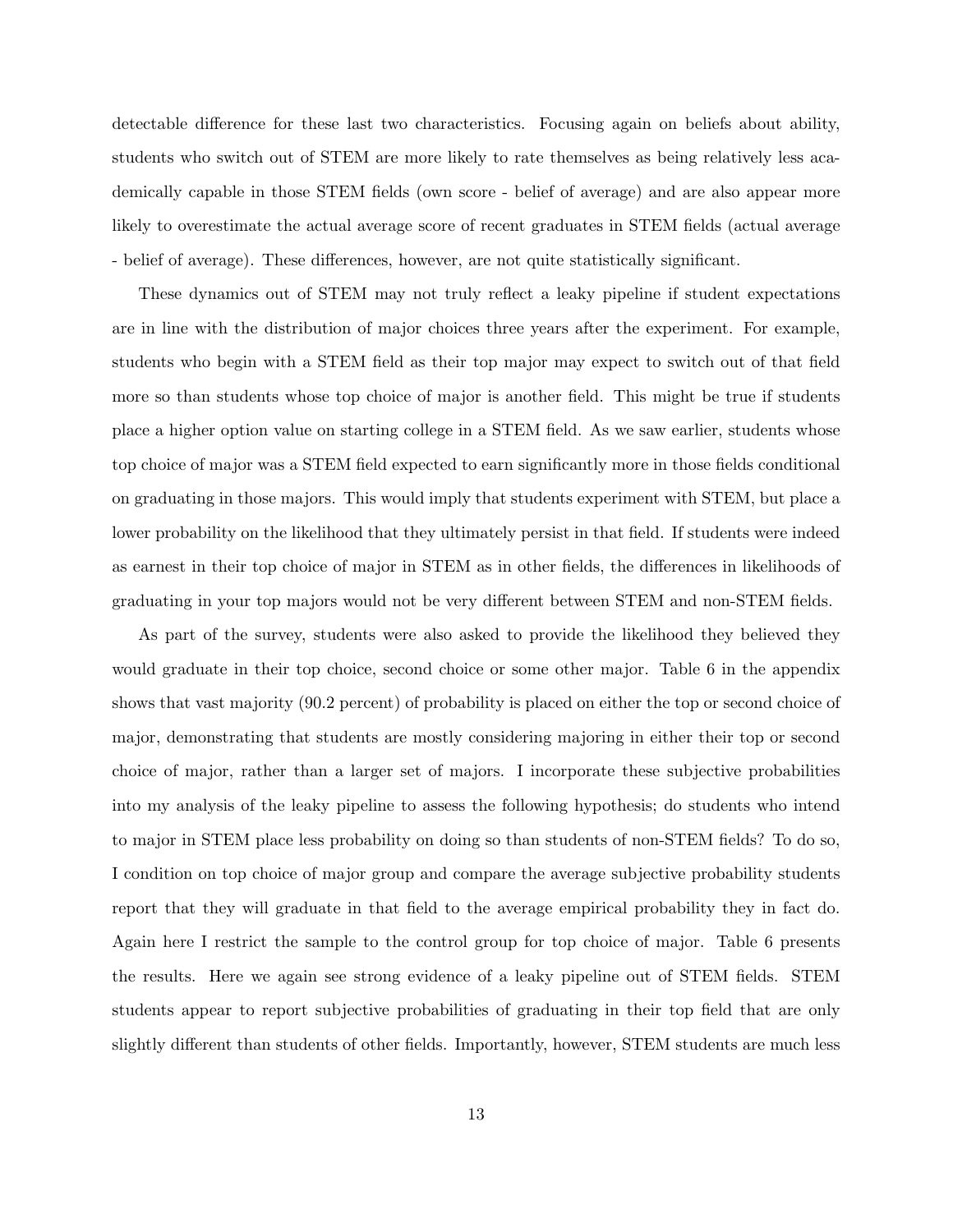likely to persist in that field two years after the survey than students of other fields.

All of these results provide clear evidence of a leaky pipeline out of STEM fields when excluding biology, but strikingly not for biology itself. If anything, students appear to underestimate the rate they will ultimately study biology. For this reason and those previously mentioned, I focus on STEM fields excluding biology when studying my experimental results.

Next, I leverage novel data I collect on students' second choices of major to study whether there is evidence of a leaky pipeline into STEM fields. To study this, I perform similar analyses as before, comparing the distribution of second choice of major as measured in the survey to the distribution of majors three years after the intervention. For this second distribution, I restrict the sample to students who are not majoring in their top choice of major three years later. This comparison tells us whether students' second choice of major matches up with the distribution of majors, for those who are not majoring in their top choice three years later. If there is no leaky pipeline into STEM, under certain assumptions, these distributions should be similar<sup>[11](#page-14-0)</sup>. Table 7 shows that while biology, social sciences and humanities all have higher representation in the distribution of students who switch out of their top field compared to the distribution of second choice of major, STEM sees a sharp decline. Using student's subjective probabilities that they believe they will major in their second choice of major instead of the actual distribution of second choice of major yields a similar result. Students appear to over-estimate the rate they will switch into STEM, a result similar to those found in [Stinebrickner and Stinebrickner](#page-28-1) [\(2013\)](#page-28-1). Similar to the evidence of students switching out of STEM discussed earlier, I see this as evidence of a leaky pipeline into STEM. I now turn to whether receiving information about your ability in your top choice of major had any impact on tightening either of these leaky pipelines.

<span id="page-14-0"></span><sup>&</sup>lt;sup>11</sup>The primary assumption is that for any level of major switching, the individual transition probabilities from top choice of second choice of major do not favor any major over the other. Conditional on not majoring in your top choice of major and being in the control group, the distribution of majors is much more uniform than top choice; social sciences and STEM are very similar with  $27.9\%$  and  $25.6\%$  respectively, while Biology and Humanities are smaller at 20.9% and 11.6%. The low representation of biology in the switcher distribution is likely driven by the fact that biology is by far the most popular top choice of major and only 1.6% of students who select biology as their top choice of major select a biology field as their second choice.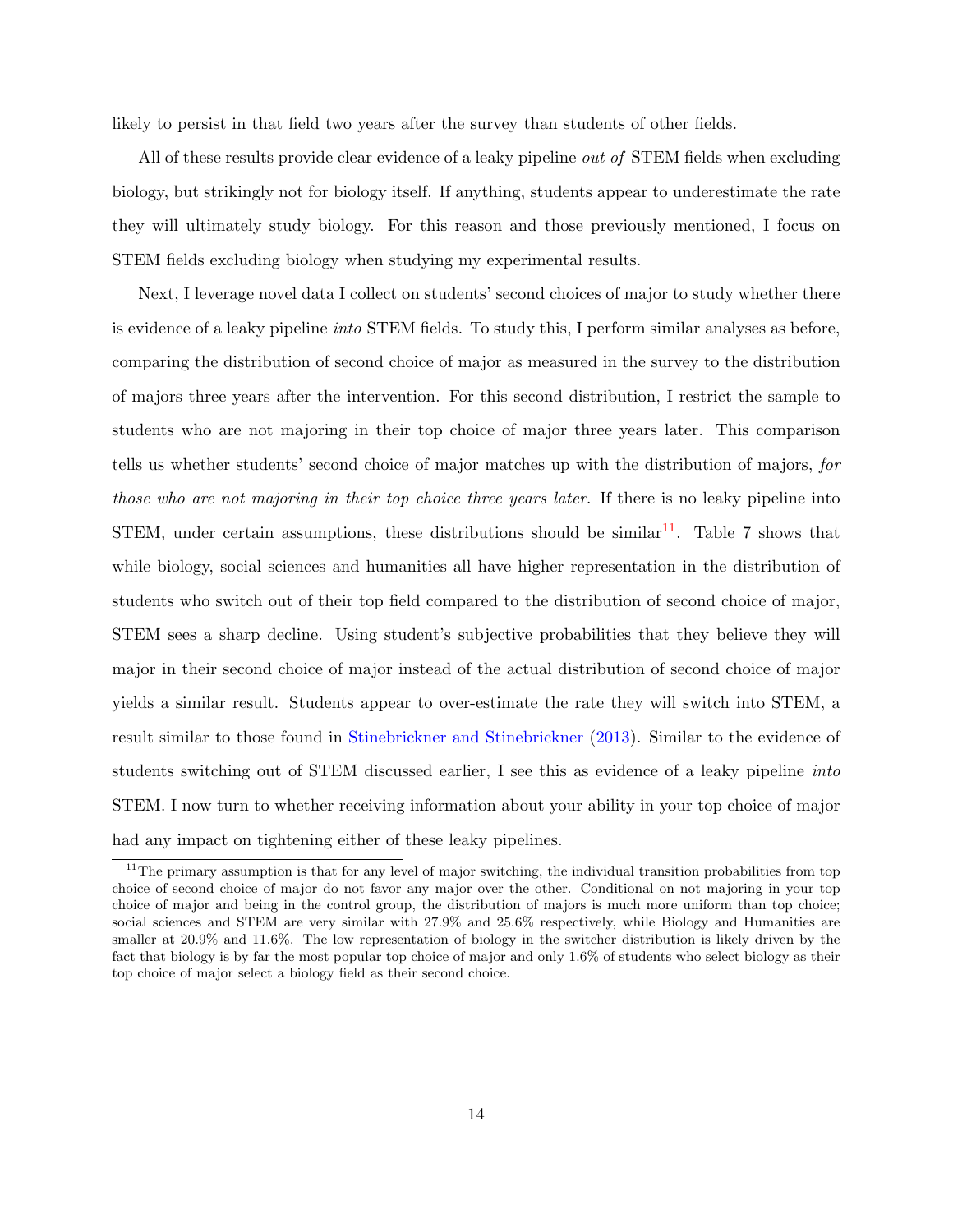## 4 Experimental Results

To study whether the information provided to students in my intervention influenced STEM major choice, I estimate the following statistical model:

$$
STEM_i = \alpha + \beta TREAT_i + \mathbf{X}_i \boldsymbol{\phi} + \mathbf{S}_i \boldsymbol{\gamma} + \psi_m + \epsilon_i
$$

where  $STEM_i$  is an indicator for whether the student is majoring in a STEM field three years after the intervention,  $TREAT_i$  is an indicator if they receiving information in their top choice of major,  $\boldsymbol{X}_i$  is vector of background characteristics such as race/gender and standardized test scores,  $S_i$  contains baseline survey responses and  $\epsilon_i$  is random error term. I also include an indicator for receiving information in your second choice of major, although I focus my interpretation on treatment in a student's top choice of major<sup>[12](#page-15-0)</sup>. Random assignment of students into treatment status assures me that  $E[\epsilon_i | TREAL_i] = 0$ , allowing me to estimate the causal impacts of information on major choice decisions.

To conduct inference, I estimate standard errors and calculate statistical significance under standard asymptotic assumptions. I also follow [Athey and Imbens](#page-25-4) [\(2017\)](#page-25-4) and perform randomization inference. In this procedure, treatment assignment is permuted across the analysis sample and and treatment effects are calculated for each permutation<sup>[13](#page-15-1)</sup>. Empirical p-values are then calculated by ranking these treatment effects and assessing where the true model lies within this distribution. This approach has many advantages for hypothesis testing. I present both standard errors and empirical p-values in my results.

For each sample, I present two sets of results; one from a model that includes treatment indicators for both top and second choice of majors and; one which adds top major fixed effects and controls for demographic characteristics and survey responses.

<span id="page-15-0"></span><sup>&</sup>lt;sup>12</sup>As the sample of students who were eligible for treatment in their top choice of major does not perfectly overlap with those eligible in their second choice, I create an indicator that equals one if you are in the latter but not the former. I then replace missing values for treatment in second choice of major with zeros and then include this indicator in the regression as well. Results are qualitatively very similar when excluding these variables in the analysis.

<span id="page-15-1"></span><sup>&</sup>lt;sup>13</sup>I perform 500 permutations for each outcome.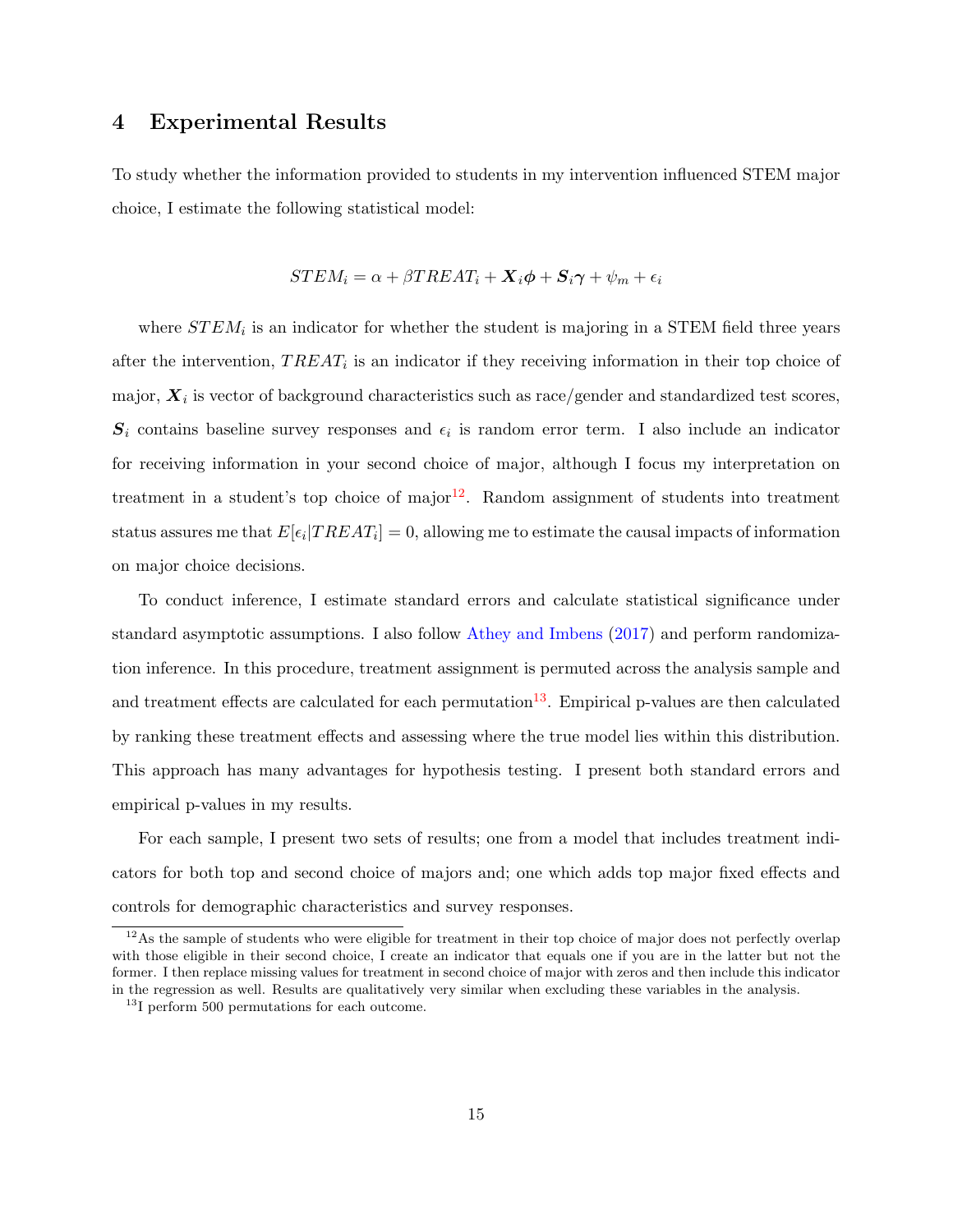#### 4.1 Main Effects on STEM Persistence

Table 10 in the appendix presents results for students whose top choice of major was a STEM field<sup>[14](#page-16-0)</sup>. Focusing on these students captures the how well the treatment tightens the leaky pipeline of switching out of STEM fields. We see in columns one and two that treatment effects are large, representing an increase in persistence of about seven percent, although none of the estimates are significantly different from zero. This may be due to the fact that students who aspire to major in STEM fields are not considering non-STEM fields as alternatives. In this case, the treatment is unlikely to increase persistence, as this subset of students rarely choose non-STEM fields, even if they might switch majors within STEM.

As we saw earlier, students place very little probability on graduating in a field that is neither their top nor second choice of major. I therefore use data on students' second choice of major to characterize students who select a STEM field as their top choice of major, but also select a non-STEM field as their second choice of major as "marginal out STEM" students. These are the the students whose beliefs about their own ability in STEM fields are likely to play a larger role than those who are only considering STEM majors. Columns three and four of table 10 show results for these students. Here we find large and marginally significant effects of information on persistence, although when including the full set of controls the estimate becomes less precise. Putting this result into context, this tells us that learning you are above average in your top choice of (STEM) major increases persistence by 40 percent for this group.

#### 4.2 Main Effects on Switching into STEM

As discussed earlier, I find evidence of a leaky pipeline into as well as out of STEM fields. To assess whether treatment increased switching into STEM fields, I estimate models studying students whose top choice of major is a non-STEM field. We see in columns five and six of table 10 that I cannot detect any significant patterns switching into STEM for this group. Similar to the effects on persistence discussed above, however, this may be explained by students who are not considering

<span id="page-16-0"></span><sup>&</sup>lt;sup>14</sup>While the sample size for these models may seem small  $(n = 109)$ , it is similar [Stinebrickner and Stinebrickner](#page-28-1) [\(2013\)](#page-28-1), who studied similar questions as I do here using a sample sizes of  $n = 139$  and  $n = 93$  when focusing on students considering science fields.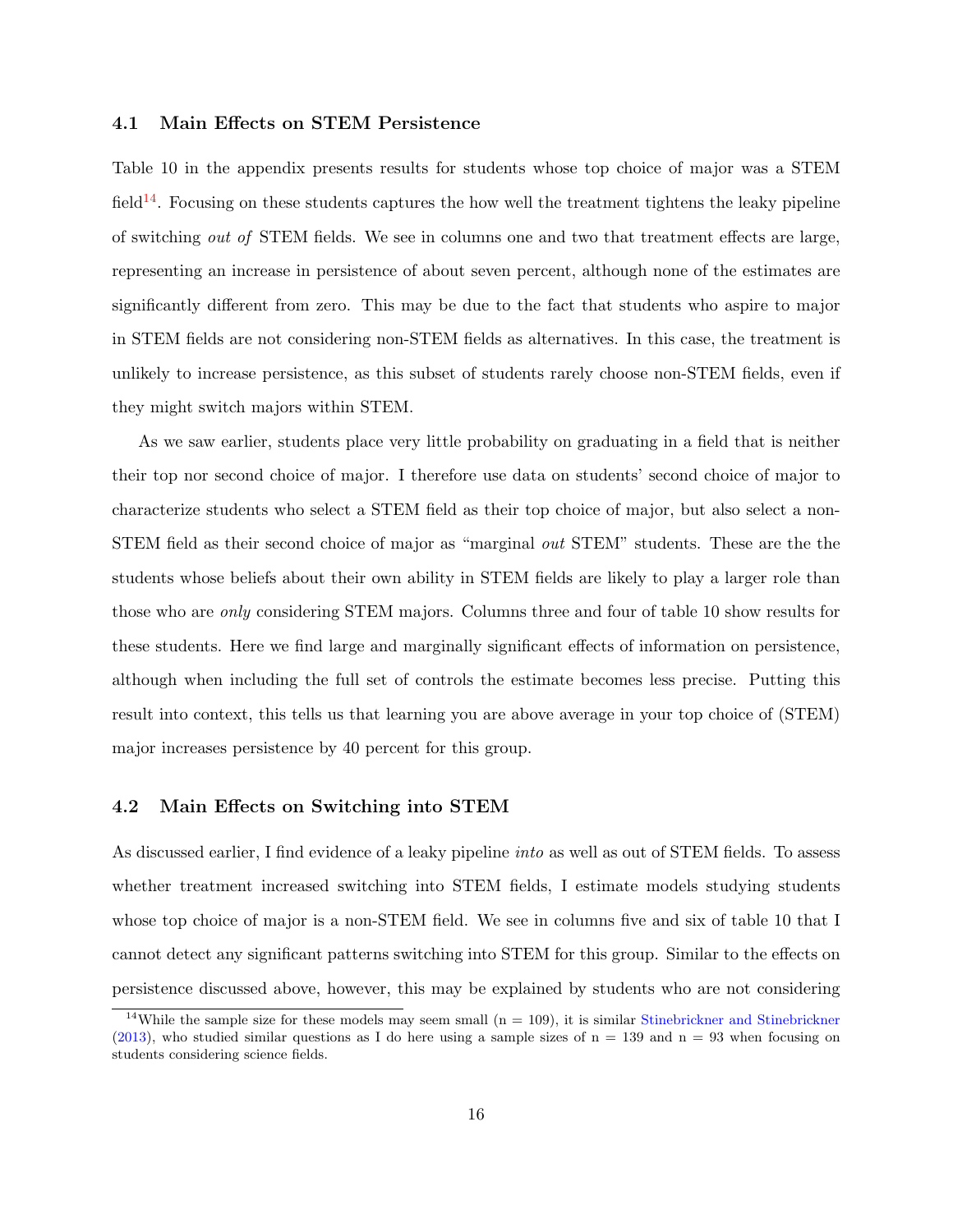STEM *at all* not responding to treatment. These are students who select a STEM field for neither their top nor second choices of major. In this case, beliefs about ability may play little role in switching into STEM as STEM is not in their consideration set. To address this, I focus on "marginal into STEM" students, meaning those who select a non-STEM field as their top choice but select a STEM field as their second choice of major. Table 10 shows that learning you are above average in your top choice of major increases switching into STEM by 7 percentage points for this group. Given that the control mean for STEM major choice in this group is 1.6 percentage points, this represents an incredibly large treatment effect for this group.

I next study whether receiving information that you are above average in your second choice of major induces switching when your second choice of major is a STEM field. Somewhat surprisingly, I fail to detect any significant effects when studying treatment in a student's second choice of major when that choice of major is a STEM field. These results in columns five through eight in table 10. While the effect of learning you are above average in your second choice of major for marginal in STEM students is large, these estimates are imprecise. What I can say in light of these results is that switching into STEM may only take place through learning one's ability in one's top choice of major, even when that major is not a STEM field. These results show that shocking beliefs in majors that are not a student's most preferred major have a relatively weaker impact on the decision to switch into STEM.

Lastly, table 10 also shows estimates from models that examine the effect of being treated in a student's top choice of major on STEM major choice across the entire sample. These estimates provide the combined effect of both persistence within and switching into STEM fields. Here we see an increase in STEM major choice across the entire sample of 5 percentage points, representing an increase in STEM major choice of about a third compared to the control mean (although here only the model with the full set of controls is significant at the 10 percent level). Provided that learning you are above average in your top choice of major can influence STEM major choice in two distinct ways, these results provide a valuable reference point for how a policy designed to influence beliefs about ability may change STEM major choice across a sample of students with different preferences for majors.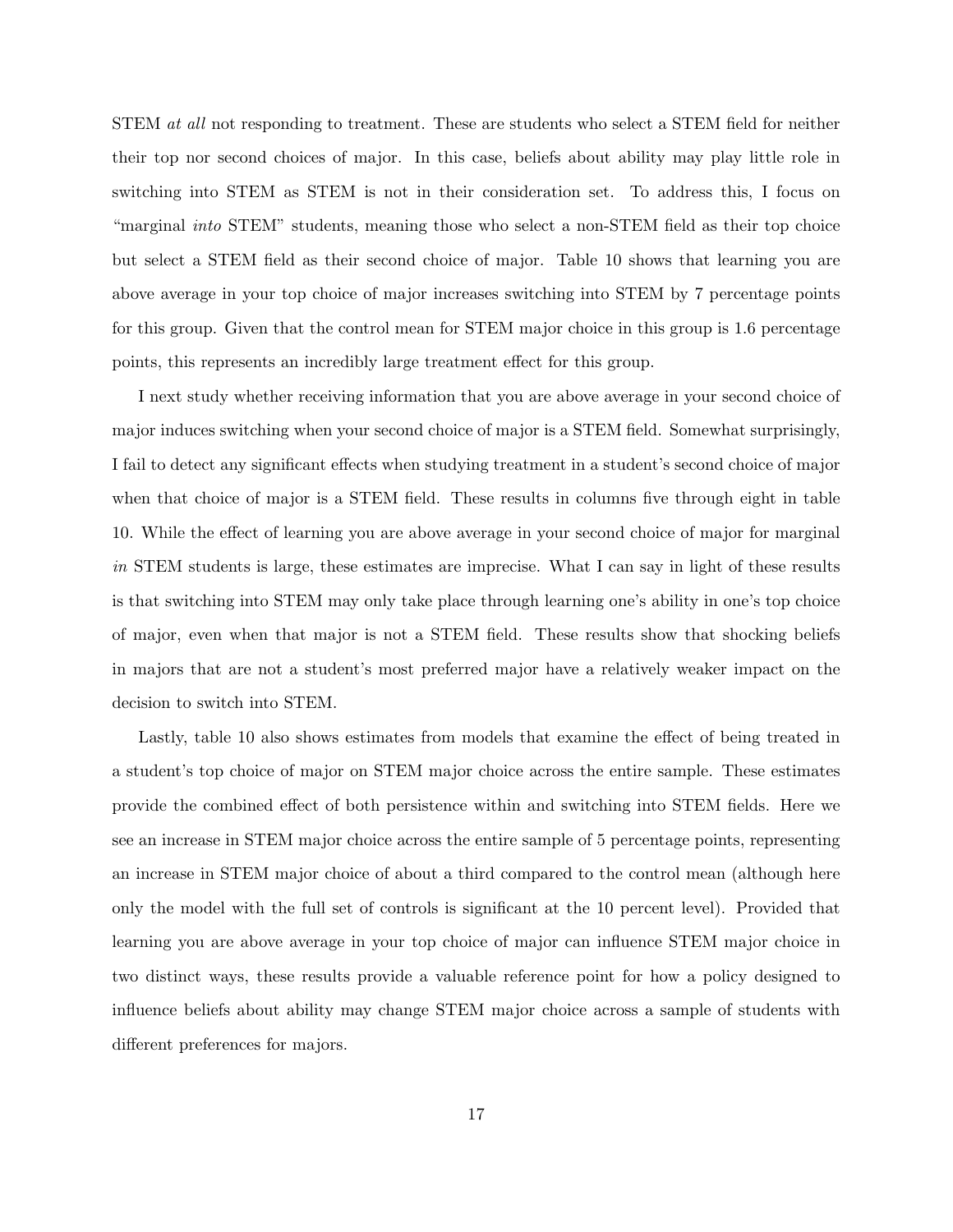#### 4.3 Heterogeneous Treatment Effects

I study potential heterogeneous treatment effects of my internvetion across three dimensions; gender, first generation college student status, and whether a student is eligible for the Pell Grant (low-income status). To do so, I estimate the following interaction model:

$$
STEM_i = \alpha + \beta_1 TREAT_i + \beta_2 C_i + \beta_3 TREAT_i * C_i + \mathbf{X}_i \phi + \mathbf{S}_i \gamma + \psi_m + \epsilon_i
$$

where  $C_i$  is one of the student characteristics mentioned above. Here,  $\beta_3$  is the parameter of interests. These models estimate treatment effect heterogeneity for STEM major choice overall. Table 11 presents results for all three groups.

Earlier I showed that students who selected a STEM field as their top choice of major were significantly less likely to be female. Somewhat surprisingly, we see the treatment did not differen-tially influence female students to major in STEM fields<sup>[15](#page-18-0)</sup>. Treatment effects for both low-income and first-generation students, however, are large and, in the case of first-generation students, precisely estimated. Previous work as shown that first-generation college students typically have lower self-efficacy, a trait linked with persistence in difficult tasks [Thompson](#page-28-10) [\(2021\)](#page-28-10). As shown earlier, "leakers", those who select a STEM field as their top choice of major but fail to persist in STEM, are seven percentage points more likely to be first-generation students (although this difference is not statistically significant). Using a large representative sample collected across several colleges, [Thompson](#page-28-10) [\(2021\)](#page-28-10) documents that high performing first-generation students are more likely to leave STEM compared to continuing-generation students. Here, the author shows this is likely due to first-generation students receiving negative shocks to their ability through lower grades in introductory STEM courses. In light on this, my results show that learning about how they compare to their peers using alternative measures of ability is important for first-generation students when deciding on what to major to choose in college, particularly when considering STEM fields. I discuss the relationship between the information I provide students and the information about ability contained in grades later in the paper when I compare my findings to the previous literature.

<span id="page-18-0"></span> $15$ In a sub-analysis, focusing on marginal *into* STEM students, I do observe large positive differential treatment effects on STEM persistence by gender. These results are not significantly different than zero, but are promising considering efforts to increase female persistence in STEM fields. Results available upon request from the author.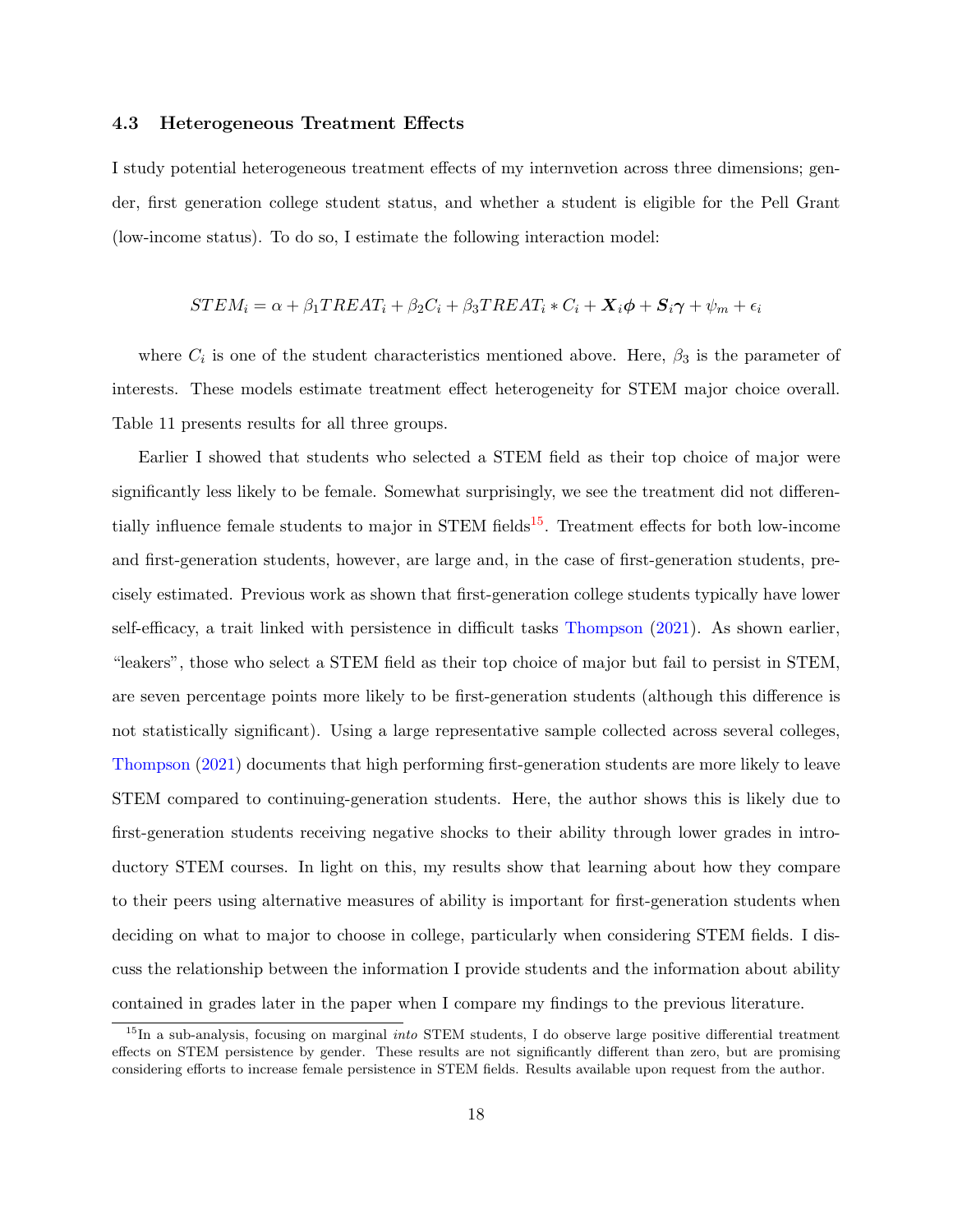#### 4.4 Mechanisms

I next explore whether the information I provide students has a differential impact for students based on their initial beliefs about their relative ability. To do so, I estimate an interaction model, in which I add to the model used to study my main experimental results both a variable that incorporates students' beliefs about the average score of recent graduates are and an interaction between treatment status and this variable. This variable is constructed by comparing the true value of the average score of recent graduates in a given major/measure pair with a student's belief of that score. I create an indicator variable that captures if a student's belief of the average was below the actual average:

# $BD_i = \mathbb{1}\{Actual \ Average_{(major, measure)} > Belief \ of \ Average_{(major/measure)}\}$

Students who have  $BD_i = 1$  can be thought of as having underestimated the academic ability of their peers, relative to their own. Table 12 in the appendix presents results on STEM major choice for all students, marginal *out* and marginal *into* STEM students. For brevity, I present results from models that include a full set of controls. Here we see no differential effect on STEM major choice overall, nor for marginal out STEM students. I do find, however, a significant differential effect for marginal into STEM students. These students appear more likely to switch into STEM upon receiving treatment if they had originally underestimated the ability of their non-STEM peers.

One way the information I provide may influence STEM major choice is by shifting students' mean beliefs of peers' ability towards the true value contained in the intervention. An alternative mechanism is through reducing the variance of students' beliefs. Put another way, this would translate to reducing students' uncertainty about their ability. Given that I find an increase in STEM persistence as a result of my intervention, the null results here for marginal out STEM students support the latter mechanism as ex-ante mean beliefs do not seem to influence persistence in light of new information about ability.

I next study whether the information I provide students has a greater effect depending on how close a student's own score is to the revealed true score. To do so, I construct a continuous "actual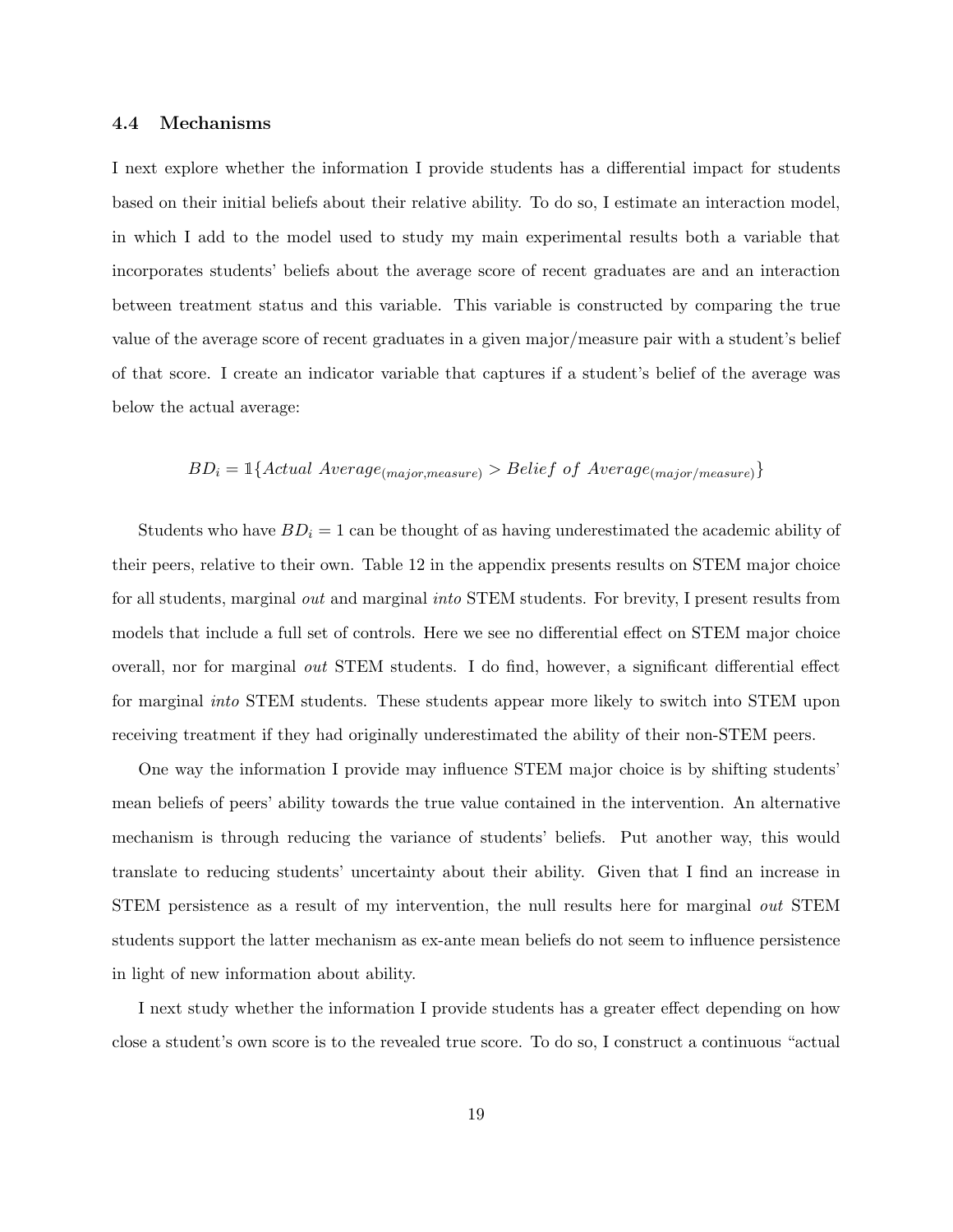difference" variable that captures how far a student's own scores is from the revealed score:

$$
AD_i = \frac{Own\ Score_{(major/measure)} - Actual\ Average_{(major, measure)}}{Actual\ Average_{(major, measure)}}
$$

Unfortunately, I cannot discretize this variable as only students who had scores that were above the average were eligible for treatment. Therefore, all students would have a value of one for a variable that indicated if a student's own score was above the revealed score. The continuous variable defined above, however, allows me to see how students responded to treatment differentially depending on how much higher their own score was from the revealed score. Table 12 shows us the estimates of this interaction term. In this case, a negative value would imply that the treatment effect is weaker for students with scores that are further away from the revealed true score. This also implies that students whose scores are closer to the true score experience a stronger treatment effect. This is in fact what I find. Coefficients for all three outcomes are negative. The differential effect for marginal out STEM students is economically large, but imprecise. Looking at marginal into STEM students, the differential impact of having a score much higher than the revealed score is again quite large and here is much more precisely estimated, as is the effect for the entire sample

### 5 Conclusion and Discussion

.

In this paper, I conduct an information intervention aimed at increasing the number of students majoring in STEM fields by changing their beliefs about their ability in their top fields of study. Using various measures, I find strong evidence of a leaky pipeline out of STEM that is consistent with a story where students leave STEM partly because they believe they are not academically suited for those fields. I also find evidence of a leaky pipeline into STEM, as students fail to switch into those majors at the same rates as other fields. In my experimental results, I find that providing STEM students with information that they are above average in that field increases STEM persistence among marginal out STEM students by 40% as well as increases switching into STEM among marginal into STEM students. Combining these two effects, the information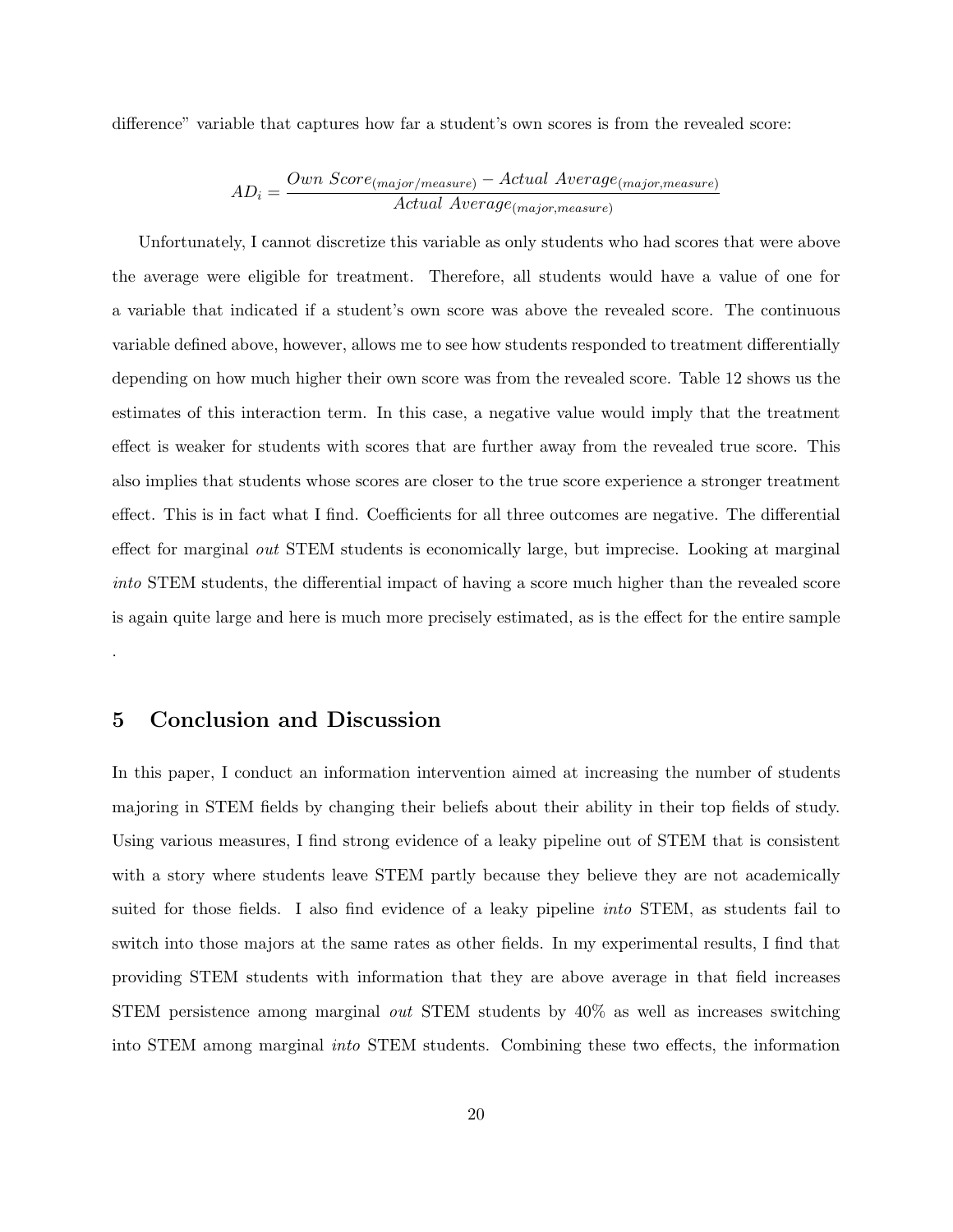I provide increases STEM major choice by about 30% of the control mean. I also find that the effects are strongest for first-generation students.

Few papers have directly assessed how beliefs about ability might factor into a student's major choice decision. [Stinebrickner and Stinebrickner](#page-28-1) [\(2013\)](#page-28-1) use a novel panel data set containing information similar to what what I collect in the present study to assess how students update their perceptions of how likely they are to graduate with a degree in science. To do so, they model the belief updating process as a function of noisy signals students receive about their ability via grades they receive in science and non-science classes. They conclude that if students had entered college with the beliefs about graduating with a science degree they have later on, they would have been less likely to pursue science at the outset. Achieving this would effectively fix the leaky pipeline not by patching the leak but by turning down the water pressure. My results point to an slightly different interpretation. My findings are consistent with an updating process where students' beliefs about their ability are a function not just of grades received in STEM classes, but of results from highly salient pre-collegiate academic performance measures, namely HS GPA and standardized test scores. Uncertainty about completing a STEM degree can be reduced by resolving uncertainty in either of these two domains. Even in my setting, it may be that low grades in STEM courses do take a toll on students perceptions of their ability, but those who received information that they are above average in that field have beliefs that may be more resilient to these negative shocks. Therefore, the effect of lower grades on beliefs about ability may be smaller.

Previous work studying major choice and ability can also help to put the magnitudes of the effects I find here into context. I find that my treatment increased STEM major choice across the entire sample by about one third of the control mean. While this effect may seem large or implausible given the nature of the intervention, my results are in line with findings from other lighttouch interventions on major choice outcomes. Studying how female students in an introductory economics course respond to information about their relative performance, [Li](#page-27-2) [\(2018\)](#page-27-2) finds that a combination of this information and a nudge to continue pursuing economics increases economics major choice by about 50 percent. Also studying persistence among female economics students, [Porter and Serra](#page-28-6) [\(2019\)](#page-28-6) find a 100 percent increase in economics majoring as a result of their light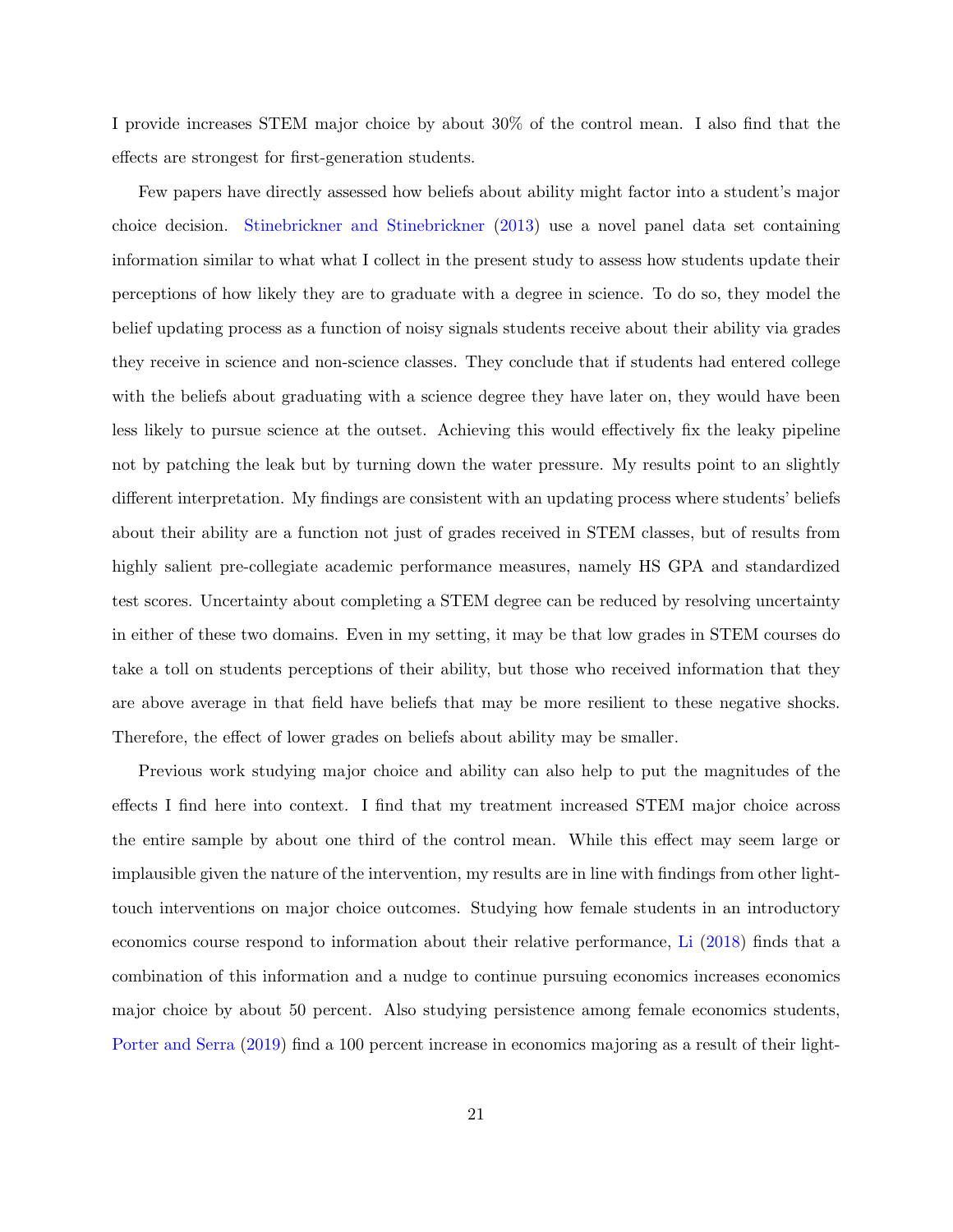touch role model intervention. Despite the large increase in both STEM persistence and switching I find as a result of my treatment, they do not seem implausible in light of the results from these previous studies.

The analyses I perform to study STEM major choice in this paper rely on unique measures of students' consideration set of majors, as well as beliefs about how likely they are to major in those fields. Given that switching one's major is a relatively frictionless choice at most U.S. universities and colleges, understanding both the extent and nature of the STEM leaky pipelines requires collecting these types of unique data, as students are not constrained to persist in their initial field of study. For example, as I find in my results, nudges aimed at increasing persistence in STEM fields are likely to be more effective if targeted towards students who are seriously considering majoring in non-STEM fields, (ie. marginal *out* or *into* STEM students). Being able to identify these students will help administrators, educators and policy-makers design more effective interventions. Lastly, as mentioned earlier in the paper, it would be extremely difficult to fully understand the nature of the leaky pipeline into STEM fields without the information collected as part of this project. Eliciting this broad set of student information helps provide a clearer picture of how students are thinking about their college major decisions as well as how to influence them.

The supply and demand of STEM-capable workers in the U.S. has received much attention from academics and policy-makers alike over the past decade [\(Olson and Riordan,](#page-27-0) [2012;](#page-27-0) [Carnevale](#page-26-11) [et al.,](#page-26-11) [2011\)](#page-26-11). Empirical work studying the supply of STEM-workers has focused on educational pipelines from the classroom to the labor force and has shown that STEM students are more likely to switch out of STEM more so than students of other fields [\(Chen and Soldner,](#page-26-0) [2014\)](#page-26-0). This comes at a time when the growth in demand for STEM workers appears to be growing faster than other occupations.<sup>[16](#page-22-0)</sup> The results from this paper highlight both potential reasons why the supply of STEM-capable workers is failing to keep up with demand and ways to address it. I find evidence that students' beliefs about their ability to complete a STEM degree play a crucial role in STEM persistence in college. Moreover, these beliefs appear to be sensitive to nudges that provide information to students about their relative ability in their top fields of study. Information nudges

<span id="page-22-0"></span> $16$ Bureau of Labor Statistics: https://www.bls.gov/emp/tables/stem-employment.htm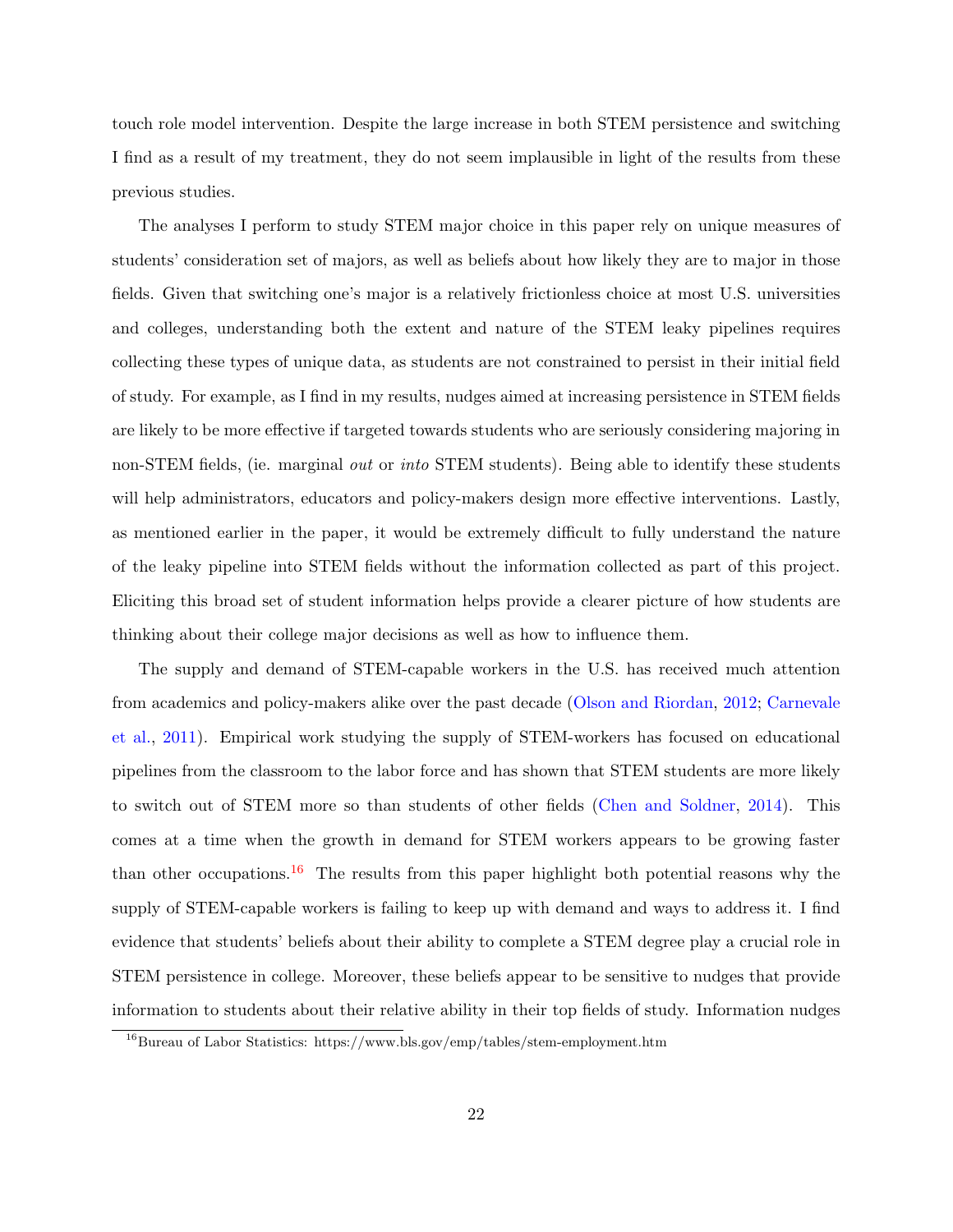such as the one used in this paper may be powerful policy tools used in closing the gap between the supply and demand of STEM graduates.

One limitation of my research design is that I do not elicit students' preferences for different pieces of information directly. Using students' actual academic measure selections, however, I can study whether students believed this information to be useful<sup>[17](#page-23-0)</sup>. I first study whether students were indifferent between selecting any of the five academic measures as being most representative of ability. There are two possibilities that I would view as consistent with this hypothesis; the majority of students selecting the first option that was displayed (HS GPA), or; students being equally likely to select any of the five measures<sup>[18](#page-23-1)</sup>. About half of students select HS GPA as most representative of ability in either their top or second choices of major (55% for top choice, 50% for second). While this is by far the most common selection, it does not comprise the overwhelming majority. Also, even among the remaining measures, I do not observe equal likelihoods of being selected. The remaining percentages range from SAT combined (19%) to SAT Reading and Writing (2.8%). Put together, I do not see this as evidence that students were indifferent about which measure they selected.

An additional question is whether students simply selected the measure for which they were best at. To study this, I rank all students for whom I collect FERPA signatures across all five academic measures and then create percentage rankings for students for each measure. I then create a variable that captures in which academic measure students have the highest percentage rank. I find that only about a third of students select the measure for which they have the highest percentage rank as the measure that best represents ability in their top choice of major. This number is much closer to what we would expect if students were to select their top performing measure by chance (20%) than if they were systematically selecting measures in which they performed best.

Lastly, if students did not consider the information I offered as part of my intervention useful, we would not expect students to select different measures for different majors. This would be true both across and within student selections. As mentioned earlier, students who selected a STEM field as

<span id="page-23-0"></span> $17$ I here use all survey respondents and do not restrict my analysis to students who were eligible for treatment in their top choice of major. This leaves me with 860 students when studying measures in students' top choice of major and 847 when looking at their second choice.

<span id="page-23-1"></span><sup>18</sup>Unfortunately, I did not randomize the ordering of these measures in the survey.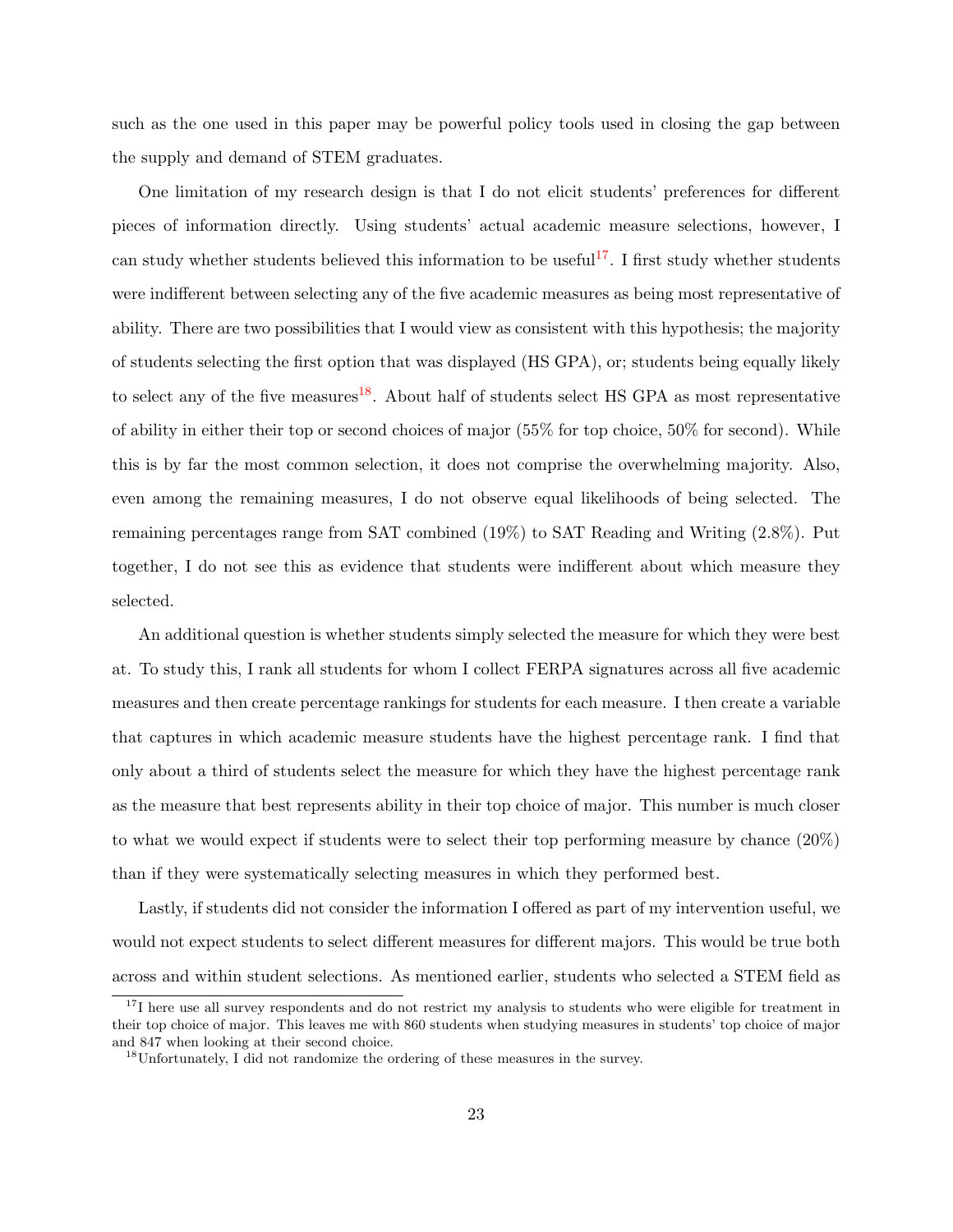their top choice of major were more likely to select the SAT math portion as most representative of ability in those fields. Students are even more likely to select SAT math when listing STEM as a second choice. I find similar patterns for the humanities and the SAT Reading and Writing portion. This measure is the second most chosen (after HS GPA) for humanities fields. When studying selections within students, I find that 35% of students select different measures when considering their top two choices of major. These results are generally consistent with student behavior in which these measures are carefully considered, rather than selected thoughtlessly. This careful consideration of measures may be what explains why students were likely to incorporate this information into their behavior. Finally, my findings also show that HS GPA is likely playing a large role in students perceptions of their ability, compared to the results of standardized tests.

A further limitation of this project is that I do not collect measures of beliefs about ability after I provide information to students. I therefore do not observe the extent and manner in which students update their beliefs upon learning they are above average in their top choice of major. This is an important question as a central characteristic of virtually all educational institutions is the provision of performance feedback to students on a regular basis. As such, my results should be interpreted as reduced form effects of my treatment on STEM major choice. I leave to further research the task of providing a more complete picture of how students update their beliefs about ability when deciding on what major to choose.

One additional, important limitation of my research design is that I cannot test how students who are below average would respond to information. This is an important limitation as prior research has demonstrated that these students may respond negatively to such information [\(Franco,](#page-27-11) [2020;](#page-27-11) [Azmat et al.,](#page-25-3) [2019\)](#page-25-3). Understanding how these students might respond to learning they are below average would help policy-makers balance the trade offs when considering making average scores of recent graduates in different majors public. Below average students may increase their study effort in response to learning they are in fact below average. Other work in the performance feedback literature shows that this may be the case [\(Azmat et al.,](#page-25-3) [2019\)](#page-25-3). Also, there may be savings from informing students they are below average and inducing them to change majors, as courses that do not contribute to a degree or skills can be costly for both the student and the institution.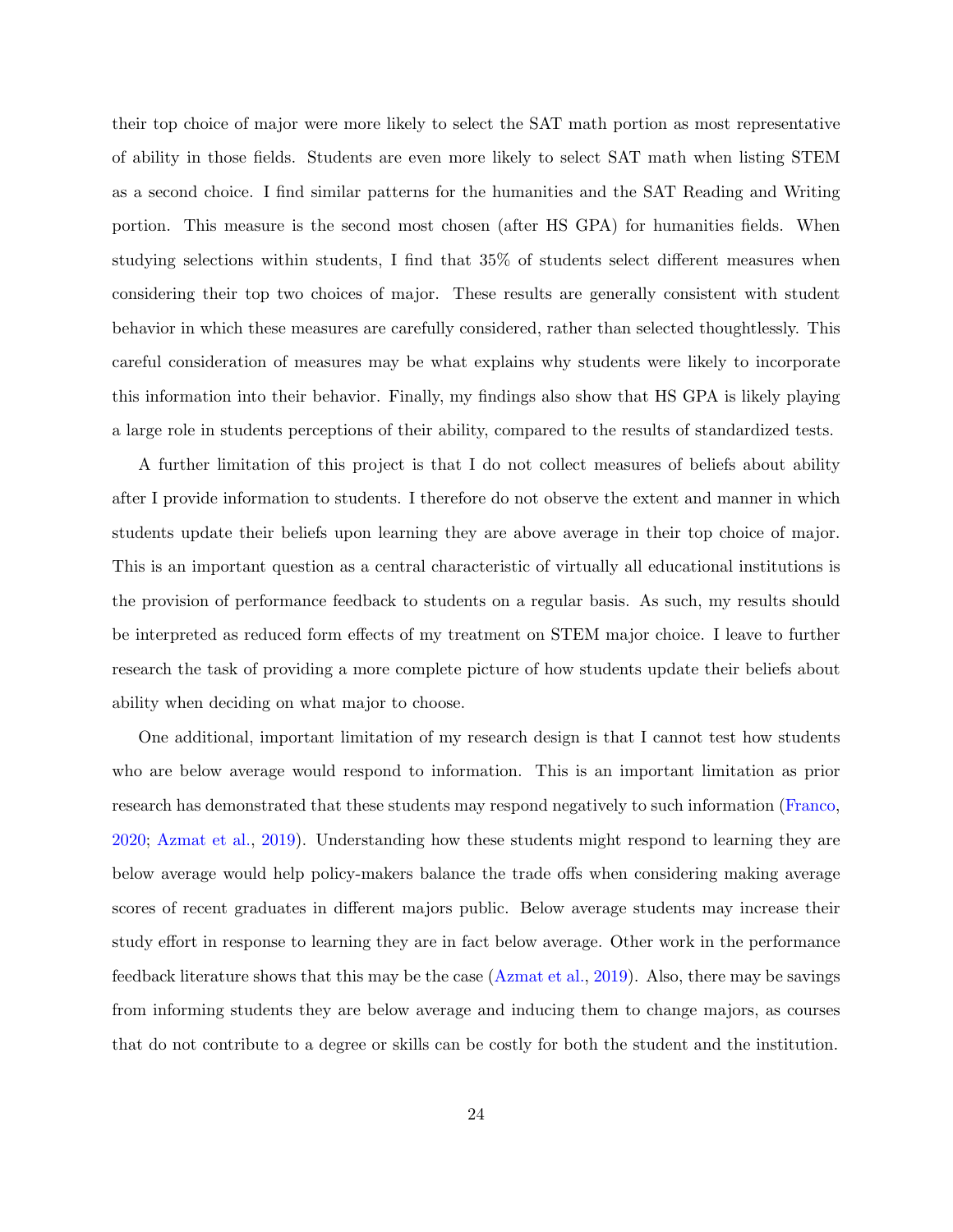Lastly, there continues to be a dramatic under representation of female students in STEM fields. Disappointingly, I do not find that my treatment had a differential impact on STEM major choice for female students. In contrast, my results for first-generation students demonstrate that this subgroup is likely poised to use information about performance of other college students that is not publicly available. These findings highlight a possible way to address a particurly accute leaky pipeline out of STEM for this group [\(Thompson,](#page-28-10) [2021\)](#page-28-10).

Taken together, my results demonstrate the importance of learning about one's own ability relative to other students when decided whether to continue or switch into STEM fields. Information about the academic measures I discuss here are virtually cost less to institutions of higher education. For those concerned with the increasing the rate of STEM major choice and completion at U.S. colleges, these findings may provide a road map for how they may be used to support students in that endeavor.

# References

- <span id="page-25-1"></span>ARCIDIACANO, P. (2004): "Ability Sorting and the Returns to College Major," Journal of Econometrics, 121, 343–375.
- <span id="page-25-0"></span>Arcidiacano, P., J. V. Hotz, and S. Kang (2012): "Modeling College Major Choices Using Elicited Measures of Expectations and Counterfactuals," Journal of Econometrics, 166, 3–16.
- <span id="page-25-4"></span>ATHEY, S. AND G. IMBENS (2017): "The Econometrics of Randomized Experiments," *Handbook* of Economic Field Experiments, 1, 73–140.
- <span id="page-25-2"></span>ATTANASIO, O. AND K. KAUFMAN (2014): "Educational Choices and Returns to Schooling: Intrahousehold Decision Making, Gender and Subjective Expectations," Journal of Development Economics, 109, 203–2016.
- <span id="page-25-3"></span>Azmat, G., M. Bagues, A. Cabrales, and N. Iriberri (2019): "What You Dont Know Cant Hurt You? A Natural Field Experiment on Relative Performance Feedback in Higher Education," Management Science, 65, 3714–3736.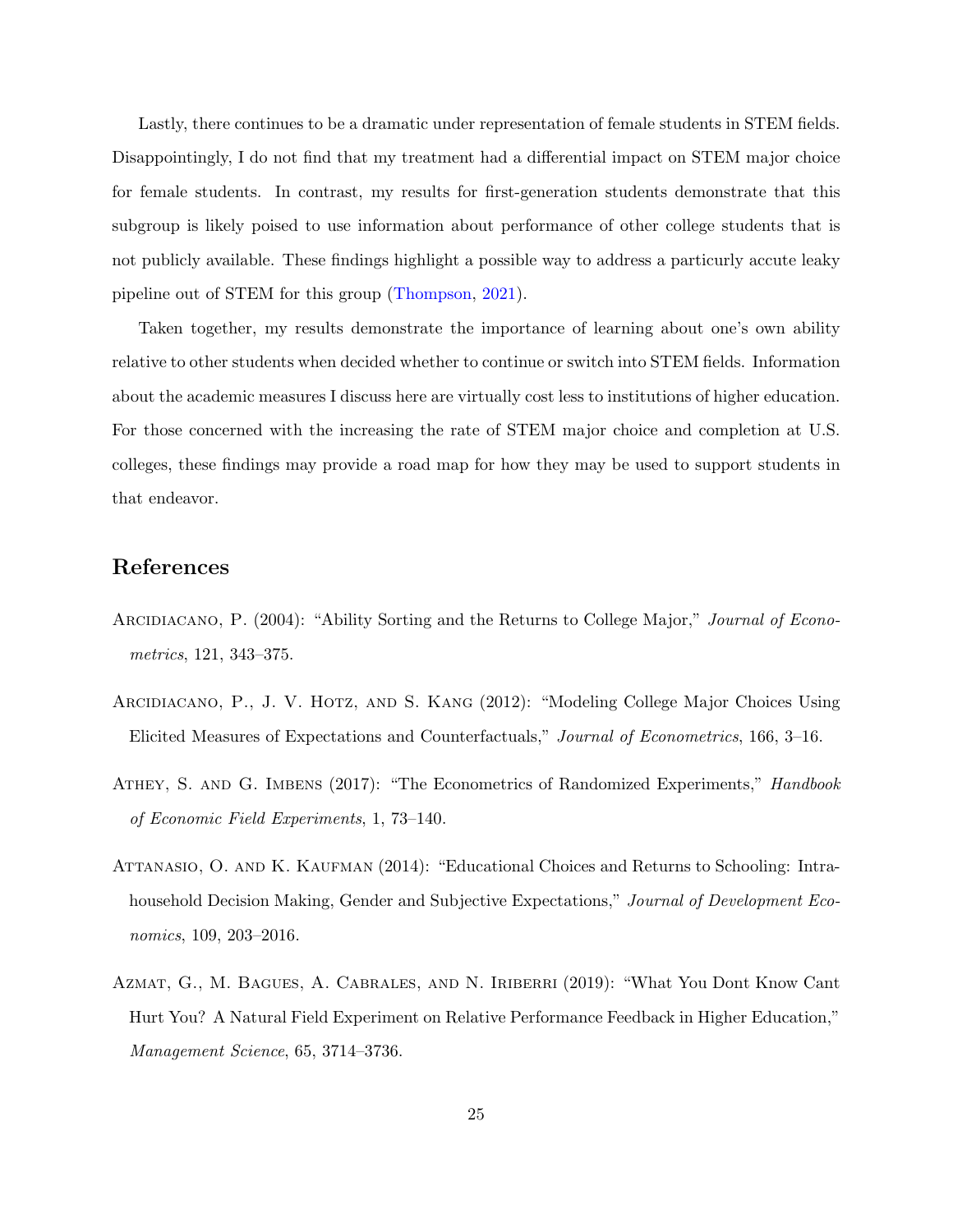- <span id="page-26-8"></span>AZMAT, G. AND N. IRIBERRI (2010): "The Importance of Relative Performane Feedback Information: Evidence from a Natural Experiment Using High School Students," Journal of Public Economics, 94, 435–452.
- <span id="page-26-7"></span>——— (2015): "The Provision of Relative Perofmance Feedback: An Analysis of Performance and Satisfaction," Journal of Economics and Management Strategy, 25, 77–110.
- <span id="page-26-9"></span>Bandiera, O., V. Larcinese, and I. Rasul (2015): "Blissful Ignorance? A Natural Experiment on the Effect of Feedback on Students' Performance," Journal of Labour Economics, 34.
- <span id="page-26-6"></span>Bleemer, Z. and B. Zafar (2018): "Intended College Attendance: Evidence from an Experiment on College Returns and Cost," Journal of Public Economics, 157, 184–211.
- <span id="page-26-4"></span>BOBBA, M. AND V. FRASINCO (2019a): "Learning About Oneself: The Effect of Signaling Academic Ability on School Choice," Working Paper.
- <span id="page-26-5"></span>(2019b): "Self-Perceptions About Academic Achievement: Evidence from Mexico City," Working Paper.
- <span id="page-26-10"></span>BRADE, R., O. HIMMLER, AND R. JÄCKLE (2018): "Normatively Framed Relative Performance Feedback - Field Experiment and Replication," MRPA Working Paper.
- <span id="page-26-11"></span>Carnevale, A. P., N. Smith, and M. Melton (2011): "STEM," Georgetown University Center on Education and the Workforce.
- <span id="page-26-2"></span>Carrell, S., L. Lusher, and D. Rury (2020): "Major Disappointment: A Large Scale Experiment on (Non-)Pecuniary Information and College Major," Working Paper.
- <span id="page-26-3"></span>CARRELL, S., M. PAGE, AND J. WEST (2010): "Sex and Science: How Professor Gender Perpetuates the Gender Gap," Quarterly Journal of Economics, 125.
- <span id="page-26-0"></span>Chen, X. and M. Soldner (2014): "STEM Attrition: COllege Students' Paths Into and Out of STEM Fields," IES Statistical Analysis Report.
- <span id="page-26-1"></span>CONLON, J. (2020): "Major Malfunction: A Field Experiment Correcting Undergraduates' Beliefs about Salaries," Journal of Human Resources, Forthcoming.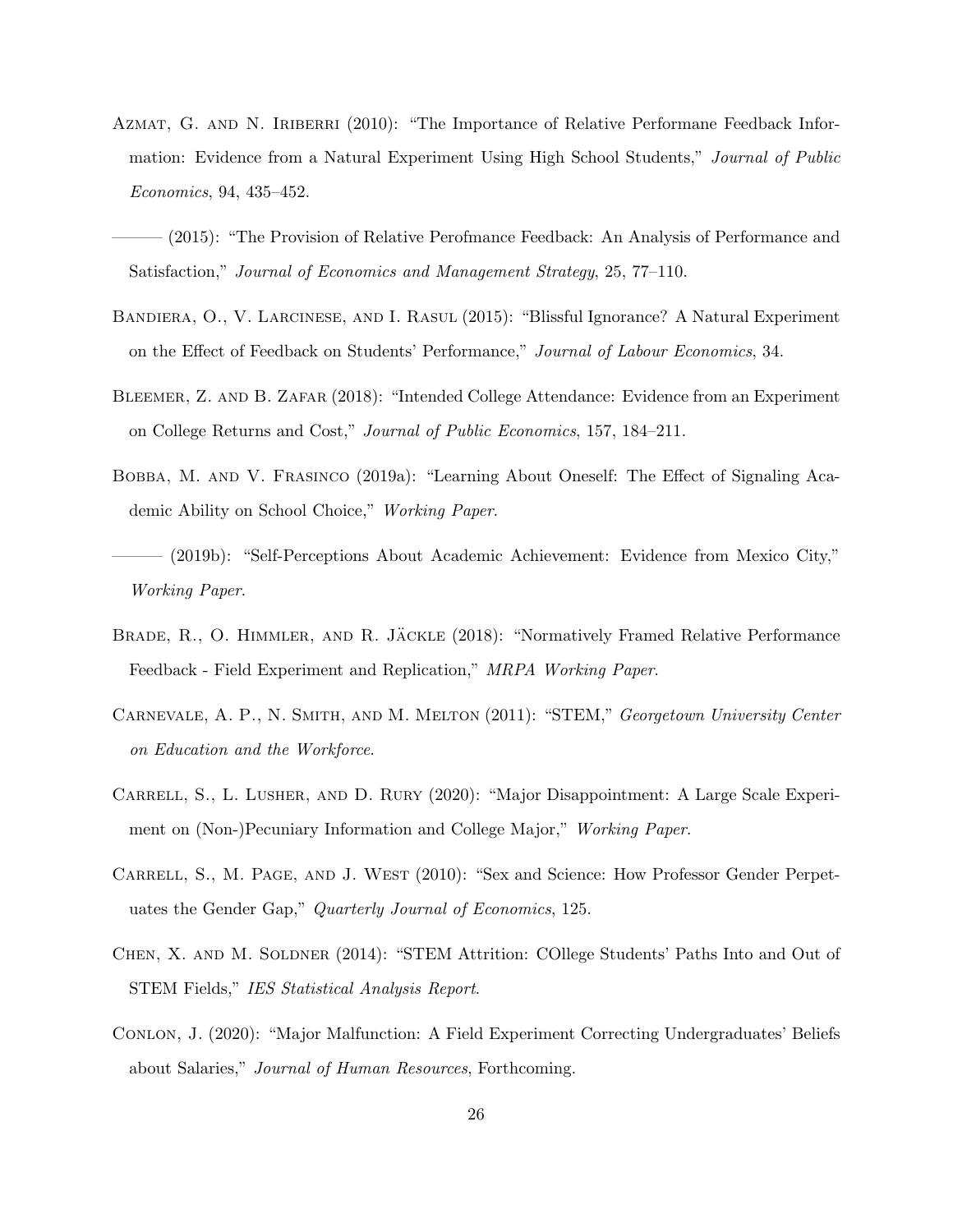- <span id="page-27-10"></span>DAMGAARD, M. T. AND H. S. NIELSEN (2018): "Nudging in Economics," Economics of Education Review, 64, 313–342.
- <span id="page-27-3"></span>Dizon-Ross, R. (2019): "Parents' Beliefs about Their Children's Academic Ability: Implications for Educational Investments," American Economic Review, 109, 2728–2765.
- <span id="page-27-5"></span>Ersoy, F. (2019): "Effects of Perceived Productivity on Study Effort: Evidence from a Field Experiment," Working Paper.
- <span id="page-27-11"></span>Franco, C. (2020): "How Does Relative Performance Feedback Affect Beliefs and Academic Decisions," Working Paper.
- <span id="page-27-1"></span>Gong, Y., T. R. Stinebrickner, and R. Stinebrickner (2019): "Uncertainty About Future Income: Initial Beliefs and Resolution During College," Quantitative Economics, 10, 607–641.
- <span id="page-27-9"></span>Gonzalez, N. (2017): "How Learning About One's Abilty Affects Educational Investments: Evidence From the Advanced Placement Program," Mathematica Policy Research Working Paper.
- <span id="page-27-8"></span>Goulas, S. and R. Megalokonomou (2018): "Knowing Who You Are; The Effect of Feedback on Short and Long-Term Outcomes," Working Paper.
- <span id="page-27-4"></span>KAUFMAN, K. M. (2014): "Understanding the Income Gradient In College Attendance In Mexico: The Role of Heterogeneity In Expected Returns," .
- <span id="page-27-2"></span>Li, H.-H. (2018): "Do Mentoring, Information and Nudge Reduce the Gender Gap in Economics," Economics of Education Review, 64, 165–183.
- <span id="page-27-6"></span>Manski, C. F. (2004): "Measuring Expectations," Econometrica, 72, 1329–1376.
- <span id="page-27-7"></span>MURPHY, R. AND F. WEINHARDT (2020): "Top of the Class: The Importance of Ordinal Rank," Review of Economic Studies, Forthcoming.
- <span id="page-27-0"></span>Olson, S. and D. G. Riordan (2012): "Engage to Excel: Producing One Million Additional College Grduates with Degrees in Science, Technology, Engineering, and Mathematics," Report to the President.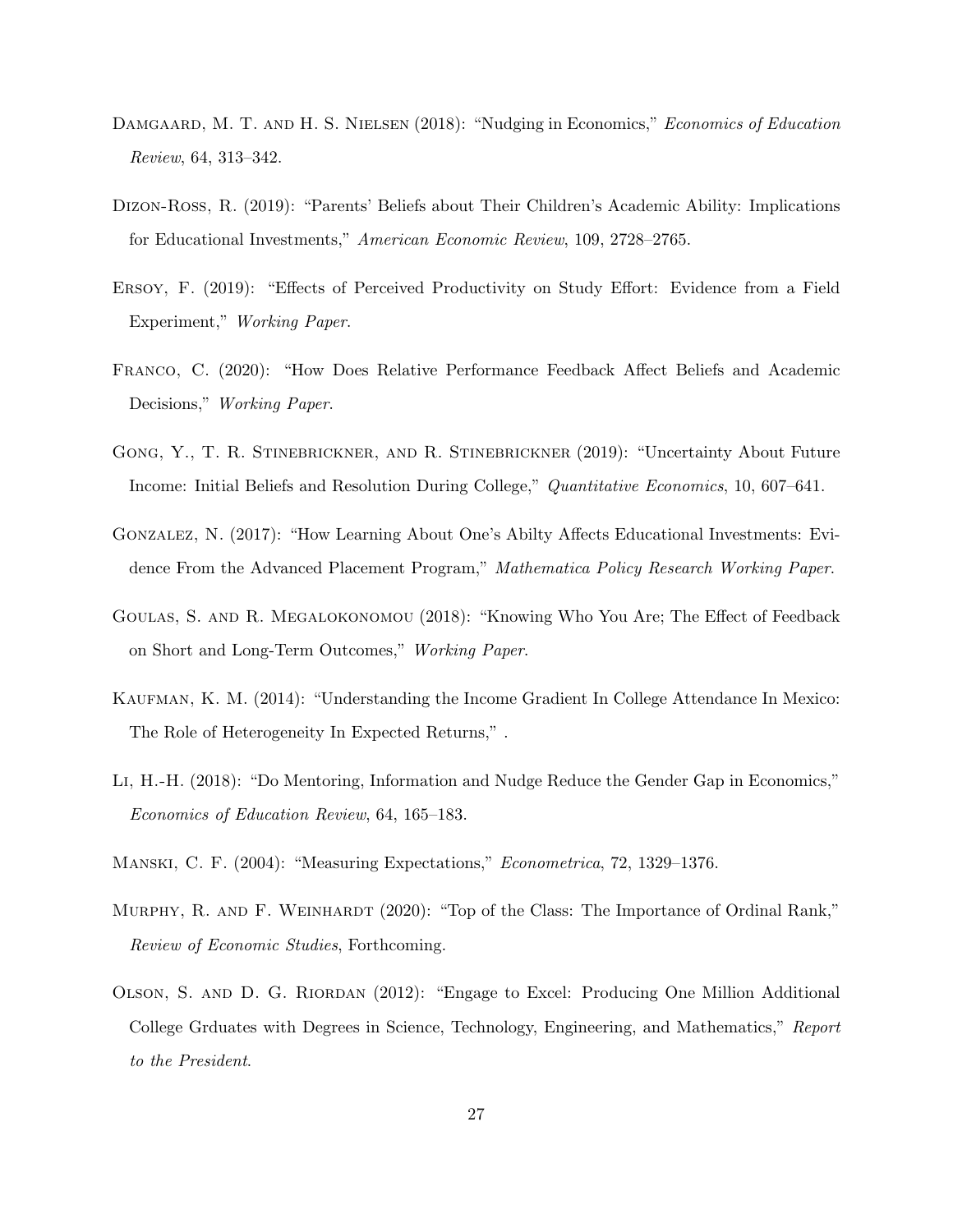- <span id="page-28-8"></span>Oreopoulos, P., R. W. Patterson, U. Petronijevic, and N. G. Pope (2020): "Lack of Study Time is the Problem, but What is the Solution? Unsuccessful Attempts to Help Traditional and Online College Students," Journal of Human Resources, Forthcoming.
- <span id="page-28-9"></span>Oreopoulos, P. and U. Ptronijevic (2019): "The Remarkable Unresponsiveness of College Students to Nudging and What We Can Learn from It," NBER Working Paper 26059.
- <span id="page-28-5"></span>Owen, S. (2020): "College Field Specialization and Beliefs about Relative Performance: An Experimental Intervention to Understand Gender Gaps in STEM," Working Paper.
- <span id="page-28-6"></span>PORTER, C. AND D. SERRA (2019): "Gender Differences in the Choice of Major," American Economic Journal: Applied Economics.
- <span id="page-28-7"></span>RURY, D. AND S. CARRELL (2020): "Knowing What it Takes: The Effect of Information About Returns to Studying on Study Effort and Achievement," Working Paper.
- <span id="page-28-1"></span>STINEBRICKNER, R. AND T. R. STINEBRICKNER (2013): "A Major in Science? Initial Beliefs and Final Outcomes for College Major and Dropout," Review of Economic Studies, 81, 426–472.
- <span id="page-28-10"></span>Thompson, M. E. (2021): "Grade Expectations: The Role of First-Year Grades in Predicting the Pursuit of STEM Majors for First- and Continuing-Generation Students," Journal of Higher Education.
- <span id="page-28-2"></span>Wiswall, M. and B. Zafar (2015a): "Determinants of College Major Choices: Idenfitication from an Information Experiment," Review of Econoic Studies, 82, 791–824.
- <span id="page-28-4"></span> $(2015b)$ : "How Do College Students Respond to Public Information about Earnings," Journal of Human Captial, 9, 117–169.
- <span id="page-28-3"></span> $(2018)$ : "Preference for the Workplace, Investment in Human Capital, and Gender," *Quar*terly Journal of Economics, 457–507.
- <span id="page-28-0"></span>Xue, Y. and R. C. Larson (2015): "STEM Crisis or STEM Surplus? Yes and Yes." Monthly Labor Review.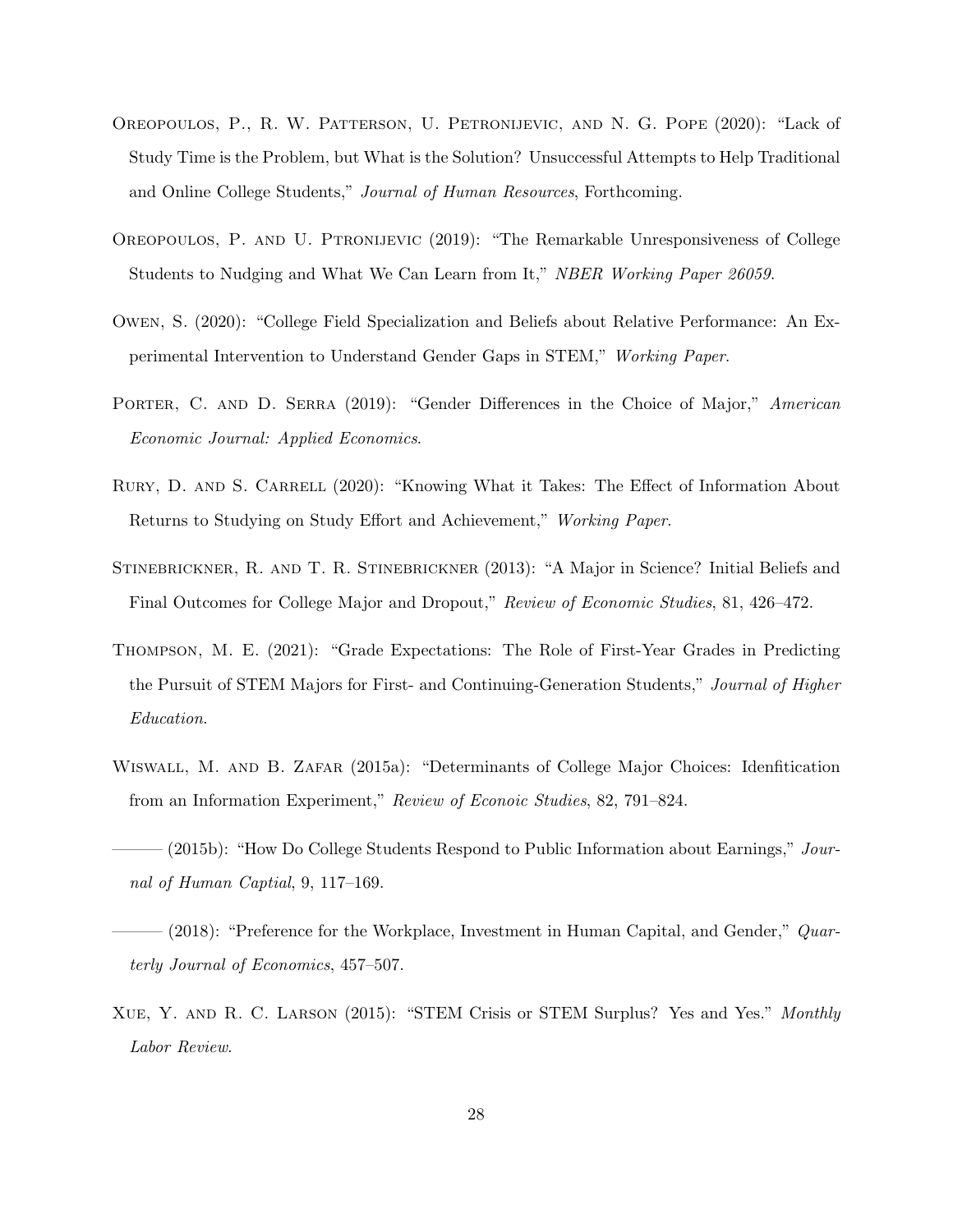<span id="page-29-0"></span>ZAFAR, B. (2011): "How Do Students Form Expectations?" Journal of Labor Economics, 29, 301–348.

# 6 Figures and Tables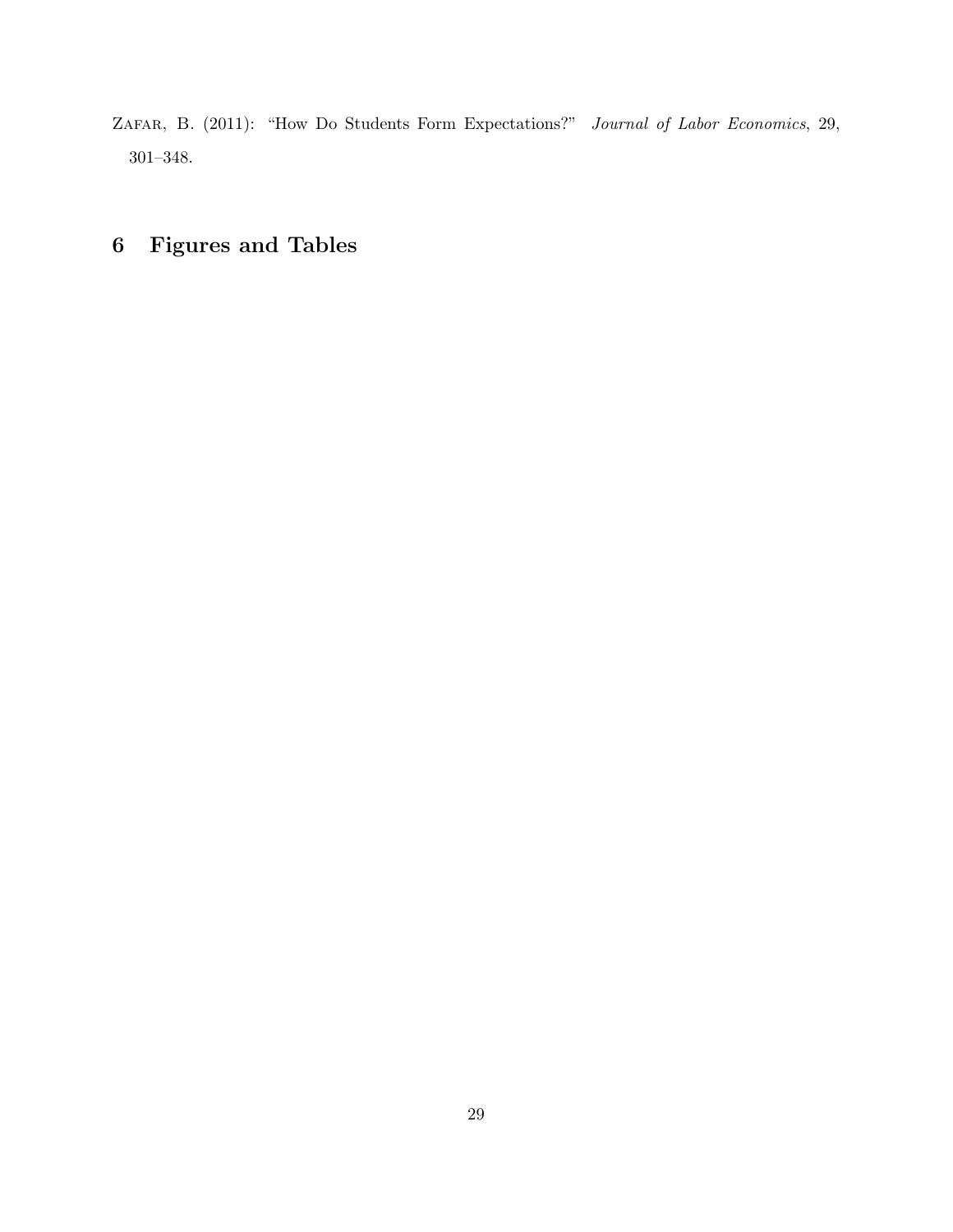|                           | (1)                | (2)                |
|---------------------------|--------------------|--------------------|
|                           | Treat (Top Choice) | Treat (2nd Choice) |
|                           | b/se               | b/se               |
| Biology Top Choice        | 0.054              | 0.080              |
|                           | (0.109)            | (0.119)            |
| <b>STEM Top Choice</b>    | 0.060              | $-0.098$           |
|                           | (0.114)            | (0.124)            |
| Soc Sci Top Choice        | 0.067              | 0.088              |
|                           | (0.113)            | (0.123)            |
| Pr(Graduate Top Choice)   | $\,0.094\,$        | $-0.135$           |
|                           | (0.094)            | (0.098)            |
| E[Salary Top Choice] 5y   | 0.000              | 0.001              |
|                           | (0.001)            | (0.001)            |
| Believe Good (Top Choice) | 0.012              | $-0.089$           |
|                           | (0.054)            | (0.057)            |
| Female                    | 0.066              | $-0.085$           |
|                           | (0.051)            | (0.055)            |
| <b>Black</b>              | $-0.243$           | $-0.330$           |
|                           | (0.200)            | (0.220)            |
| White                     | $-0.161$           | $-0.158$           |
|                           | (0.121)            | (0.130)            |
| Asian/Asian American      | $-0.085$           | $-0.134$           |
|                           | (0.117)            | (0.126)            |
| Hispanic                  | $-0.066$           | $-0.104$           |
|                           | (0.129)            | (0.142)            |
| Low-Income                | 0.051              | $-0.009$           |
|                           | (0.067)            | (0.070)            |
| First Generation          | $-0.074$           | 0.002              |
|                           | (0.059)            | (0.062)            |
| SAT/ACT score             | 0.000              | 0.000              |
|                           | (0.000)            | (0.000)            |
| Freshman                  | $-0.054$           | 0.011              |
|                           | (0.050)            | (0.053)            |
| Missing Demographic Vars  | 0.070              | $-0.012$           |
|                           | (0.082)            | (0.094)            |
| Observations              | 485                | 429                |

Table 1: Selection Regressions

Notes: Each column represents a regression of all row variables onto treatment assignment. For column one, this sample consists of the analytic sample studied throughout the paper. As discussed in the experimental section, the number of observations in column two does not match up perfectly with the number of observations in column one. This is because the overalp between treatment in top choice and second choices of major was not perfect, as some students were above average, and therefore eligible for treatment, in their top choice but not their second choice of majo. I zero out missing treatment status values for second choice of major and add an indicator that equals one if a student is missing a value for that variable when studying treatment effects in top choice of major. Standard errors are in parentheses.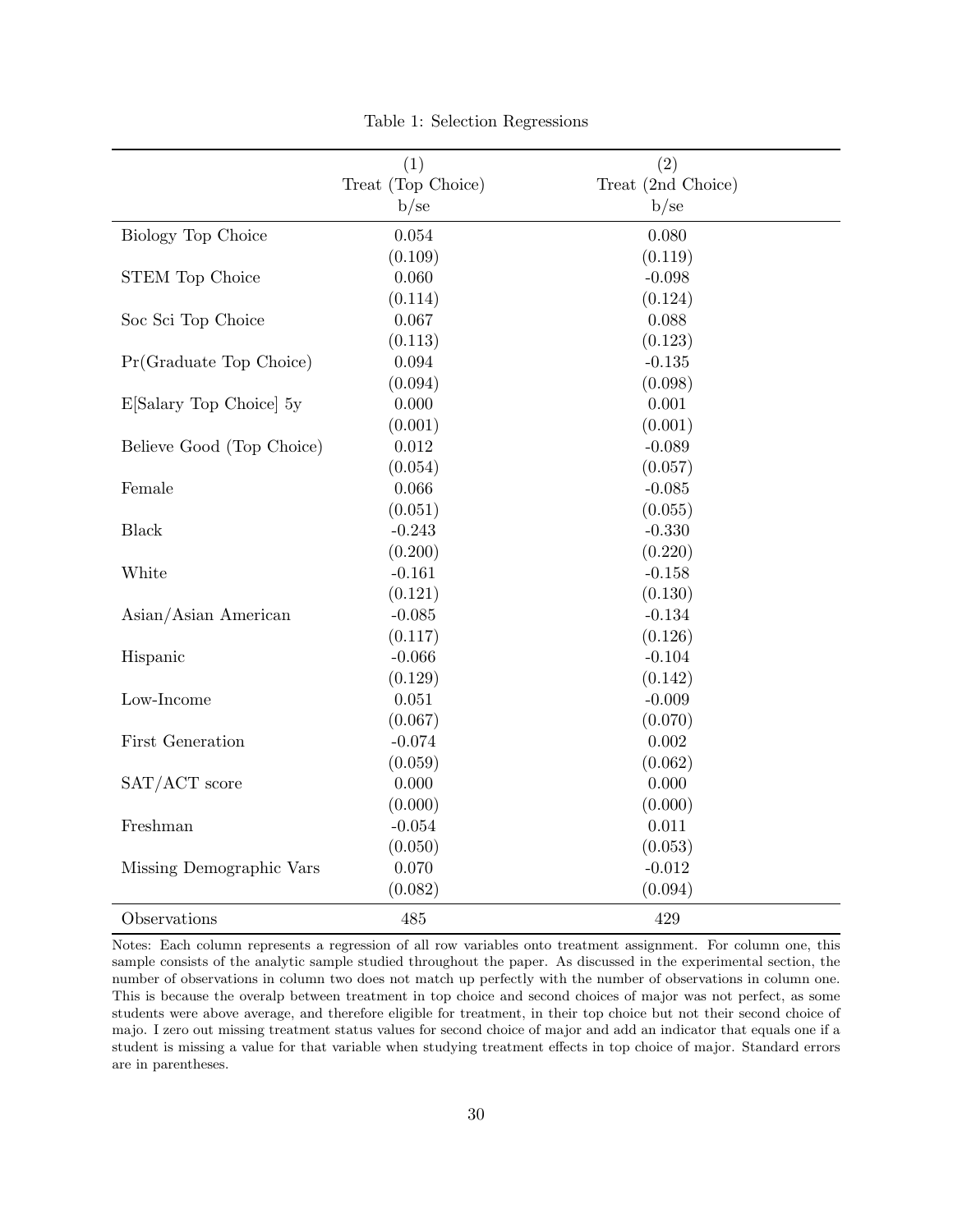|                                    | (1)          | $\overline{(2)}$ | $\overline{(3)}$ | (4)        |
|------------------------------------|--------------|------------------|------------------|------------|
|                                    | All students | Top non-STEM     | Top STEM         | Difference |
| Earnings 5y post grad (thousands)  | \$78.52      | \$76.04          | \$86.98          | \$10.94    |
|                                    |              |                  |                  | (3.27)     |
| Earnings 20y post grad (thousands) | \$113.13     | \$110.70         | \$121.42         | \$10.72    |
|                                    |              |                  |                  | (3.31)     |
| Prob grad Top Major                | 72.01        | 72.02            | 71.98            | $-0.04$    |
|                                    |              |                  |                  | (0.01)     |
| Believe good Top Major             | 69.15        | 69.51            | 67.89            | $-1.62$    |
|                                    |              |                  |                  | (0.32)     |
| HS GPA top measure                 | 68.53        | 69.52            | 65.13            | $-4.5$     |
|                                    |              |                  |                  | (0.87)     |
| SAT math top measure               | 8.70         | 6.68             | 15.60            | 8.91       |
|                                    |              |                  |                  | (2.94)     |
| Female                             | 66.87        | 73.80            | 43.12            | $-30.68$   |
|                                    |              |                  |                  | (6.21)     |
| First-Gen                          | 31.68        | 32.89            | 27.52            | $-5.36$    |
|                                    |              |                  |                  | (1.06)     |
| Low-Income                         | 21.11        | 20.32            | 23.85            | 3.53       |
|                                    |              |                  |                  | (0.79)     |
| <b>Black</b>                       | 2.07         | 2.41             | 0.92             | $-1.49$    |
|                                    |              |                  |                  | (0.96)     |
| Asian                              | 48.65        | 47.06            | 54.13            | 7.07       |
|                                    |              |                  |                  | (1.30)     |
| Hispanic                           | 15.73        | 15.78            | 15.60            | 0.18       |
|                                    |              |                  |                  | (0.45)     |
| White                              | 29.19        | 30.49            | 24.77            | $-5.71$    |
|                                    |              |                  |                  | (1.15)     |
| Observations                       | 483          | 374              | 109              |            |

Table 2: Sample Descriptive Statistics

Notes: The sample here consists of students who were eligible for treatment in their top choice of major and signed the FERPA release (so that I can observe their major choice decisions). Numbers represent either means for each variable. Column 2 restricts students who selected a non-STEM field as their top choice of major, while column 3 does the same for students who selected a STEM field. Column 4 reports both the difference between columns 2 and 3 as well as tests for statistical differences between the samples. t-statistics are in parentheses.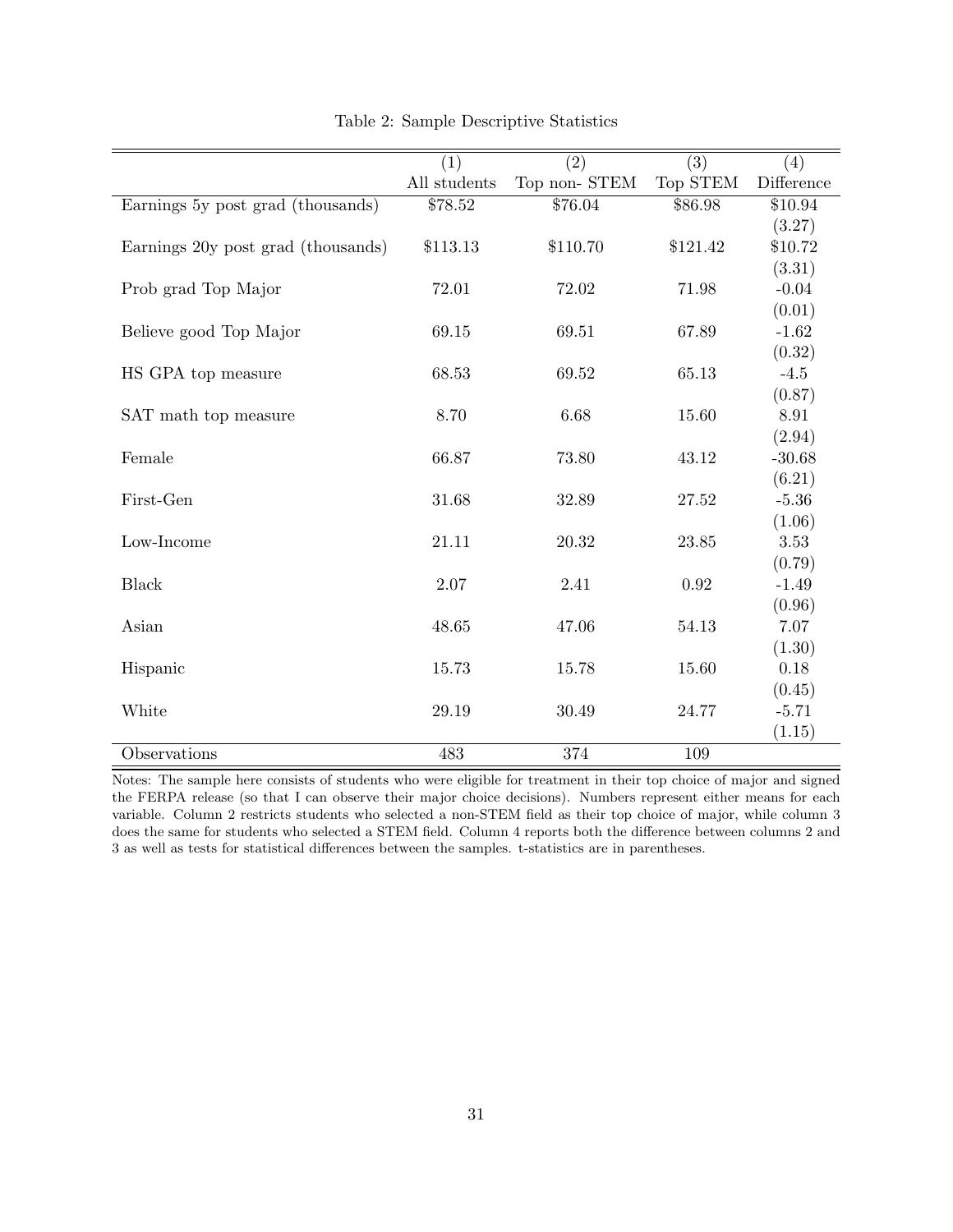|                     | $\left( 1\right)$ | $\left( 2\right)$ |
|---------------------|-------------------|-------------------|
|                     | Top Choice        | Second Choice     |
| Majors              |                   |                   |
| <b>Biology</b>      | 47.62%            | 11.33%            |
| STEM (No bio)       | 22.57%            | 41.13%            |
| Social Sciences     | 24.64%            | 30.30%            |
| Humanities          | 5.18%             | 17.24%            |
| Academic Measures   |                   |                   |
| HS GPA              | 68.53%            | 54.09%            |
| <b>SAT</b> Combined | 10.56%            | 16.36%            |
| SAT Math            | 8.70%             | 15.30%            |
| SAT Reading/Writing | $0.62\%$          | $6.86\%$          |
| <b>ACT</b>          | 11.59%            | 7.39%             |
| Observations        | 483               | 406               |

Table 3: Majors and Academic Measures

Notes: The sample here consists of students who were eligible for treatment in their top choice of major, signed the FERPA release (so that I can observe their major choice decisions) and who have valid selections for second choice of major. The bottom right panel (academic measure for second choice of major) only has 379 observations. The lack of perfect overlap in number of observations comes from the fact that not all students answered the second choice of major questions.

|                 | $ 1\rangle$      | $^{\prime}2)$   | $\left( 3\right)$ | $\left(4\right)$    |
|-----------------|------------------|-----------------|-------------------|---------------------|
|                 | Top choice Prob. | Empirical Prob. | Δ                 | Percentage $\Delta$ |
| <b>Biology</b>  | 46.86%           | 48.95%          | $+2.09$           | $+4.46\%$           |
|                 | (50.0)           | (49.8)          |                   |                     |
| STEM (No bio)   | 22.59%           | 15.06%          | $-7.53$           | $-33.33\%$          |
|                 | (41.9)           | (37.7)          |                   |                     |
| Social Sciences | 24.69%           | 28.03%          | $+3.34$           | $+13.52\%$          |
|                 | (43.21)          | (45.01)         |                   |                     |
| Humanities      | 5.86%            | 5.86\%          | $+0.0$            | $+0\%$              |
|                 | (23.53)          | (23.53)         |                   |                     |
| Observations    | 239              | 239             |                   |                     |

Table 4: Leaky Pipeline *out of* STEM  $#1$ 

Notes: The sample here consists of students who were assigned to control in their top choice of major and signed the FERPA release (so that I can observe their major choice decisions). Column one provides the distribution of top choice of major by the four major groupings. Column two presents the distribution of actual major selections three years later. Column three takes the difference between columns one and two, while column four divides this difference by the value found in column one.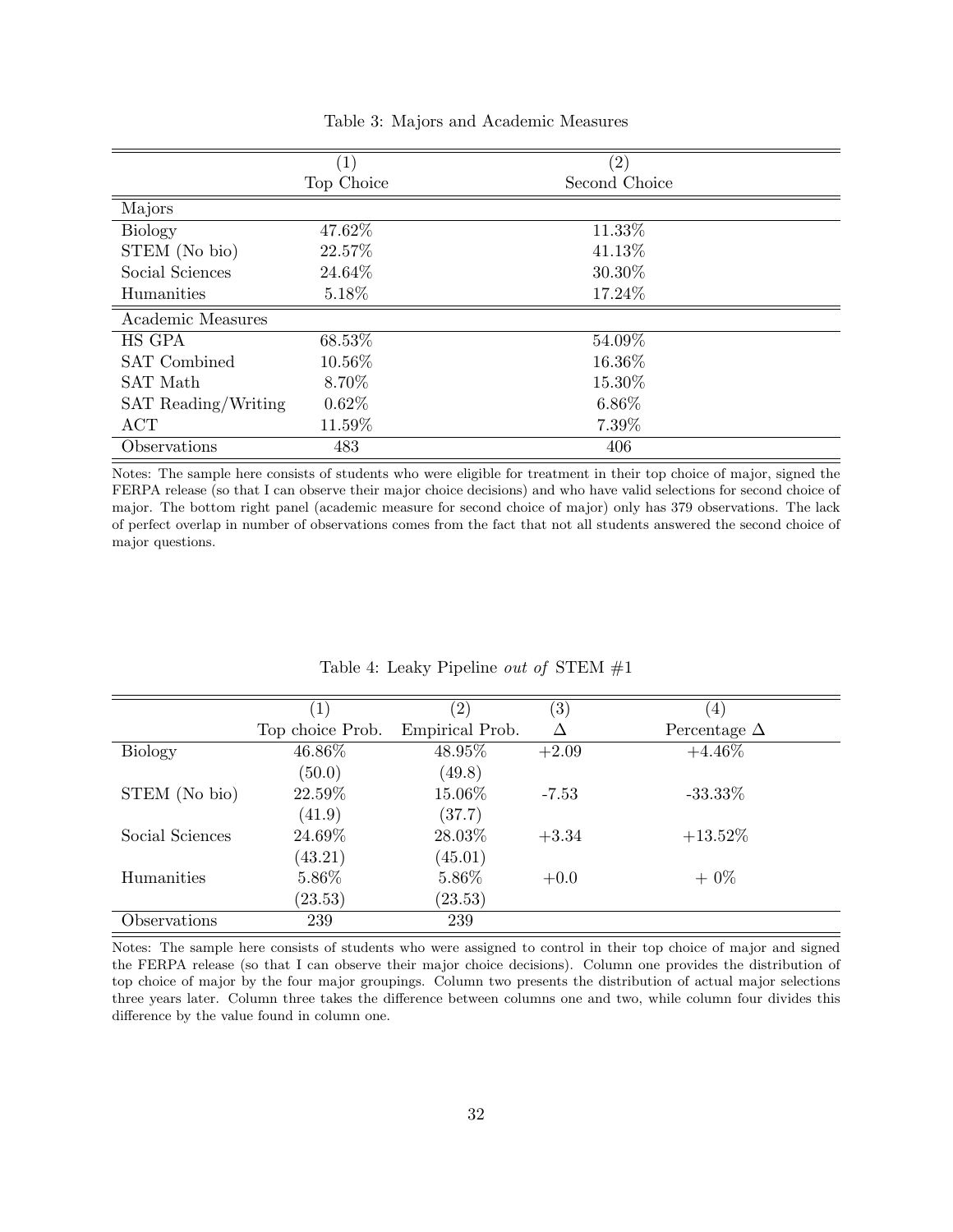|                            | (1)                      | $\left( 2\right)$ |  |
|----------------------------|--------------------------|-------------------|--|
|                            | Pr(Persistent 2ys Later) | PP Drop           |  |
| Biology ( $n = 112$ )      | 91.96%                   | $-8.04\%$         |  |
|                            | (27.03)                  |                   |  |
| STEM (No bio) $(n = 54)$   | 61.11%                   | $-38.89\%$        |  |
|                            | (49.21)                  |                   |  |
| Social Sciences $(n = 59)$ | 88.14%                   | $-11.86\%$        |  |
|                            | (32.61)                  |                   |  |
| Humanities ( $n = 14$ )    | 57.14%                   | $-42.86\%$        |  |
|                            | (51.36)                  |                   |  |

Table 5: Leaky Pipeline *out of* STEM  $#2$ 

Notes: The sample here consists of students who were assigned to control in their top choice of major and signed the FERPA release (so that I can observe their major choice decisions). Each row restricts the sample to those students who selected a major in the indicator major group as their top choice of major. Column one presents the average probability students placed on graduating in their top choice of major. Column one shows the percentage of students who are majoring in their top choice of major three years later for reach of these major groups. Column two presents this number minus 100.

| (1)              | $\left( 2\right)$ | $\left( 3\right)$ | (4)                 |
|------------------|-------------------|-------------------|---------------------|
| Subjective Prob. | Empirical Prob.   | Δ                 | Percentage $\Delta$ |
| 73.27%           | 91.96\%           | $+18.69$          | $+25.50\%$          |
| (23.57)          | (27.31)           |                   |                     |
| 70.48%           | 51.85%            | $-18.63$          | $-26.43\%$          |
| (25.39)          | (50.43)           |                   |                     |
| 68.31\%          | 83.05%            | $+14.74$          | $+21.57\%$          |
| (26.09)          | (37.84)           |                   |                     |
| 57.71%           | 50.0%             | $-7.71$           | $-13.35\%$          |
| (20.81)          | (51.89)           |                   |                     |
|                  |                   |                   |                     |

Table 6: Leaky Pipeline *out of* STEM  $#3$ 

Notes: The sample here consists of students who were assigned to control in their top choice of major and signed the FERPA release (so that I can observe their major choice decisions). Each row restricts the sample to those students who selected a major in the indicator major group as their top choice of major. Column one presents the average probability students placed on graduating in their top choice of major. Column two shows the actual distribution of major choices three years later. Column three takes the difference between columns one and two, while column four divides that difference by the value found in column one.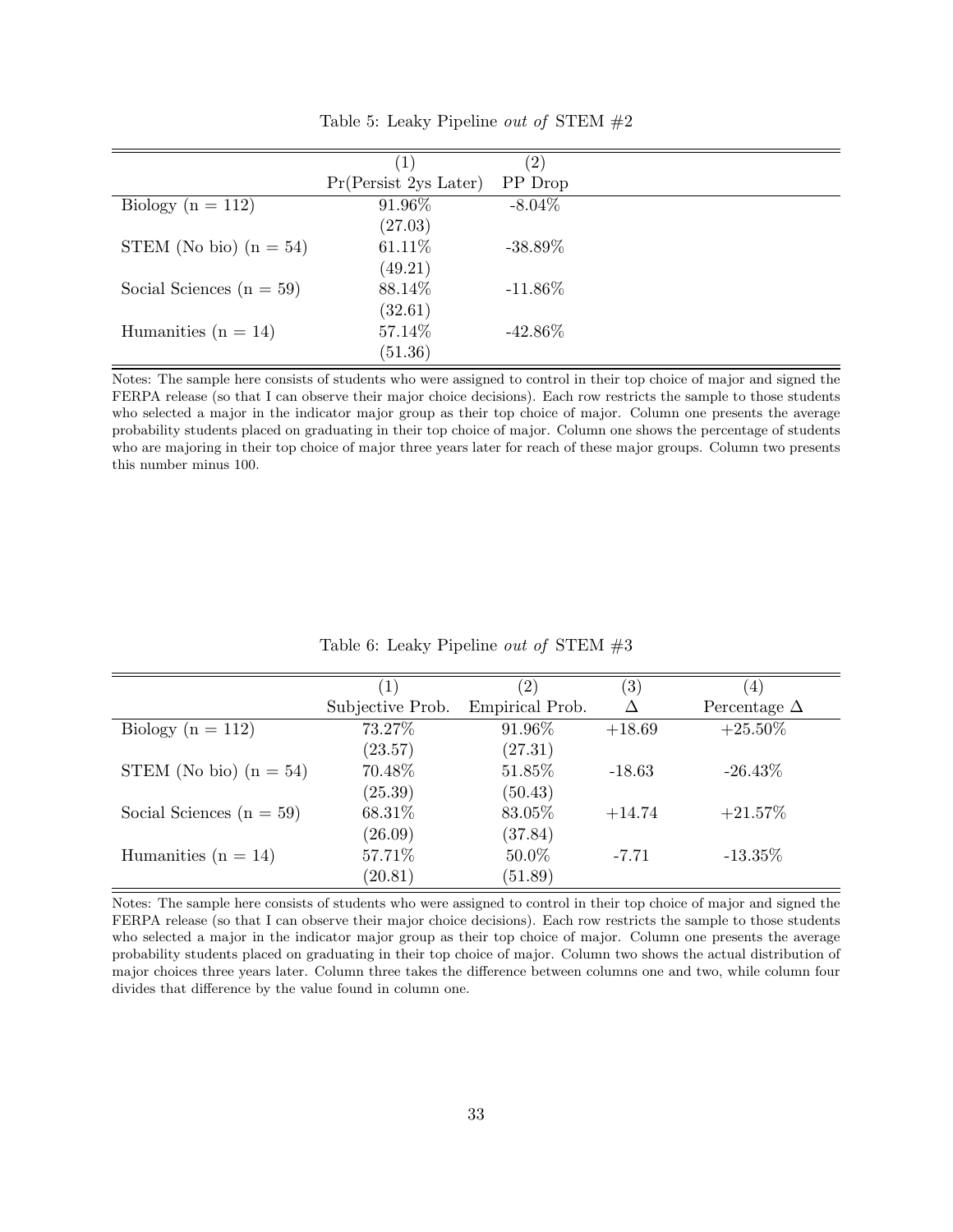|                 |                  | $^{\prime}2)$   | (3)      |  |
|-----------------|------------------|-----------------|----------|--|
|                 | Sec choice Prob. | Empirical Prob. | Δ        |  |
| <b>Biology</b>  | 20.93            | 32.56           | 11.63    |  |
|                 | (41.16)          | (47.41)         |          |  |
| STEM (No bio)   | 25.58            | 6.98            | $-18.60$ |  |
|                 | (44.15)          | (25.78)         |          |  |
| Social Sciences | 27.91            | 34.88           | 6.97     |  |
|                 | (45.39)          | (48.22)         |          |  |
| Humanities      | 11.63            | 13.95           | 2.32     |  |
|                 | (32.44)          | (35.06)         |          |  |
| Observations    | 43               | 43              |          |  |

Table 7: Leaky Pipeline into STEM #1

Notes: The sample here consists of students who were assigned to control in their top choice of major, signed the FERPA release (so that I can observe their major choice decisions) and who have valid selections for second choice of major. I also restrict the sample here to students who did not major in their top choice of major. Column one shows the distribution of second choice of major for this group, while column three shows the distribution of actual major choices three years later. Column three takes the difference between columns one and two.

|  | Table 8: Leaky Pipeline <i>into</i> STEM $#2$ |  |  |
|--|-----------------------------------------------|--|--|
|  |                                               |  |  |

|                                  | (1)              | $\left( 2\right)$ | $\left( 3\right)$ | $\left( 4\right)$ |
|----------------------------------|------------------|-------------------|-------------------|-------------------|
|                                  | Subjective Prob. | Empirical Prob.   |                   | $\%$ $\Delta$     |
| 2nd Biology ( $n = 20$ )         | 17.40%           | 40.00%            | $+22.60$          | $+129.88\%$       |
|                                  | (13.61)          | (50.26)           |                   |                   |
| 2nd STEM (No bio) $(n = 87)$     | 19.87%           | $6.90\%$          | $-12.97$          | $-65.27\%$        |
|                                  | (16.77)          | (25.49)           |                   |                   |
| 2nd Social Sciences ( $n = 70$ ) | 22.66%           | 20.00%            | $+2.66$           | $+11.73\%$        |
|                                  | (20.27)          | (40.29)           |                   |                   |
| 2nd Humanities $(n = 30)$        | 12.63%           | 3.33%             | $-9.33$           | $-73.63\%$        |
|                                  | (14.23)          | (18.26)           |                   |                   |

Notes: The sample here consists of students who were assigned to control in their top choice of major, signed the FERPA release (so that I can observe their major choice decisions) and who have valid selections for second choice of major. Each row consists of the set of students whose second choice of major is in the indicated major group. The first row represents the average probability those students placed on majoring in their second choice of major. The second row shows the percentage of students who actually selected a major in their second major group. Column three takes the differences between columns one and two, while column four divides that differences by the value in column one.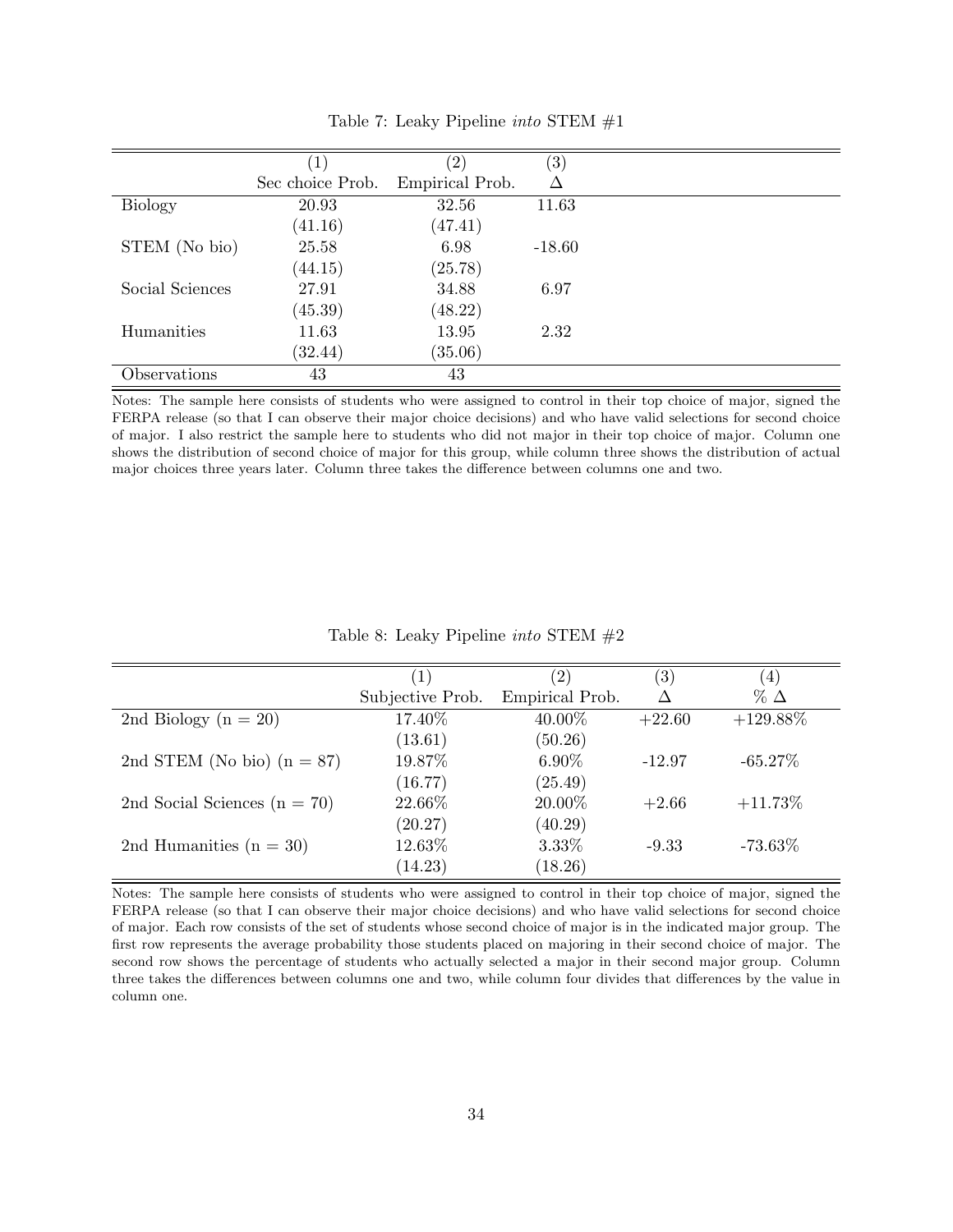|                             | (1)       | (2)     | $\overline{(3)}$ |
|-----------------------------|-----------|---------|------------------|
|                             | Persister | Leaker  | Difference       |
| SAT Math score              | 691       | 705     | 14               |
|                             |           |         | (0.50)           |
| Female                      | 27.27     | 57.14   | 29.87            |
|                             |           |         | (2.26)           |
| First-Generation            | 21.21     | 38.10   | 16.88            |
|                             |           |         | (1.35)           |
| Low-Income                  | 15.15     | 23.81   | 8.66             |
|                             |           |         | (0.78)           |
| Asian                       | 54.55     | 38.10   | $-16.44$         |
|                             |           |         | (1.17)           |
| Hispanic                    | 15.15     | 28.57   | 13.42            |
|                             |           |         | (1.19)           |
| White                       | 27.27     | 23.81   | $-3.46$          |
|                             |           |         | (0.24)           |
| Believe Good                | 63.63     | 61.90   | 1.73             |
|                             |           |         | (0.13)           |
| (Own Score - Belief)/Belief | 7.17      | 3.78    | $-3.34$          |
|                             |           |         | (1.13)           |
| $(Actual - Belief)/Actual$  | $-0.44$   | $-3.37$ | $-2.94$          |
|                             |           |         | (1.21)           |
| Observations                | 33        | 21      |                  |

Table 9: Comparison of STEM Leakers and Persisters

Notes: The sample here consists of students who were assigned to the control group for treatment in their top choice of major, who selected a STEM field as their top choice of major but ultimately chose to switch out of STEM.t statistics in parentheses.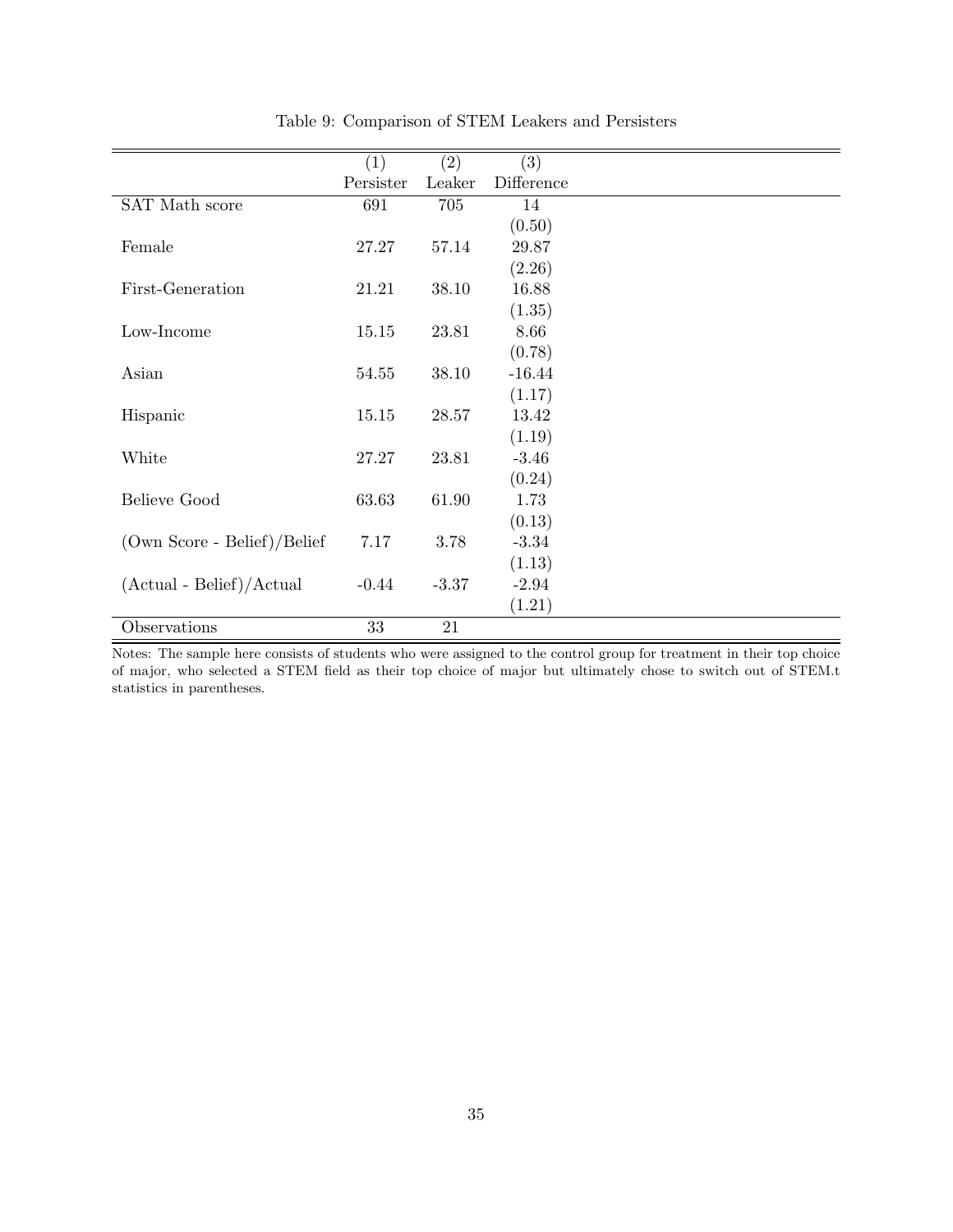|                       | $\left(1\right)$ | (2)                                  | (3)          | $\left( 4\right)$ | (5)          | (6)          | (7)         | (8)         | (9)           | $\left(10\right)$ |
|-----------------------|------------------|--------------------------------------|--------------|-------------------|--------------|--------------|-------------|-------------|---------------|-------------------|
|                       | Top=STEM         | $\mathrm{Top}\text{=} \mathrm{STEM}$ | Marginal out | Marginal out      | $Sec = STEM$ | $Sec = STEM$ | Marginal In | Marginal In | Entire Sample | Entire Sample     |
| Treat (Top Choice)    | 0.069            | 0.046                                | 0.235        | 0.203             | 0.068        | 0.027        | 0.070       | 0.075       | 0.057         | 0.055             |
|                       | (0.092)          | (0.093)                              | (0.125)      | (0.145)           | (0.068)      | (0.053)      | (0.042)     | (0.044)     | (0.035)       | (0.026)           |
|                       | [0.478]          | [0.638]                              | [0.080]      | [0.200]           | [0.336]      | [0.590]      | [0.080]     | [0.084]     | [0.116]       | [0.062]           |
|                       |                  |                                      |              |                   |              |              |             |             |               |                   |
| Treat (Second Choice) |                  |                                      |              |                   | $-0.027$     | 0.039        | 0.038       | 0.025       |               |                   |
|                       |                  |                                      |              |                   | (0.078)      | (0.059)      | (0.048)     | (0.049)     |               |                   |
|                       |                  |                                      |              |                   | [0.702]      | [0.520]      | [0.378]     | [0.584]     |               |                   |
|                       |                  |                                      |              |                   |              |              |             |             |               |                   |
| Control Mean          | 0.611            | 0.611                                | 0.517        | 0.517             | 0.288        | 0.288        | 0.016       | 0.016       | 0.151         | 0.151             |
| <b>Observations</b>   | 109              | 109                                  | 58           | 58                | 167          | 166          | 116         | 115         | 483           | 481               |
| $FE+Controls$         | N                |                                      | Ν            |                   | N            |              | N           |             | Ν             | Y                 |
|                       |                  |                                      |              |                   |              |              |             |             |               |                   |

Table 10: The effect of treatment on STEM Major Choice

NoteThis table presents results from equation (1) in the text. The outcome of interest is whether a student is majoring in a STEM field three years after the intervention. Models without fixed effects and controls include indicators for treatment in top and second choice of major, as well as an indicator for whether a student is missing a valid value for treatment in their second choice of major. Odd numbered columns include indicators for whether a students top choice of major was a Biology, STEM or Social Science field, as well as the full suite of demographic and survey response controls. These include indicators for gender, race/ethnicity, SAT/ACT scores, first generation and low income status. Survey responses include expected pecuniary returns in one's top choice of major, the probability they believe they will graduate in their top choice of major and whether they believe they are above average in their top choice of major: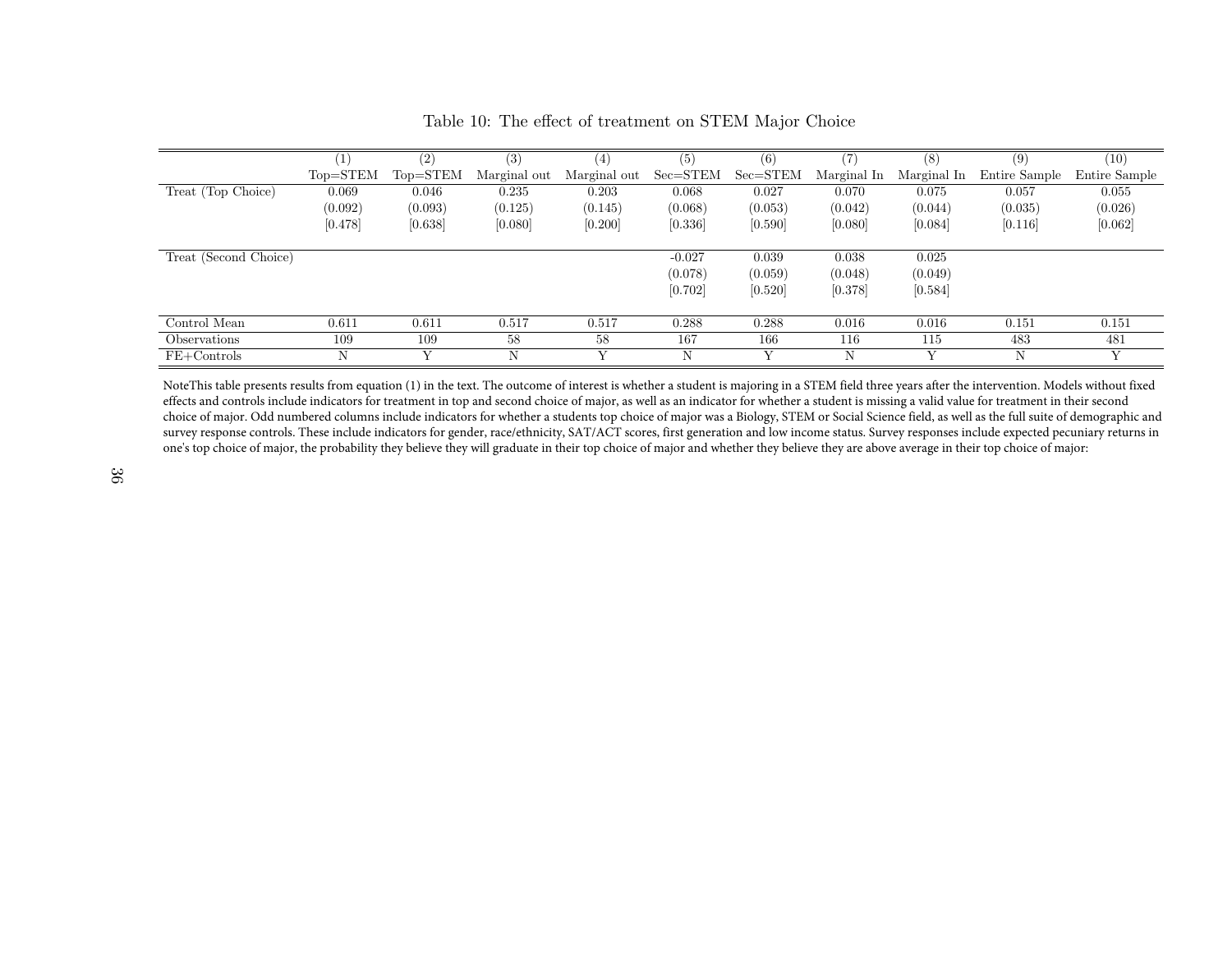|                    | $\left( 1\right)$ | $\rm(2)$        |
|--------------------|-------------------|-----------------|
|                    | $Recent = STEM$   | $Recent = STEM$ |
| Female x Treat     | $-0.018$          | $-0.032$        |
|                    | (0.070)           | (0.056)         |
|                    | [0.826]           | [0.636]         |
| Low Income x Treat | 0.130             | 0.078           |
|                    | (0.085)           | (0.065)         |
|                    | [0.120]           | [0.256]         |
| First Gen x Treat  | 0.130             | 0.111           |
|                    | (0.074)           | (0.056)         |
|                    | [0.056]           | [0.066]         |
| Observations       | 483               | 483             |
| $FE+Controls$      | Ν                 | Y               |

Table 11: Heterogeneous effects by gender, low-income and first generation status on STEM Major Choice

Notes: Both columns study the differential effect of treatment on the student characteristic of interest on STEM major choice for the entire analytical sample. Each row shows the coefficient of the interaction term including treatment in top choice of major with the characteristic of study. Models also include indicators for treatment status in top choice of major as well as an indicator for the student characteristic. Standard errors are in parentheses, empirical p-values are in brackets.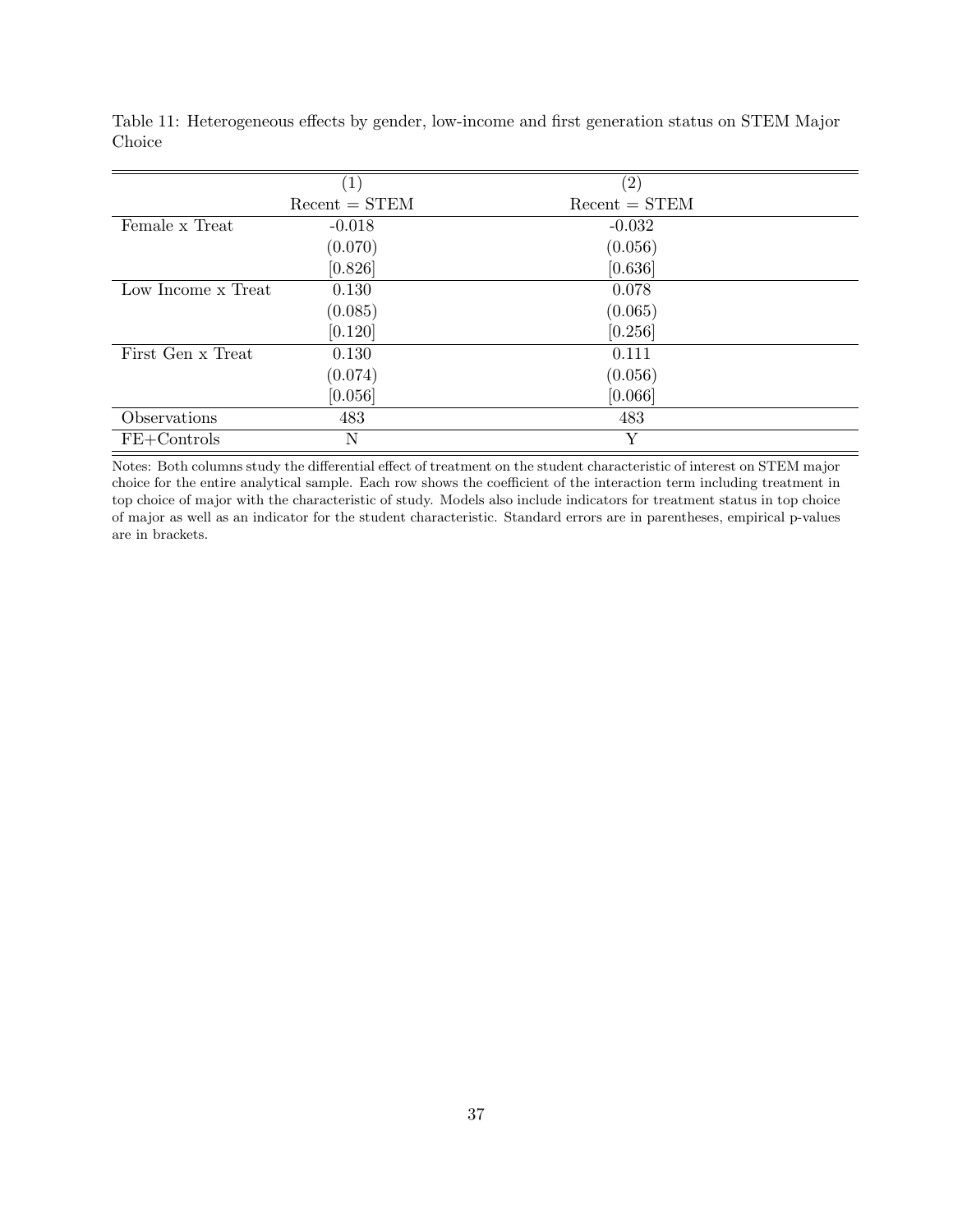|               | $\perp$      | $\left( 2\right)$ | $\left( 3\right)$ |
|---------------|--------------|-------------------|-------------------|
|               | Marginal Out | Marginal In       | Entire Sample     |
| BD x Treat    | 0.040        | 0.021             | 0.204             |
|               | (.053)       | (.329)            | (.084)            |
|               | .482]        | .948              | [.030]            |
| AD x Treat    | $-0.421$     | $-1.023$          | $-0.763$          |
|               | (2.348)      | (0.692)           | (.436)            |
|               | .862]        | [0.12]            | [.012]            |
| Observations  | 483          | 58                | 116               |
| $FE+Controls$ | $\rm{V}$     | V                 |                   |

Table 12: Studying Mechanisms and STEM Major Choice

Notes: All columns study the differential effect of treatment based on students' beliefs and their own average score. Columns represent models looking at whether a student's most recent major is a STEM field based on three different samples; marginal out students; marginal in students; and the entire analytical sample. Each row shows the coefficient of the interaction term including treatment in top choice of major with the characteristic of study. Models also include indicators for treatment status in top choice of major as well as an indicator for the student characteristic. Standard errors are in parentheses, empirical p-values are in brackets.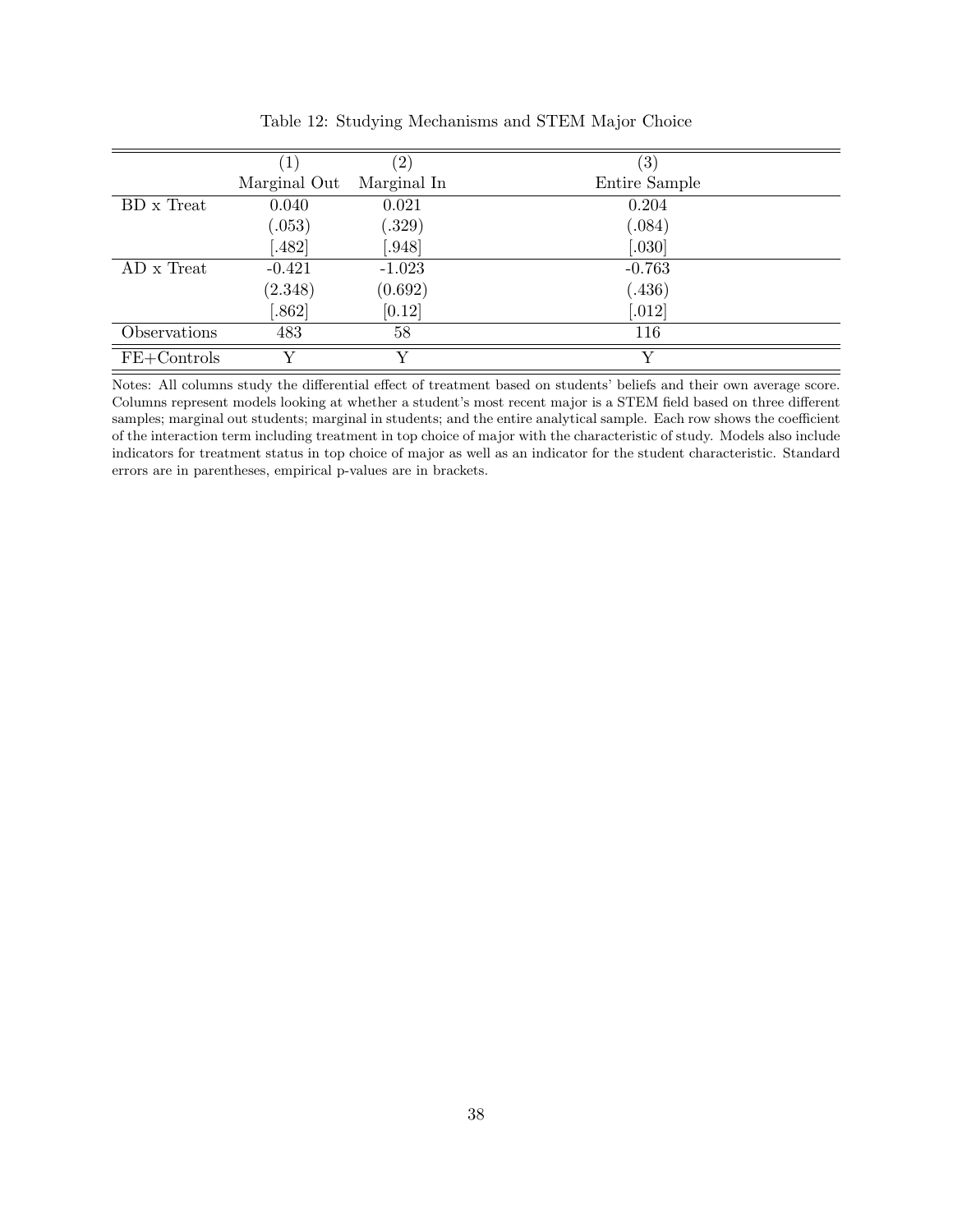Figure 1: Probability of Graduating in Top or Second choice or some other major



Note: The sample here consists of students in the analytic sample. This implies that the sample size for this analysis is  $n = 438$ .

Note: The sample here consists of all students answering the following survey question: "What is the probability you believe you will graduate in your top choice of major, your second choice of major, or some other major (remember that the sum of the probabilities must add up to 1)"